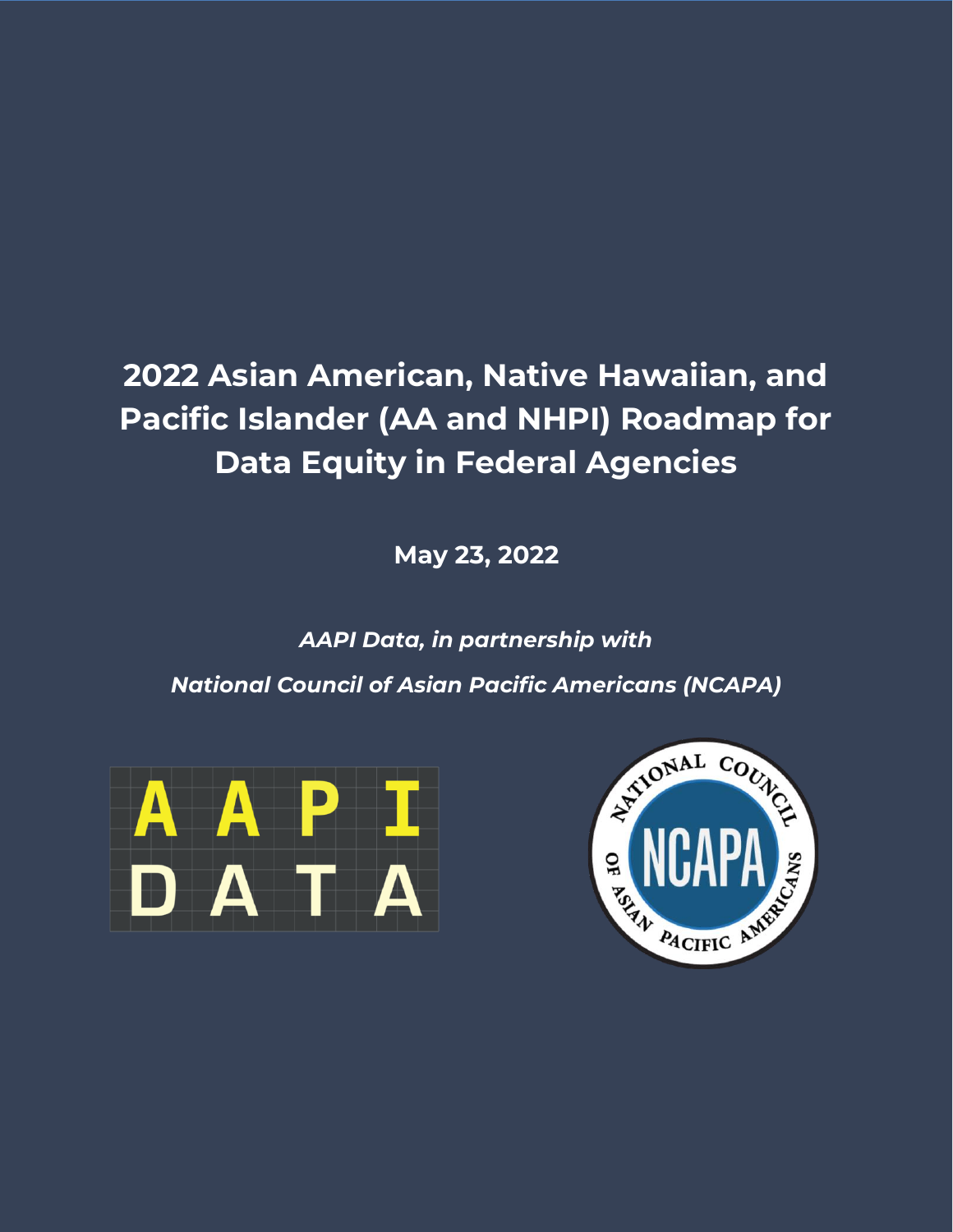### **TABLE OF CONTENTS**

| <b>Executive Summary</b>                                        | 3  |
|-----------------------------------------------------------------|----|
| <b>Introduction</b>                                             | 4  |
| <b>What is Data Equity?</b>                                     | 9  |
| <b>Functional approaches to data equity</b>                     | 9  |
| Process approaches to data equity                               | 10 |
| Role of the Office of Management and Budget in Data Equity      | 13 |
| <b>Prior AA and NHPI Community and Researcher Efforts</b>       | 15 |
| Community advocacy and engagement efforts with federal agencies | 17 |
| Census Bureau                                                   | 17 |
| <b>Health and Human Services</b>                                | 19 |
| Education                                                       | 20 |
| Housing                                                         | 21 |
| Hate Crimes, Discrimination and Criminal Justice                | 21 |
| Cross-Sector                                                    | 23 |
| <b>Prior Interagency Government Efforts</b>                     | 25 |
| <b>Current State of Data Equity at Federal Agencies</b>         | 27 |
| <b>Interagency Efforts</b>                                      | 28 |
| Equitable Data Working Group and WHIAANHPI                      | 28 |
| Office of Management and Budget                                 | 30 |
| <b>Census Bureau</b>                                            | 31 |
| Design and Development                                          | 32 |
| Compilation, Processing, and Analysis                           | 33 |
| Dissemination and engagement                                    | 33 |
| <b>Health and Human Services</b>                                | 35 |
| <b>Bureau of Labor Statistics</b>                               | 35 |
| <b>Department of Justice</b>                                    | 36 |
| <b>Department of Education</b>                                  | 38 |
| <b>Housing and Urban Development (HUD)</b>                      | 38 |
| <b>Consumer Financial Protection Bureau</b>                     | 39 |
| <b>Social Security Administration</b>                           | 39 |
| <b>Equal Employment Opportunity Commission</b>                  | 40 |
| <b>Recommendations and Next Steps</b>                           | 42 |
| <b>Terminology and Glossary</b>                                 | 45 |
| <b>Federal agencies</b>                                         | 45 |
| <b>Community organizations</b>                                  | 45 |
| <b>Race and ethnicity categories</b>                            | 46 |
| <b>Endnotes</b>                                                 | 47 |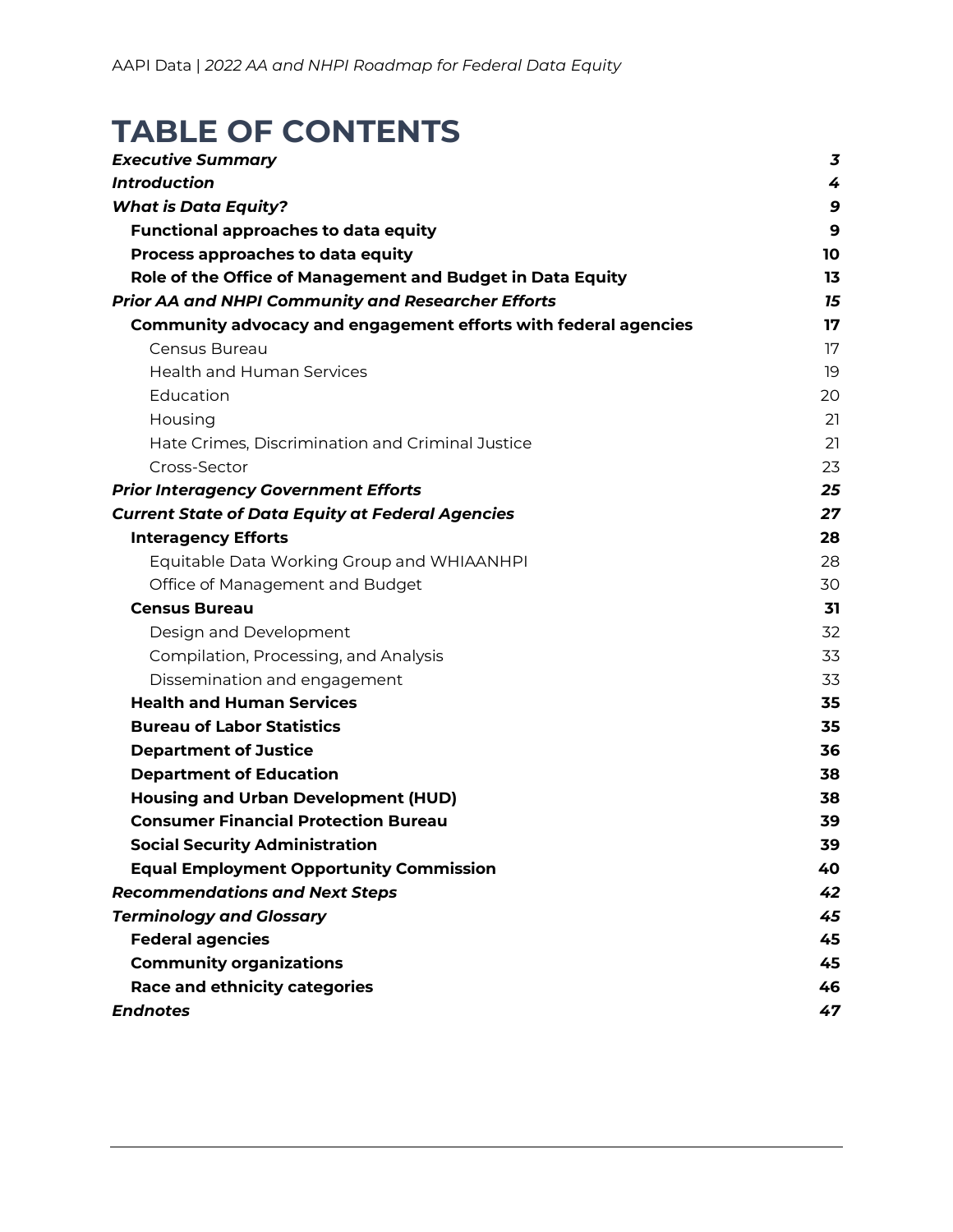# <span id="page-2-0"></span>**EXECUTIVE SUMMARY**

This is the first in a series of reports from AAPI Data and the National Council of Asian Pacific Americans (NCAPA) pertaining to data equity as it pertains to Asian American, Native Hawaiian, and Pacific Islander (AA and NHPI) communities. This report is a scan of publicly available information, supplemented with correspondence with community organization leaders, on past activities and current plans to advance data equity for AANHPI communities at the federal level.

The report first defines what data equity means for our communities, researchers, and federal government agencies. Next, it provides a brief review of some recent data equity initiatives from AA and NHPI community organizations and researchers. The third section of the report covers the interagency work of prior presidential administrations that sought to advance data equity for AAs and NHPIs. The report also lays out the current state of data equity efforts at federal agencies that collect data on issues most relevant to AA and NHPI communities, establishing a baseline of knowledge to inform the next steps and future engagement with those agencies.

Finally, the report concludes with a series of recommendations that aim to achieve large-scale impact, through the framework of "DNA: Data, Narrative, Action." These recommendations are informed by past and ongoing efforts initiated by Asian American and Native Hawaiian and Pacific Islander organizations and researchers, as well as related efforts to advance data equity initiated by federal agencies.

Moving forward, it is clear that our communities' agenda with respect to data equity can be characterized as "disaggregation plus," meaning that improved federal standards for data collection by detailed origins remain a high priority, but that the focus has expanded to include other important aspects of data equity such as timeliness, accessibility, human-centered design, community inclusion, and federal agency recognition of subject-matter expertise and population expertise among community organizations and researchers alike.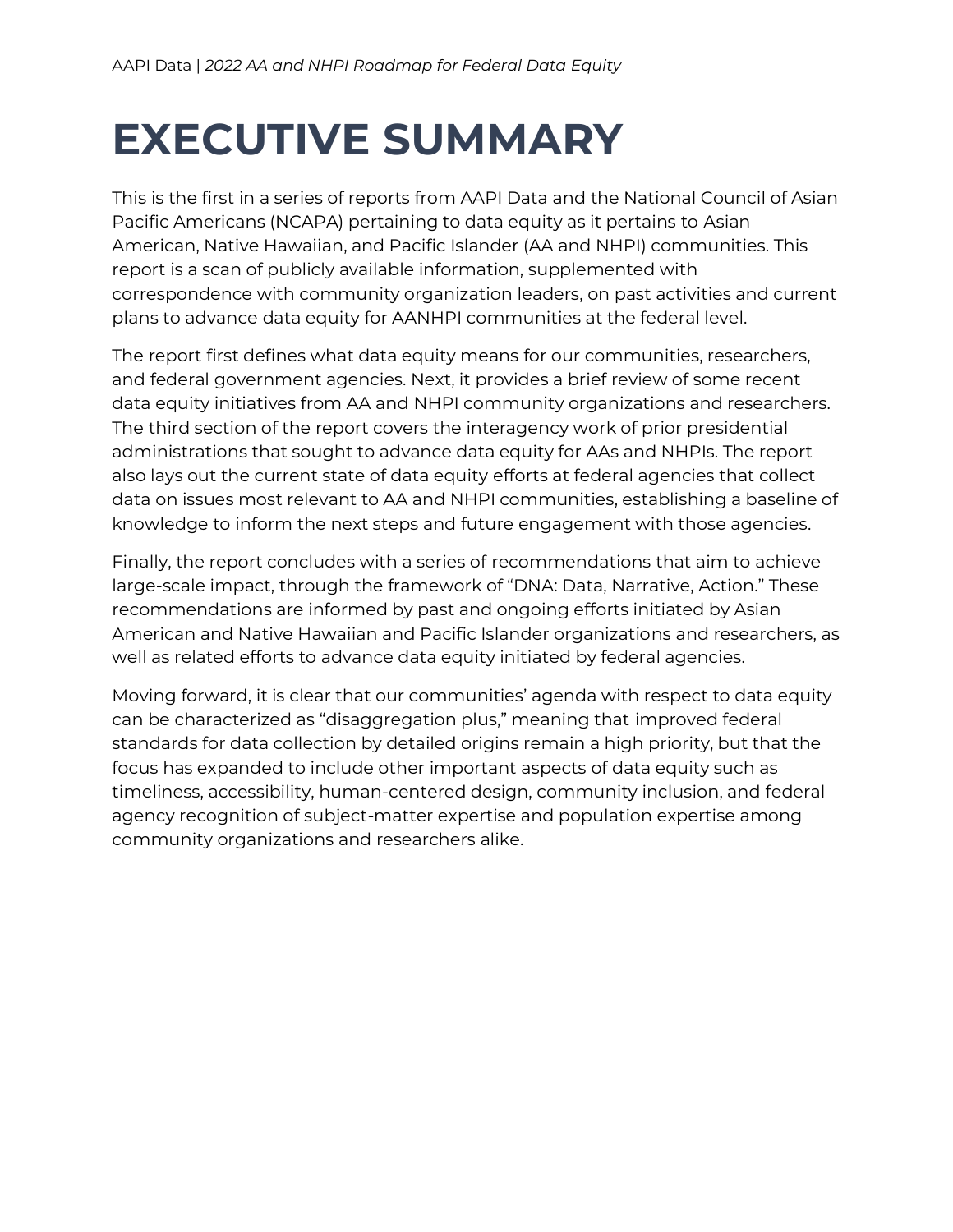# <span id="page-3-0"></span>**INTRODUCTION**

The U.S. Census Bureau projects that the majority of the American population by 2045 will be people of color and that, by 2030, immigration will become the primary source of population growth in the United States due to the aging of the native-born population. With migration from Asian and Pacific Islander countries and territories constituting significant drivers of this population growth, and in order to help elevate the stories, narratives, and needs of our communities, it is vital that elected leaders, policymakers, stakeholders, and community members communities work together to design and produce research on Asian American, Native Hawaiian, and Pacific Islander (AA and NHPI) populations that are accessible, timely, and accurate.

While many public and private agencies and programs continue to group Asian Americans, Native Hawaiians, and Pacific Islanders into one super-category, major differences in cultural traditions, group histories, and modes of incorporation into the United States make it imperative for data pertaining to these communities to be collected, analyzed, and disseminated in a disaggregated fashion, and presented back to AA and NHPI communities in ways that are culturally appropriate and widely accessible.

Federal agencies continue to operate under the 1997 Office of Management and Budget standards for Classification of Federal Data on Race and Ethnicity, where agencies are required to collect and report data for five minimum race categories: American Indian or Alaska Native, Asian, Black or African American, Native Hawaiian or Other Pacific Islander, and White. Agencies are also required to have two categories for data on ethnicity: Hispanic or Latino, and Not Hispanic or Latino.

In order to better understand why data disaggregation by detailed origin is essential for AA and NHPI communities, we need to understand the diverse and varied histories of how Asians, Native Hawaiians, and Pacific Islanders came to be a part of the fabric of the United States. Migration, adaptation, integration, and backlash are all common themes in most histories of these diverse communities.

For Asians, the push and pull factors that drove migration to the United States were often a combination of economic and political turmoil at home and the promises of economic opportunity and mobility that America represented at the time. Chinese immigrants, facing unrest and famine during the Taiping Rebellion, arrived in large numbers in the middle of the 19th Century as laborers, first drawn by the gold rush in California, later by jobs building the first transcontinental railroad and the economies that emerged around the railroad. While initially praised for their work ethic, the number of Chinese immigrants grew and dispersed to other jobs and industries. With increasing numbers, they were seen as unwanted competitors for jobs for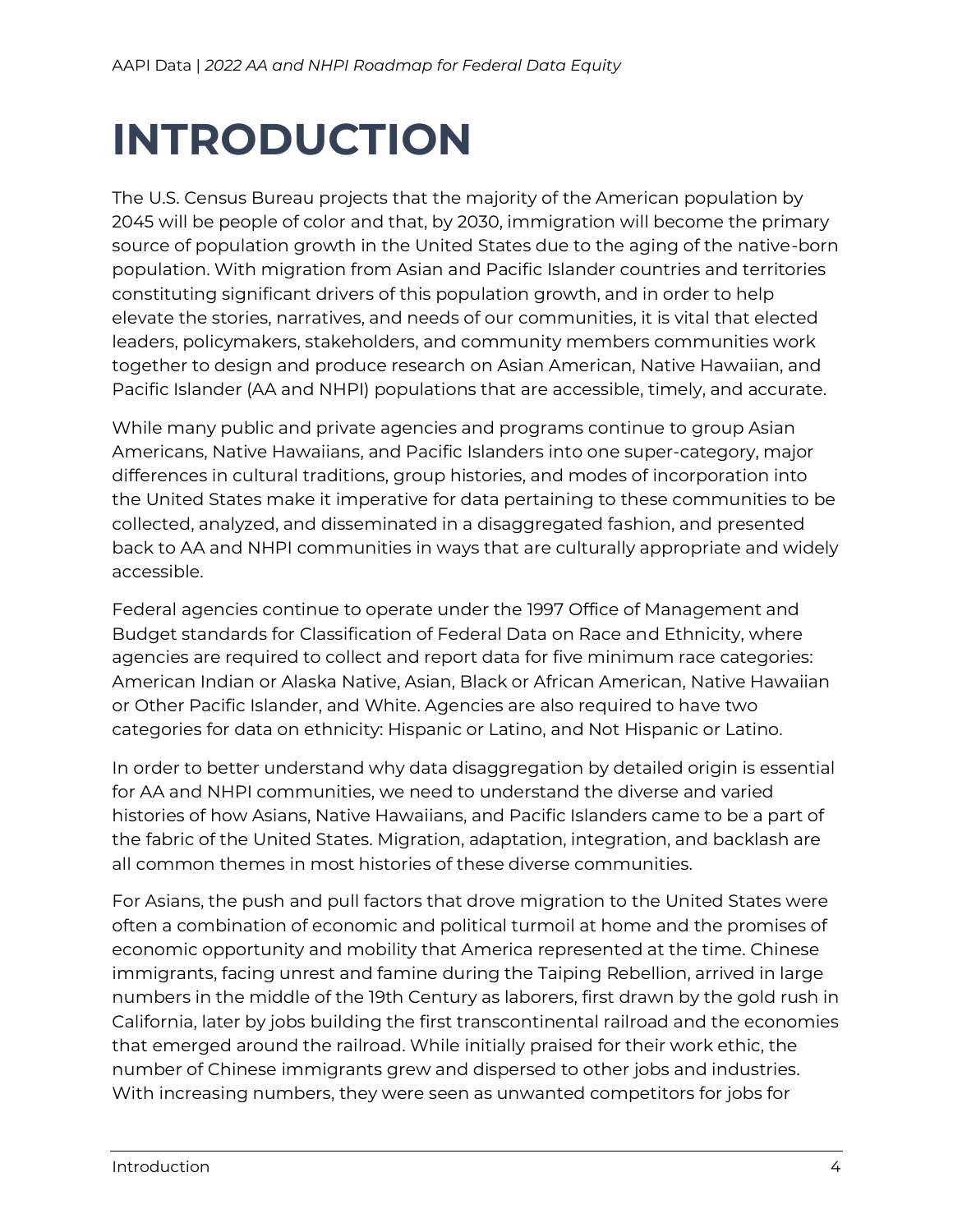white laborers. Dehumanizing racial stereotypes of Chinese immigrants combined with the economic pressures of the depression triggered by the Panic of 1873 resulted in violent backlash against Chinese communities and culminated in the Chinese Exclusion Act of 1882, the nation's first racial exclusion act. Despite these restrictions, Chinese migrants continued to seek entry into the United States, creating America's first undocumented immigrants. In addition, there were always a small number of exceptions to Chinese exclusion, including students and refugees.

With Chinese immigrants explicitly banned, the demand for cheap labor for American agriculture and business needed another source. Each succeeding wave, first Japanese, then Indian, and finally Filipinos, continued the cycle of American commercial interests recruiting Asian laborers, increasing resentment and racial bias against these new communities, and ultimately bans on immigration and restrictions on citizenship and property ownership.

The Gentleman's Agreement of 1907-08 was a diplomatic arrangement in which the Japanese government agreed to limit Japanese migration to the United States, particularly of male laborers. However, family migration was still permitted, resulting in the continued growth of the Japanese community through family reunification and the migration of so-called "picture brides" from Japan to the United States. Japan's emergence as a world power forced the United States to pursue a diplomatic agreement rather than a legislative ban. Nevertheless, immigration was reduced and bans on naturalization and prohibitions of property ownership remained in place. For other Asians, particularly Indians, these restrictions came with the Immigration Act of 1917 which created a barred zone of immigration from British India through Southeast Asia. Chinese exclusion had been made permanent in 1904 and Korea, which by 1917 was under Japanese occupation, was covered by the Gentleman's Agreement.

That left Filipinos as the last Asian source of cheap labor for American agriculture and business interests. Because of the Philippines' status as a U.S. colony, Filipinos could freely migrate to America as U.S. nationals. However, this ended with the Philippine Independence Act of 1934, where the Philippines were granted independence after a 10-year transition period, but Filipinos were no longer considered U.S. nationals, and Filipinos in the U.S. lost their status.

The start of World War II resulted in a re-evaluation of naturalization and immigration from Asia. While China and the U.S. were wartime allies, bans on Chinese immigration became untenable and President Roosevelt signed a law in December 1943 ending Chinese exclusion, although extremely small national quotas made the policy change largely symbolic. In addition, Chinese residents were finally allowed to naturalize, the first Asian-origin groups to be allowed the opportunity to do so. At the same time, Roosevelt had signed Executive Order 9066 in February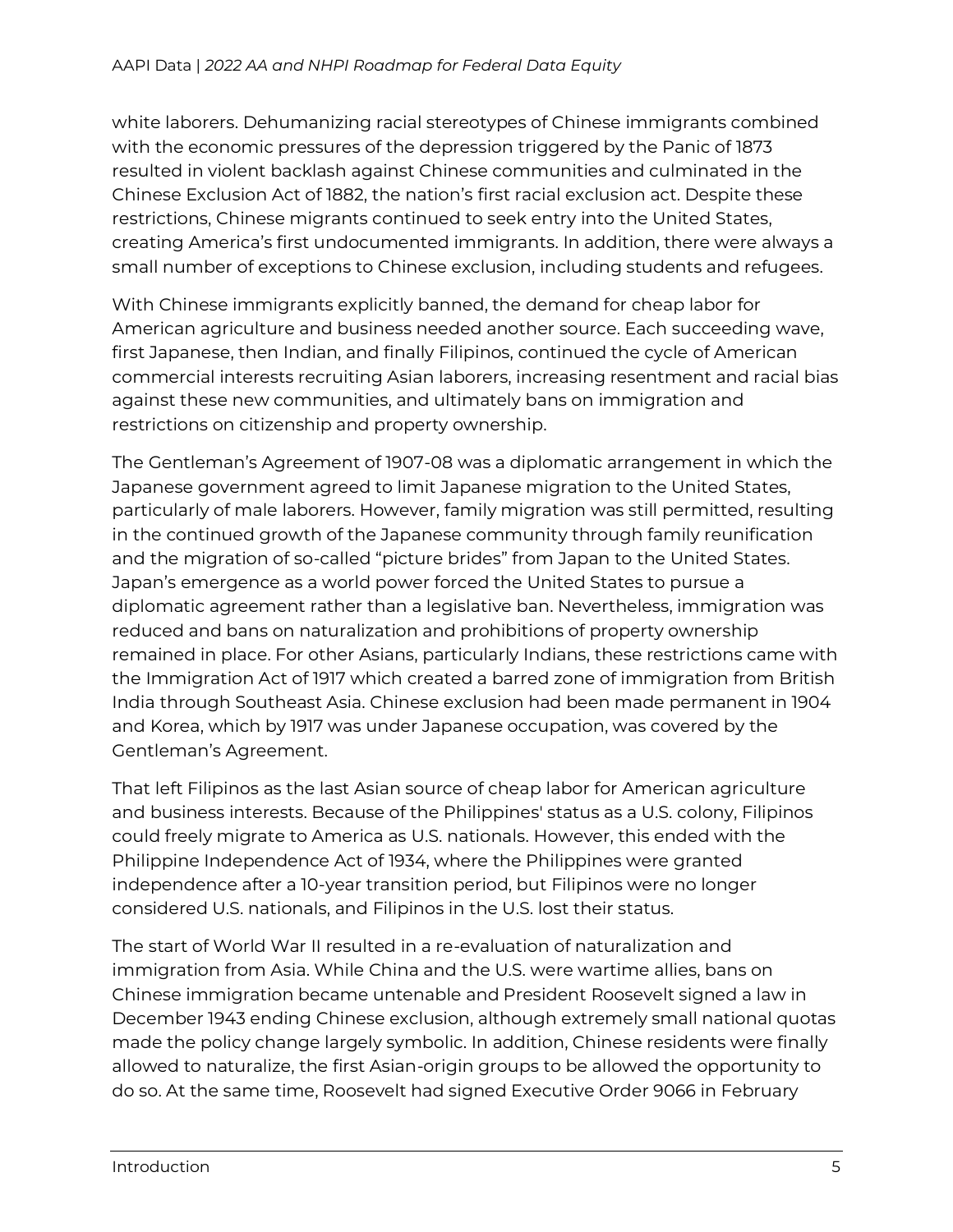1942 that forced the internment of Japanese Americans living in the U.S. mainland for the duration of the war. Other Asian communities also were allowed to immigrate and naturalize shortly after the end of World War II, as Cold War pressures prompted the United States to portray itself as a more welcoming nation. Still, restrictive quotas remained in place and fewer than 150 nationals were allowed to immigrate to the United States each year. Finally, the Immigration and Nationality Act of 1965 opened Asian immigration by lifting national quotas and creating three streams of immigration that form the core of today's immigration system: employment-based, family-based, and refugees/asylees. The act finally removed racist immigration barriers for Asians and resulted in the massive growth of the Asian American population that continues to this day. However, political and economic conditions continue to periodically feed a violent backlash against Asian Americans. One key moment in Asian American activism is the murder of Vincent Chin in 1982 during a time when the American automobile industry was struggling with workers blaming Japanese manufacturers for putting them out of work. Violence directed at Asian Americans during times of turmoil continues to this day, including years of violence against South Asians and Muslims after 9/11 and the recent growth of attacks on Asian Americans, Native Hawaiians and Pacific Islanders during the COVID-19 pandemic, with East Asians primarily feeling the brunt of violent attacks.

U.S. intervention in Southeast Asia and the impact of the Vietnam War, the Khmer Rouge genocide, and the Secret War in Laos resulted in the resettlement of over 1.5 million of Southeast Asian refugees between 1975 and 2000 from Vietnam, Laos and Cambodia. The trauma associated with war, genocide, political persecution and being uprooted from ancestral homes has resulted in great need for social and mental health services for refugees. The lack of disaggregated data on Asian Americans is the most harmful to refugee communities as their needs and challenges are often overlooked and hidden. In the early 2000's, a new wave of refugees from Bhutan, Myanmar (Burma), another wave of Hmong refugees from Thailand, and, most recently, Afghanistan were resettled across the country, often in metro areas with declining populations.

Finally, the Immigration Act of 1990 introduced three new immigration streams: Diversity Visas, H1-B employment visas, and Temporary Protected Status (TPS). The Diversity Visa program was especially important for growing the Bangladeshi and Pakistani immigrant populations in the United States. The Diversity Visa is a lotterybased program open to residents of any territory that had sent less than 50,000 employment- or family-based immigrants to the U.S. in the previous five years. Successful applicants receive permanent residency status for themselves and any spouse or children. The Diversity Visa program has especially boosted immigration from Bangladesh, Nepal, and Uzbekistan, with about 40,000 visas issued for each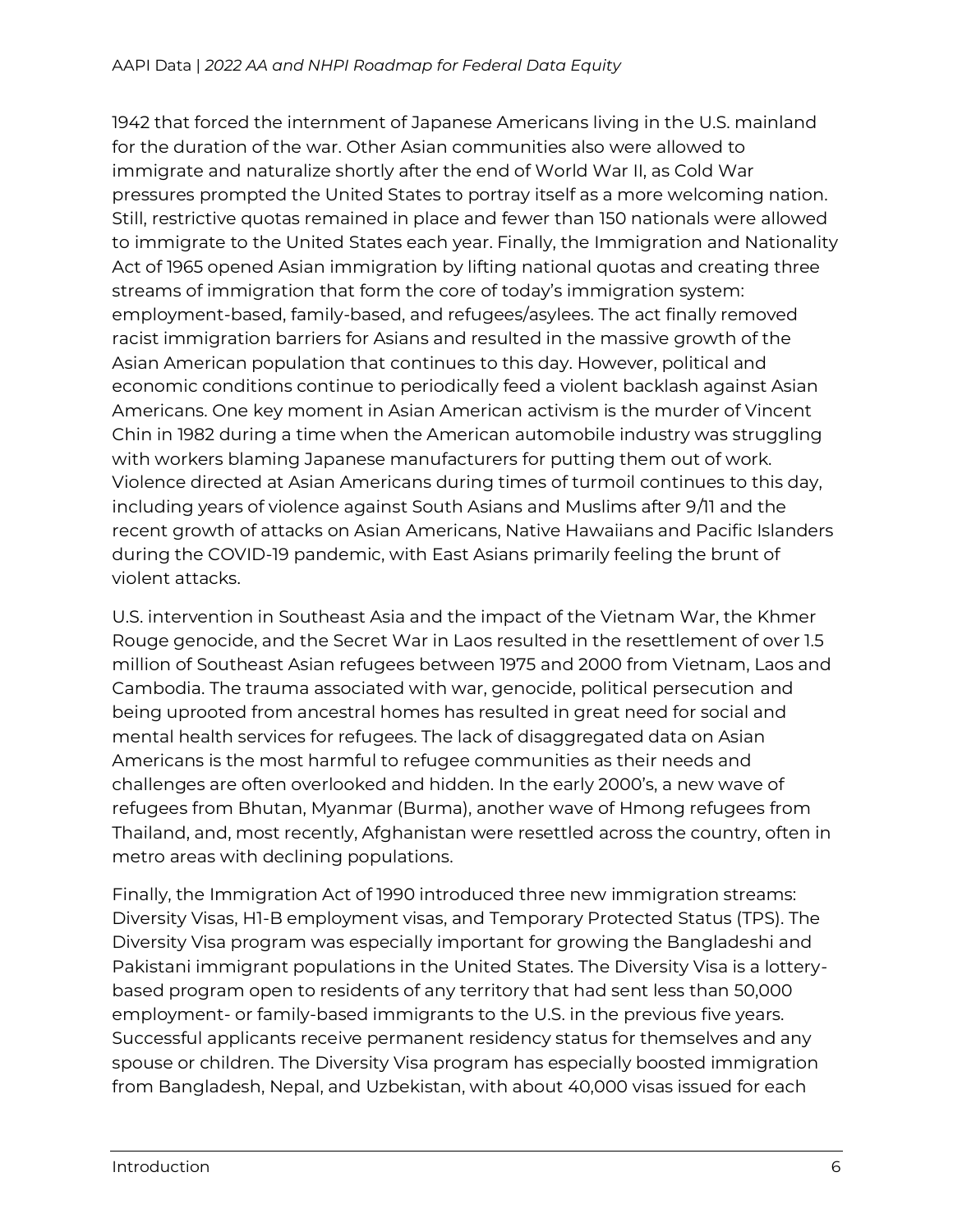country since 1995. After these new immigrants settled in and established themselves, they were able to sponsor family members, leading to significant proportional increases in particular communities such as Bangladeshi Americans in New York and Michigan. In fact, migration from Bangladesh is now high enough that Bangladeshis are now ineligible for the Diversity Visa program. The H1-B visa programs accelerated immigration from India and China, bringing in highly skilled science and technology workers to the United States.<sup>1</sup> The majority of the foreignborn Asian American population in the U.S. have arrived since the introduction of the H1B visa program and this program has had a major influence on the economic status of the Asian American population as a whole. Finally, TPS allows the Department of Homeland Security to designate a country for TPS when conditions in the country prevent a safe return. TPS provides protection from removal, and authorization for employment and travel. TPS has enabled many Nepali to remain in the U.S. after the devastating earthquake in Nepal in 2015 and be active contributors to the economy as Nepal slowly recovers.

Native Hawaiians and Pacific Islanders share different histories and cultural heritage from Asian American populations, with the colonial, territorial, and military expansion of the United States playing a key role in their community formation, including a negative impact on economic security. Different historical circumstances have resulted in a complex system of formal and informal relationships between the Pacific Island nations and the United States.

After initial European contact in 1778, Hawaii's location in the Pacific made the country a center for explorers, whalers, and eventually the sugar industry. America's growing imperial ambitions at the end of the 19th Century would eventually lead to the overthrow of the Hawaiian monarchy and the U.S. annexation of the Hawaiian Islands. The U.S. military presence in Hawaii and the frequent shipping associated with supporting the military and trade with the mainland created opportunities for migration that many Native Hawaiians took. As U.S. citizens, Native Hawaiians are able to work and live anywhere in the U.S. legally, qualify for public benefits, vote in local and federal elections, and serve in the U.S. military.

Further colonial annexations have resulted in the Chamorro people having U.S. citizenship. The ancestral homelands of the Chamorros came under U.S. control first with Guam after the Spanish American War and then with the Northern Marianas Islands after Japan's defeat in 1945. Since that time the Northern Mariana Islands have entered into a commonwealth status with the United States while Guam remains a territory. As such, Chamorros can live and work legally in the United States, qualify for public benefits, and serve in the U.S. military. But as a territory, residents of Guam and the Northern Marianas are unable to vote in federal elections and have only non-voting delegates in Congress.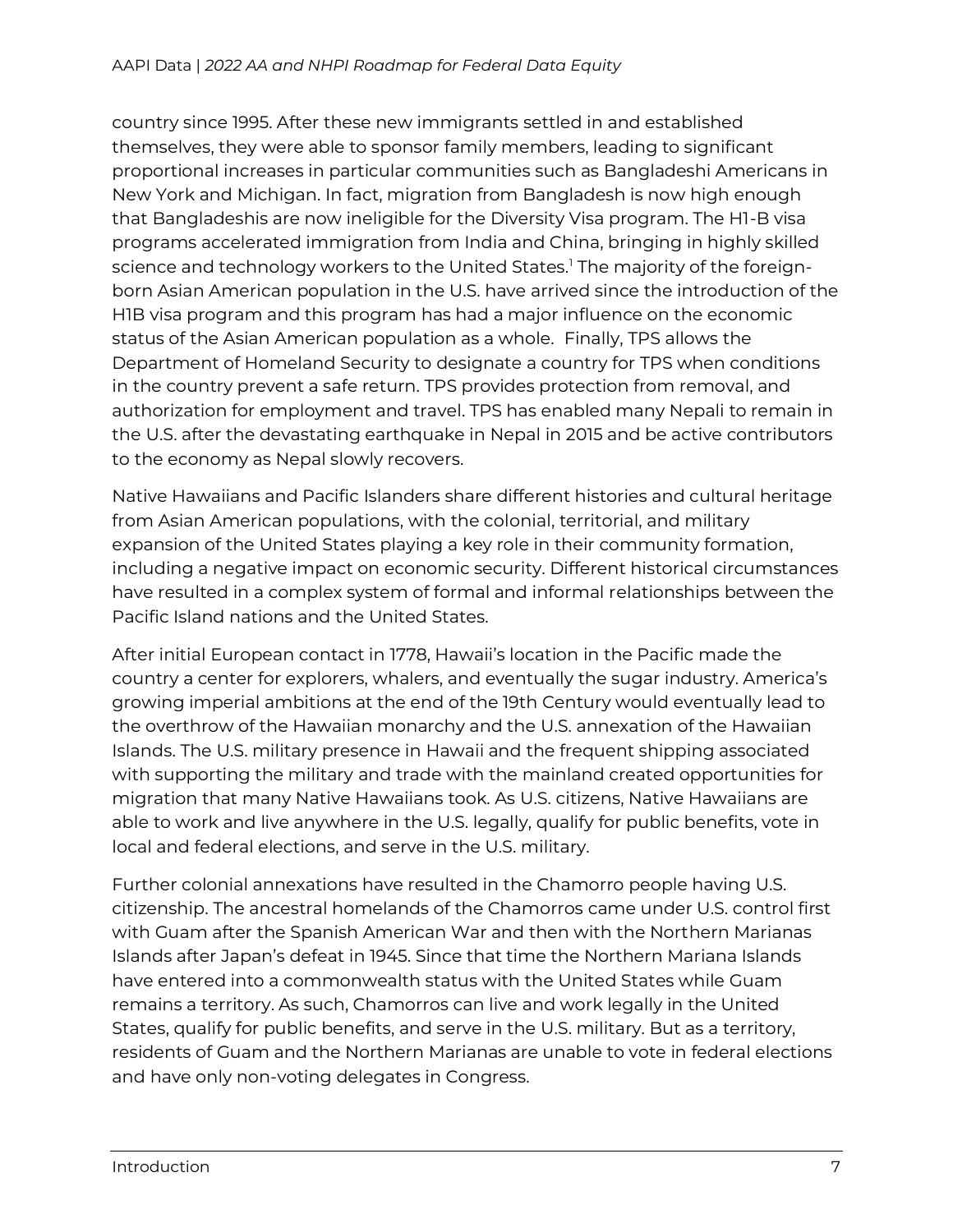After the Tripartite Convention of 1899 divided the Samoan Islands into two, with Germany claiming the western islands and the U.S. the eastern island, the United States formally annexed American Samoa as a territory. However, because Congress has not passed an Organic Act for American Samoa, American Samoans are considered U.S. nationals and do not have birthright citizenship. American Samoans can live and work legally in the U.S., serve in the U.S military, and qualify for most federal benefits, but cannot vote while residing in the mainland. They must apply for naturalization to obtain all the rights and benefits of citizenship.

Other Pacific Islands would fall under U.S. hegemony during and after World War II. Citizens of the Federated States of Micronesia, Republic of the Marshall Islands, and Republic of Palau fall under three Compacts of Free Association, which confers the right to live and work in the U.S. as "non-immigrants" but are not eligible for most federal benefits and again must naturalize to gain access to all rights and benefits as citizens. The Compacts of Free Association are set to expire in 2023 for Micronesia and the Marshall Islands, and 2024 for Palau, and are currently being renegotiated.

Finally, people from the remaining Pacific Island nations are treated as any other immigrants and must apply for legal permanent residency in order to live and work in the U.S. These nations include Papua New Guinea, Solomon Islands, Nauru, Vanuatu, New Caledonia, Aoteroa, Tuvalu, Fiji, Tokelau, Samoa, Tonga, Nuie, Kiribati, and Cook Islands and make up the majority of the Pacific, but are fewer in number in the  $U.S.<sup>2</sup>$ 

Having high quality data—by which we mean detailed, accurate, timely, and precise information that includes quantitative and qualitative data collections—will enable AA and NHPI communities to address various barriers associated with immigrationrelated experiences and statuses, language and other abilities, and the exercise of rights and access to benefits. High-quality data is also valuable to present accurate narratives about our communities, which includes not only combating negative stereotypes that propagate social division and harm, but also highlighting the immense contributions of Asian Americans, Native Hawaiians, and Pacific Islanders to American society. Finally, high-quality data is essential to identifying opportunities to build coalitions across a variety of racial and ethnic groups, to identify common solutions to shared challenges.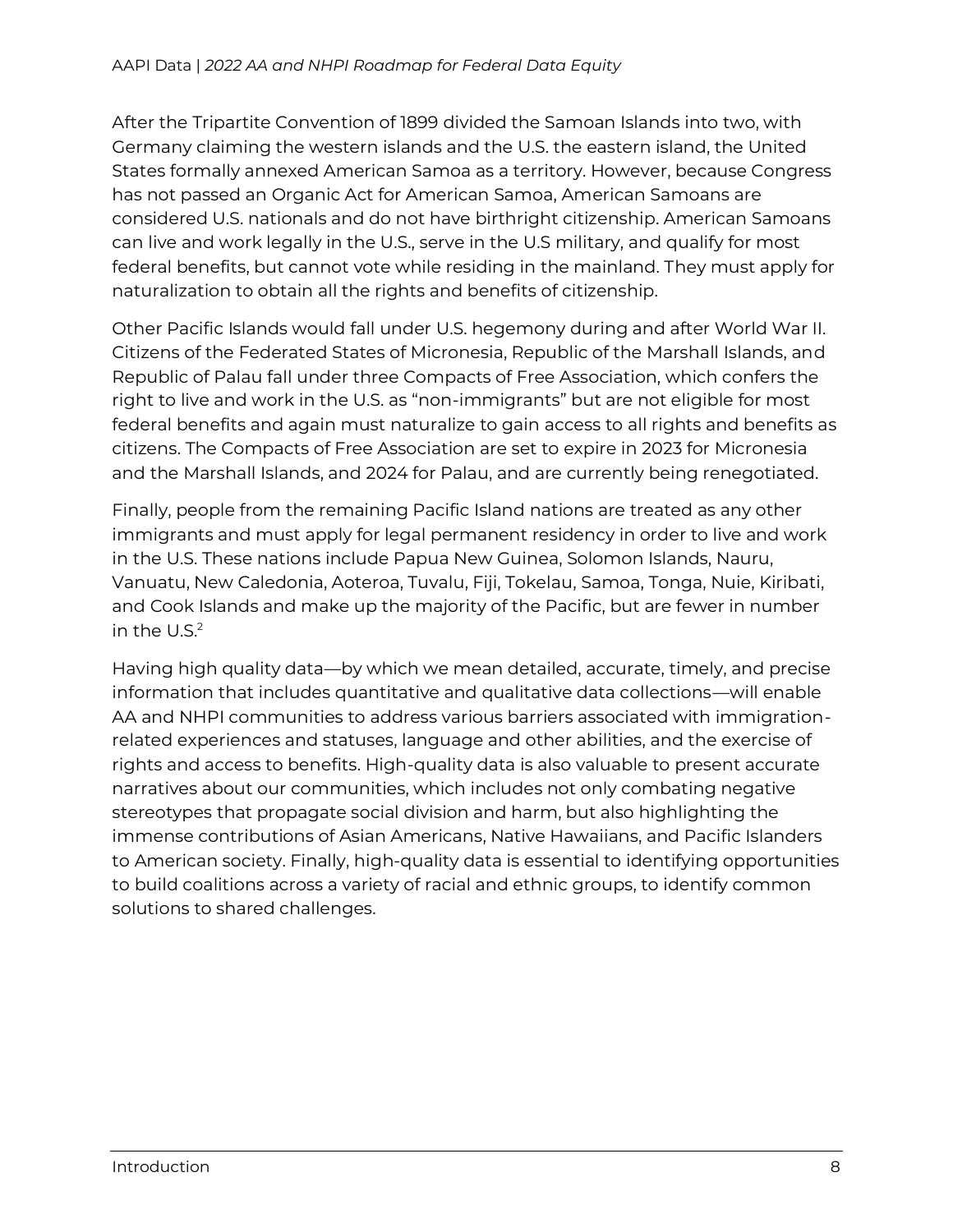# <span id="page-8-0"></span>**WHAT IS DATA EQUITY?**

Data equity can be defined in several ways. As we elaborate below, data equity can be defined with a focus on its function or purpose, as a means to achieving the larger goal of racial equity, as well as with a focus on its process, involving several component parts. The former approach tends to answer the question of why we need more equitable data collections, while the latter approach tends to focus on the question of how data equity can be operationalized, with important roles for government agencies, community organizations, researchers, and the general public.

### <span id="page-8-1"></span>**FUNCTIONAL APPROACHES TO DATA EQUITY**

The federal government, through the April 2022 publication of a report by the Equitable Data Working Group, co-chaired by the White House Office of Science and Technology Policy (OSTP) and the Office of Management and Budget (OMB),<sup>3</sup> notes that equitable data "are those that allow for rigorous assessment of the extent to which government programs and policies yield consistently fair, just, and impartial treatment of all individuals. Equitable data illuminate opportunities for targeted actions that will result in demonstrably improved outcomes for underserved communities."<sup>4</sup> This is a *functional definition of data equity* that tends to focus on the motivational question of *why* data equity is important in the first place–as a critical means to achieve equity. This functional definition focuses on the ways in which data is used by policymakers and decision makers to allocate resources and take actions that demonstrably advance equity more generally (i.e., improving outcomes for underserved communities).

Asian American, Native Hawaiian, and Pacific Islander communities have been operating under some version of this functional definition of data equity for decades, including advocacy surrounding federal guidance on the collection of detailed ethnicity data in 1977 (as we detail later in this report) and the creation of the Asian-Pacific Islander racial category for the 1980 Census.<sup>5</sup> Advocacy for data collections by detailed Asian and Pacific Islander origins has continued since the 1970s—in fields ranging from education and health to housing and labor force participation—as AA and NHPI organizations have consistently highlighted the need for timely, detailed, and accurate data that can inform better decision making, policy development, and policy implementation.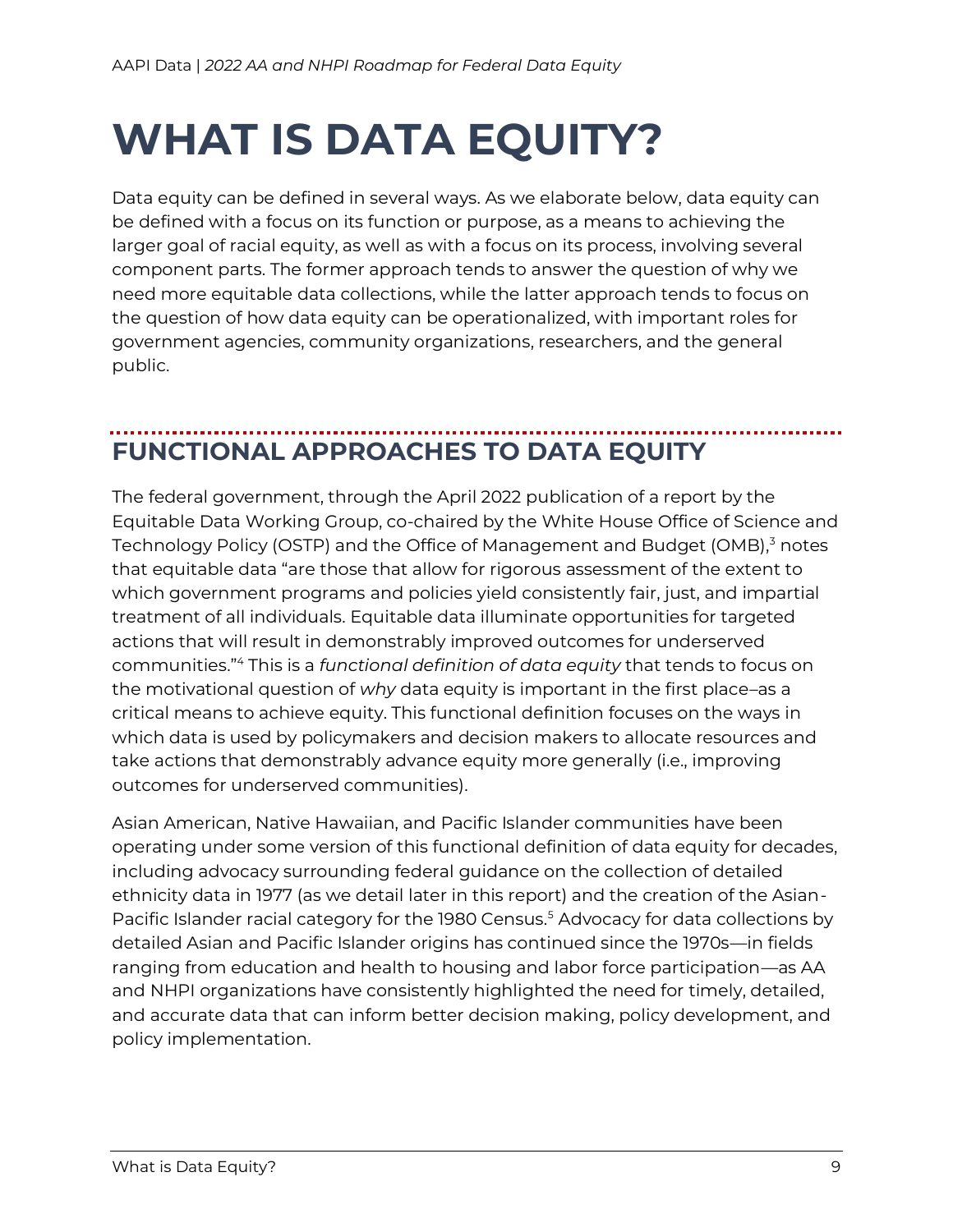## <span id="page-9-0"></span>**PROCESS APPROACHES TO DATA EQUITY**

Having long ago established the need for *why* data equity is essential to AA and NHPI communities, many community organizations and researchers have recently begun to dig deeper into matters of process, of answering the question of *how* we can produce more equitable data collections. In a letter written jointly by several AA and NHPI community organizations and researchers and submitted to Susan Rice, director of the White House Domestic Policy Council in September 2021,<sup>6</sup> the community/researcher coalition laid out a definition of data equity that included expanding federal minimum standards for data collection across all relevant agencies, and creating pilot programs or incentivizing agencies to expand their current data collection categories for AA and NHPIs beyond the newly created federal minimum standard.

#### **Deeper dive into process: Data collection standards**

Uniform data collection standards are an important condition for data equity for AA and NHPI communities. These standards include:

- Separate collection categories for self-reporting Asian, Native Hawaiian, and Pacific Islander populations
- Expanded collections categories for gender identity, including women and gender expansive individuals
- Implementing the American Community Survey practice of collecting information on nativity, including the country of birth of the individual and each parent
- Galvanize Diverse Partnerships Across Levels of Government and the Research Community
- Facilitate multiple self-identification responses for race and ethnicity to allow individuals to fully express their identities. This is especially important for Native Hawaiian, American Indian and Alaska Native communities where more than half of those communities identify as multiracial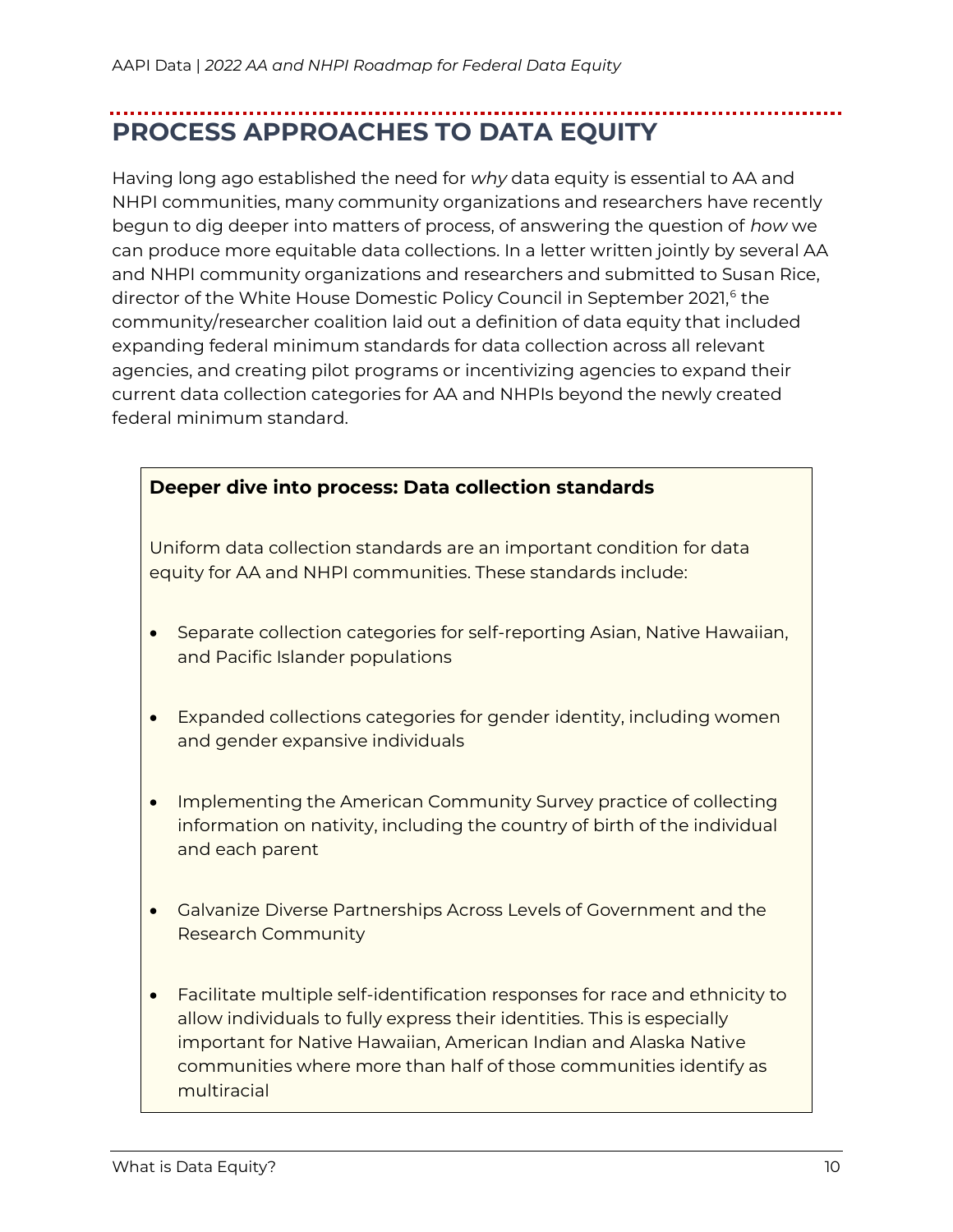Beyond expanded data collection standards, the group also defined data equity as the inclusion and incorporation of community and research expertise into all stages of data and research, including design, development, collection, compilation, processing, analysis, dissemination, and preservation, concepts that we elaborate further below.

- **Design and development** During this stage of the research life cycle, decisions are made regarding what kinds of questions are to be answered, how those questions will be asked, and who are the people being studied. Language and cultural considerations need to be incorporated into design plans. Establishing an advisory committee made up of trusted members of the relevant communities is a best practice.
- **Collection and compilation** The collection phase requires researchers to minimize the burden of participation and to reassure the subjects of the research that the information they provide will be protected and be used to benefit themselves and their communities. If possible, having individuals from the community participating in the collection and compilation of the data is ideal.
- **Processing and analysis** Once the data is collected, the data needs to be processed in a way that both protects the confidentiality of the respondents and produces usable, accurate and timely data for the benefit of the communities involved. Researchers must consider how data is presented and have communities provide guidance on how to interpret the results. Researchers also must be clear about what the limitations of the data are.
- **Dissemination and preservation** Data must be shared back to the communities that were studied in a format that is informative, easily understandable, and easy to access and maintain. Again user feedback on data dissemination tools or data formats is essential to maintain transparency.

When considering how to incorporate communities into data-related processes, it is important to also carefully weigh the benefits and risks to different communities associated with the data collection, analysis, and dissemination, to have those communities actively provide input in decision-making around maximizing benefits and minimizing risks, and to work with communities to ensure that ultimate goal of providing useful and accurate data back to community stakeholders is achieved.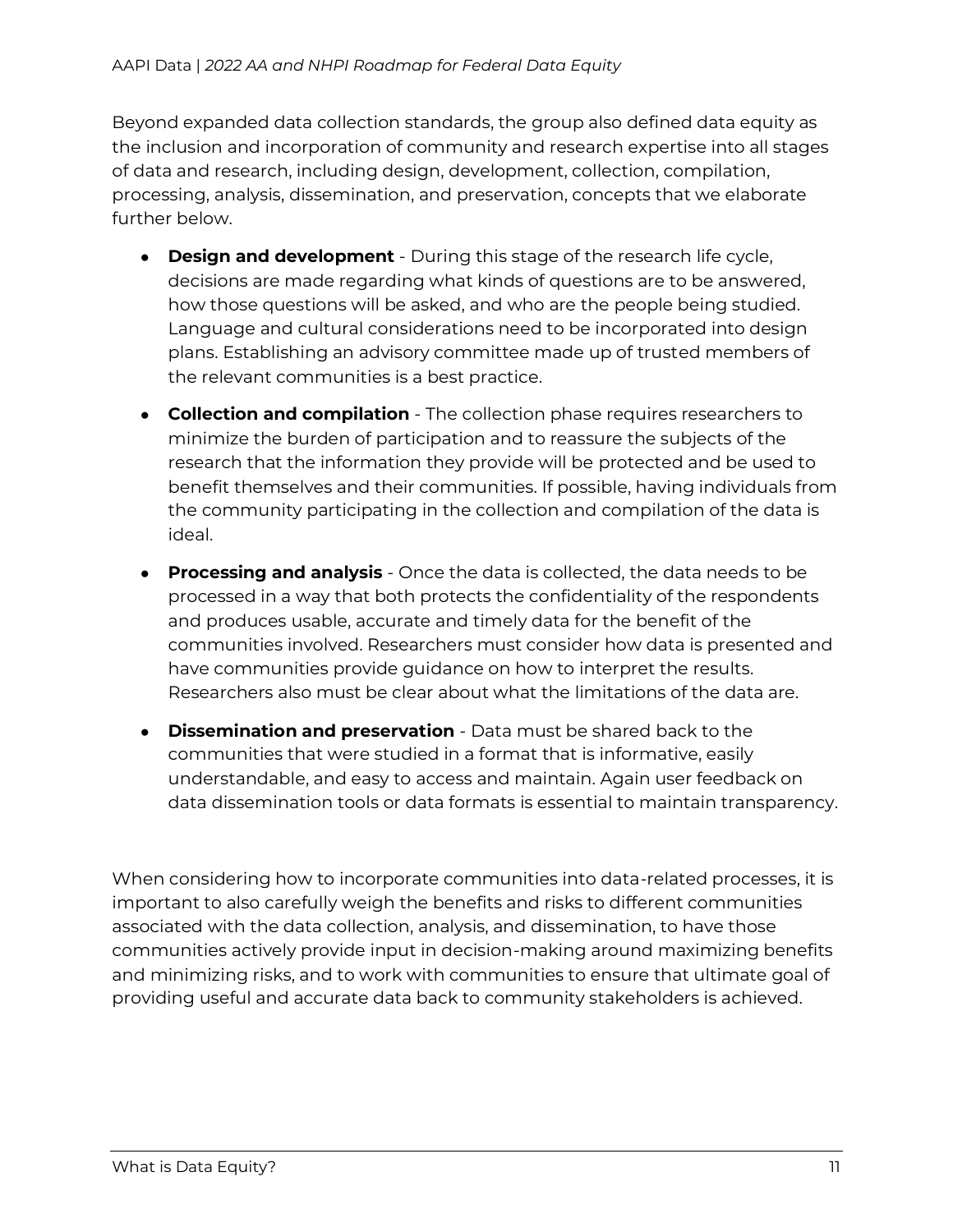#### **Deeper dive into purpose: Recommendations of the EDWG**

At the federal level, the collection of racial and ethnic data is essential for the functioning of the government, from enforcing the Voting Rights Acts to determining how federal funds are allocated to states, neighborhoods and communities. The Equitable Data Working Group charged by President Biden through the Executive Order 13985, on Advancing Racial Equity and Support for Underserved Communities Through the Federal Government ("Equity EO"), has issued a set of recommendations for best practices for federal agencies to improve data equity:

- Make Disaggregated Data the Norm While Protecting Privacy
- Catalyze Existing Federal Infrastructure to Leverage Underused Data
- Build Capacity of Robust Equity Assessment for Policy making and Program Implementation
- Galvanize Diverse Partnerships Across Levels of Government and the Research Community
- Be Accountable to the American Public

Overall, the federal government's functional perspective (or "purpose focus") on data equity is highly complementary with the process perspective on data equity advanced by community organizations and researchers alike. From the federal government's perspective, the priority is on understanding which federal policies impact equity outcomes and to use data to identify and remove barriers to equitable access to government programs. From the community perspective, the focus is on the process of how voices and expertise from the community and researchers are incorporated into data processes that will lead to more accurate data and better outcomes for communities.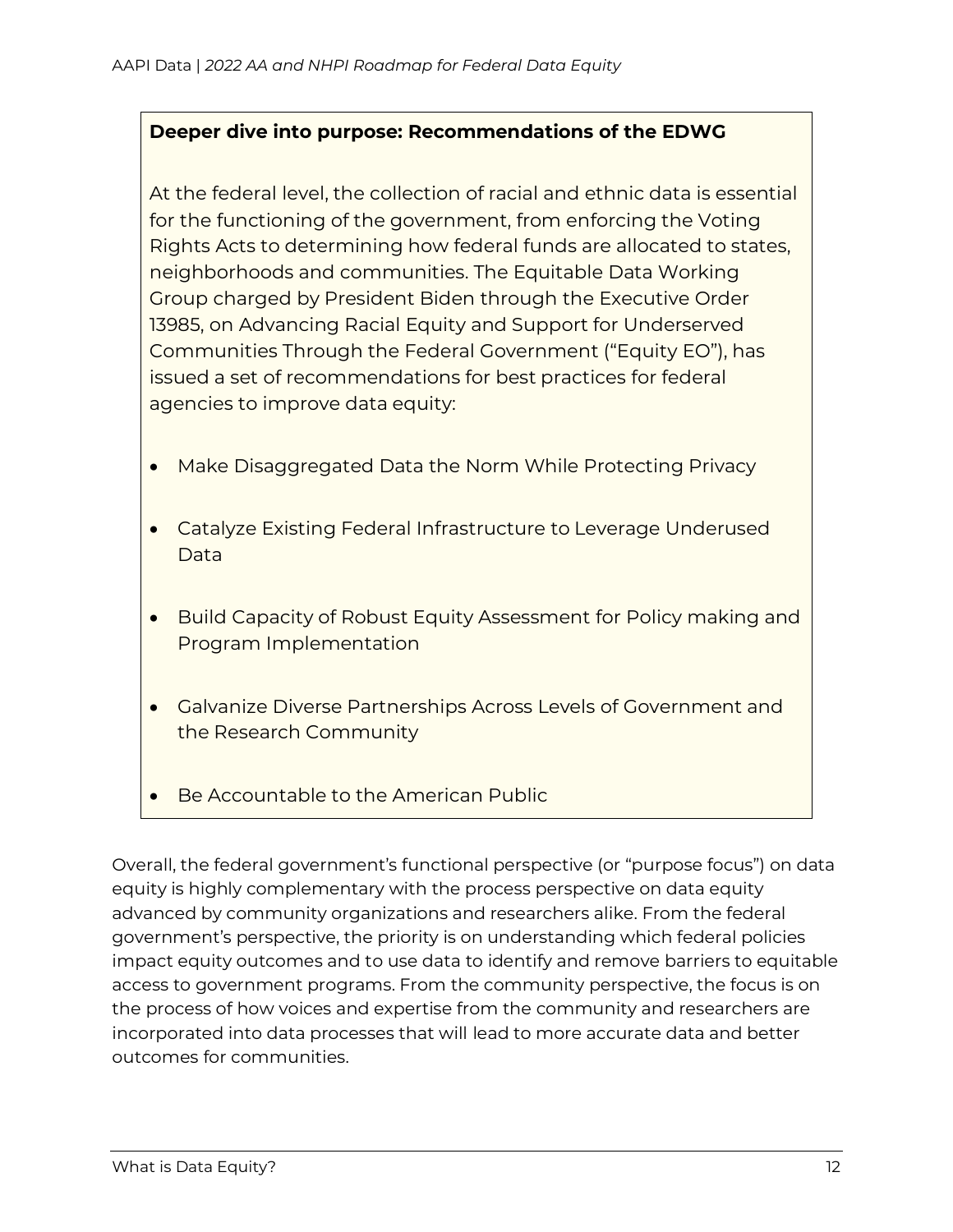The focus of the Biden administration on system-wide improvements across the federal government to address equitable data represents an opportunity for AA and NHPI community advocates and leadership to coordinate the wide range of data equity initiatives currently underway.

### <span id="page-12-0"></span>**ROLE OF THE OFFICE OF MANAGEMENT AND BUDGET IN DATA EQUITY**

The Office of Management and Budget (OMB) plays a central coordinating role for the executive branch, with responsibility for developing and executing the federal budget, managing work across federal agencies, and coordinating and reviewing all significant federal regulations.<sup>7</sup> OMB plays a central role in data equity through its role in setting the minimum standards for data collection for race and ethnicity. While these standards are nominally for only federally-sponsored statistical data collection, the standard has become the de facto standard across all government levels and the private sector because of how data collected at those levels are often required to report back to federal agencies in a format that meets the OMB standards.

Non-federal surveys also make use of Census Bureau population counts and estimates, which adhere to the OMB standards, for designing surveys and sample frames. OMB also plays an oversight role over federal statistical agencies and periodically reviews the performance of agencies. It is through this role and OMB's oversight of the federal budget that policies and standards are enforced.

OMB issued the first Race and Ethnic Standards for Federal Statistics and Administrative Reporting in 1977. Prior to those standards, individual agencies employed inconsistent categories to collect race and ethnic data. Even across decennial censuses, there was considerable variability, especially for Asian categories. For example, the term "Hindu" was used from the 1920 to 1940 Censuses to describe Americans who immigrated from India, despite the fact that not all Indians were Hindus. For the 1950 and 1960 Censuses, both "Hindu" and "Korean" were removed as response options. "Korean" was included as a response option on the 1970 Census and "Asian Indian" as an option made its debut in the 1980 Census. <sup>8</sup>

The 1997 standards required data collection for four racial categories ("White," "Black," "American Indian or Alaskan Native," and "Asian or Pacific Islander"), and a separate ethnic category for Hispanic origin. The standards were created in response to both the increasing need for uniform standards of data collection so that data collected across different federal agencies would be compatible and to meet the requirements of Public Law 94-311 of June 16, 1976 that required federal agencies to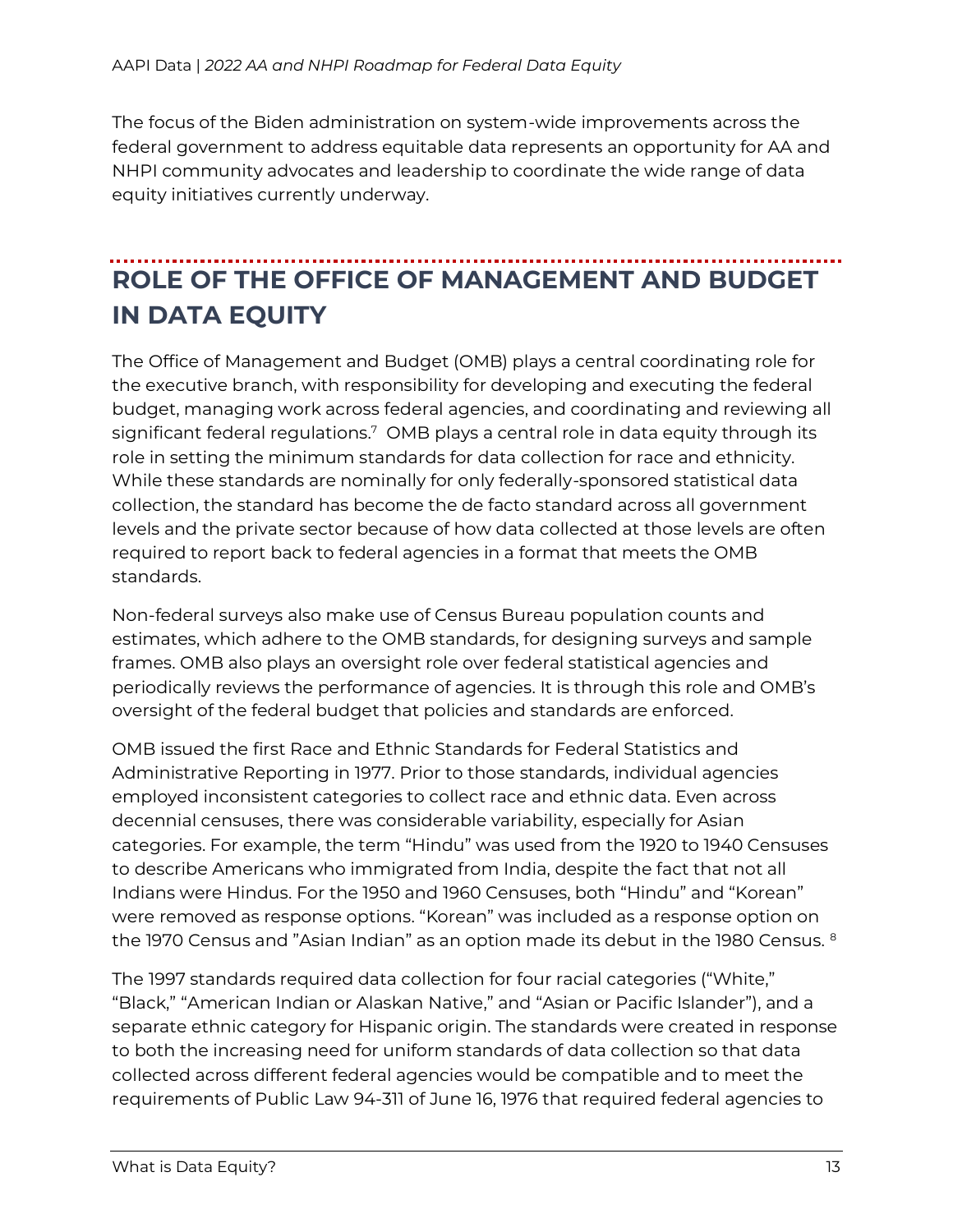collect, analyze, and publish data on "Americans of Spanish origin or descent." The rapid growth of the AA and NHPI populations after the immigration reforms of the 1960s also created an urgent need to collect accurate data on these new Americans, especially as the federal government became more reliant on Census and other statistical data to enforce the new Voting Rights and Civil Rights Acts and to allocate funding for federal programs using statistically driven formulas.<sup>9</sup>

By the mid-1990s, there was a growing recognition that the increasing diversity of the Nation would require significant updates to the race and ethnic categories. What emerged from the public process were the 1997 OMB Standards. These standards began to address this diversity through two important changes. First, the standards allowed for survey respondents to select more than one racial or ethnic category. Second, through efforts by Native Hawaiian and Pacific Islander advocates, the standards required that federal statistical agencies at a minimum collect and report data for Native Hawaiian and Pacific Islander communities separate from Asians. Both changes allowed for Native Hawaiians and Pacific Islanders to gain access to more data that better characterizes the unique experiences of their communities. Distinct categories allowed for data to reveal the key differences among Asian, Native Hawaiian and Pacific Islander communities. For example, only 15 percent of individuals who identified in any way as Asian selected multiple race categories, while 70 percent of individuals who identified as Native Hawaiian and 51 percent of individuals who identified as other Pacific Islander opted for multiple race categories.<sup>10</sup>

While the 1997 standards did not require the disaggregation of Native Hawaiian data from Pacific Islander data, there is a growing awareness that key socioeconomic differences between the two groups continue to be obscured by combining the two communities for reporting. Similarly, the wide range of experiences in the Asian American community necessitates further data disaggregation for Asian groups for datasets that cover topics that can reveal those different experiences, such as immigration, English proficiency, languages spoken, education, poverty, etc.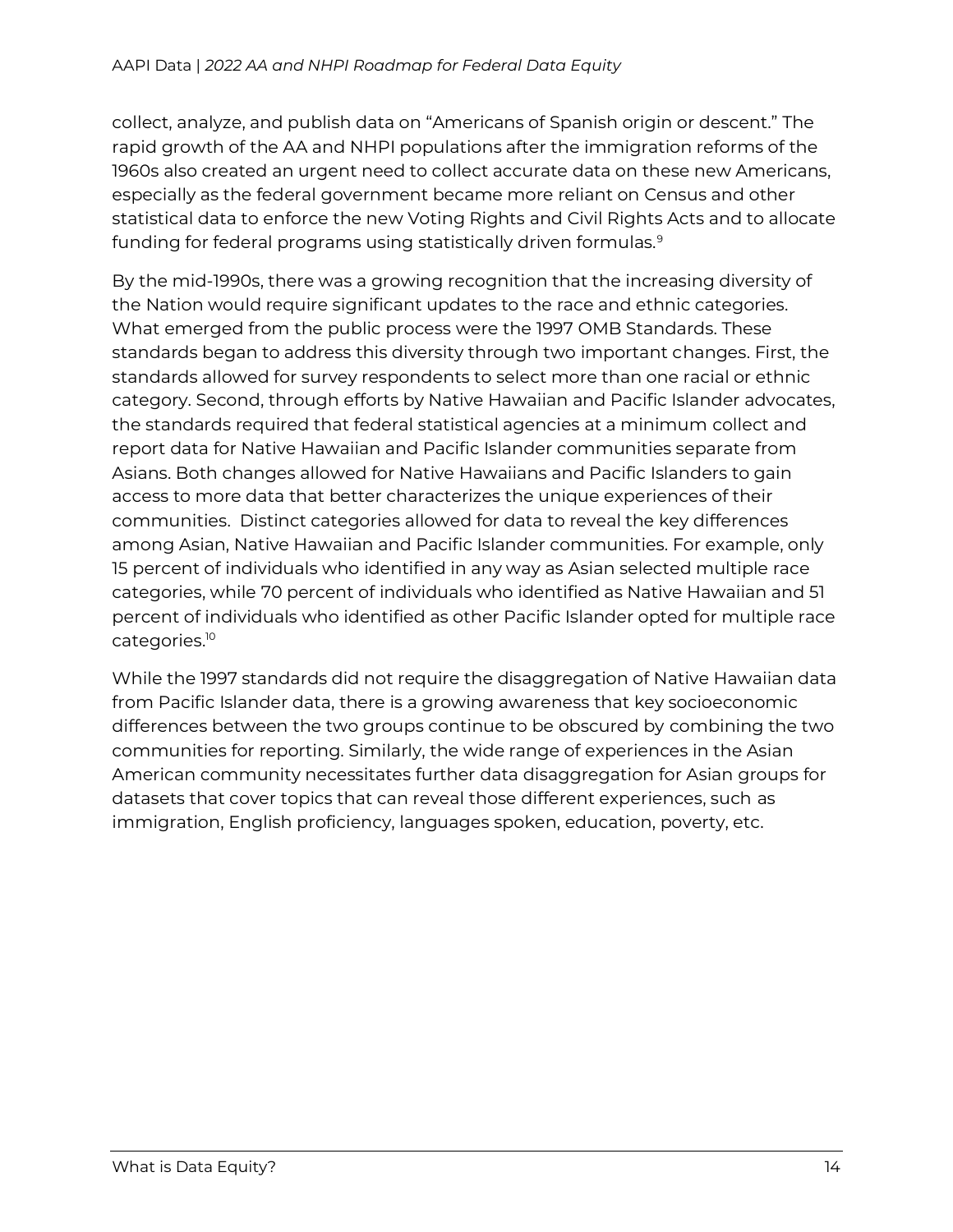# <span id="page-14-0"></span>**PRIOR AA AND NHPI COMMUNITY AND RESEARCHER EFFORTS**

Differential outcomes and resources within the broad AA and NHPI umbrella go unidentified and unaddressed due to lack of data on Asian Americans, Native Hawaiians, and Pacific Islanders has bound these diverse communities ever since the federal government decided to aggregate them into one category when the first OMB Race and Ethnic Standards for Federal Statistics and Administrative Reporting were issued in 1977. While it may have made sense statistically to combine these populations together to produce stable estimates, the results ended up burying the unique needs and challenges faced by various groups within the categories. There is a throughline going from the 1977 OMB standards that essentially codified AA and NHPI as a unit of analysis to the landmark Heckler Report on Black and Minority Health, with its controversial findings on the health status of AAs and NHPIs that ended up kick-starting AA and NHPI advocacy for data disaggregation and equity at the federal level.<sup>11</sup> The Heckler Report concluded based on aggregated data that AAs and NHPIs had no major health disparities compared to other race and ethnic groups. The aggregate data glossed over the specific health needs of distinct AA and NHPI groups and perpetuated the model minority myth.

Since the OMB standards were first introduced, AA and NHPI advocates and leaders have engaged in the implementation of the standards and advocated for changes to the standards themselves. Asian American community groups and leaders successfully pushed back against an effort to reduce the number of Asian and Pacific Islander categories for the 1990 Census, maintaining the status quo from the 1980 Census. Subsequent censuses have always included initial plans to reduce the number of check boxes for AA and NHPI categories and the AA and NHPI community has always rallied to successfully defend the check boxes. Advocacy around changing the OMB standards centered around two major issues: first, finding a way to collect and report NHPI data so that the needs of the communities under that category are highlighted and not subsumed under Asian American or other larger group data, and second, how to characterize the growing multiracial population and its implications on counting AAs and NHPIs.

The first challenge of where best to categorize NHPI populations was initially constrained during the review of the 1997 OMB Standards by OMB's reluctance to expand the number of major race categories beyond the four established ones: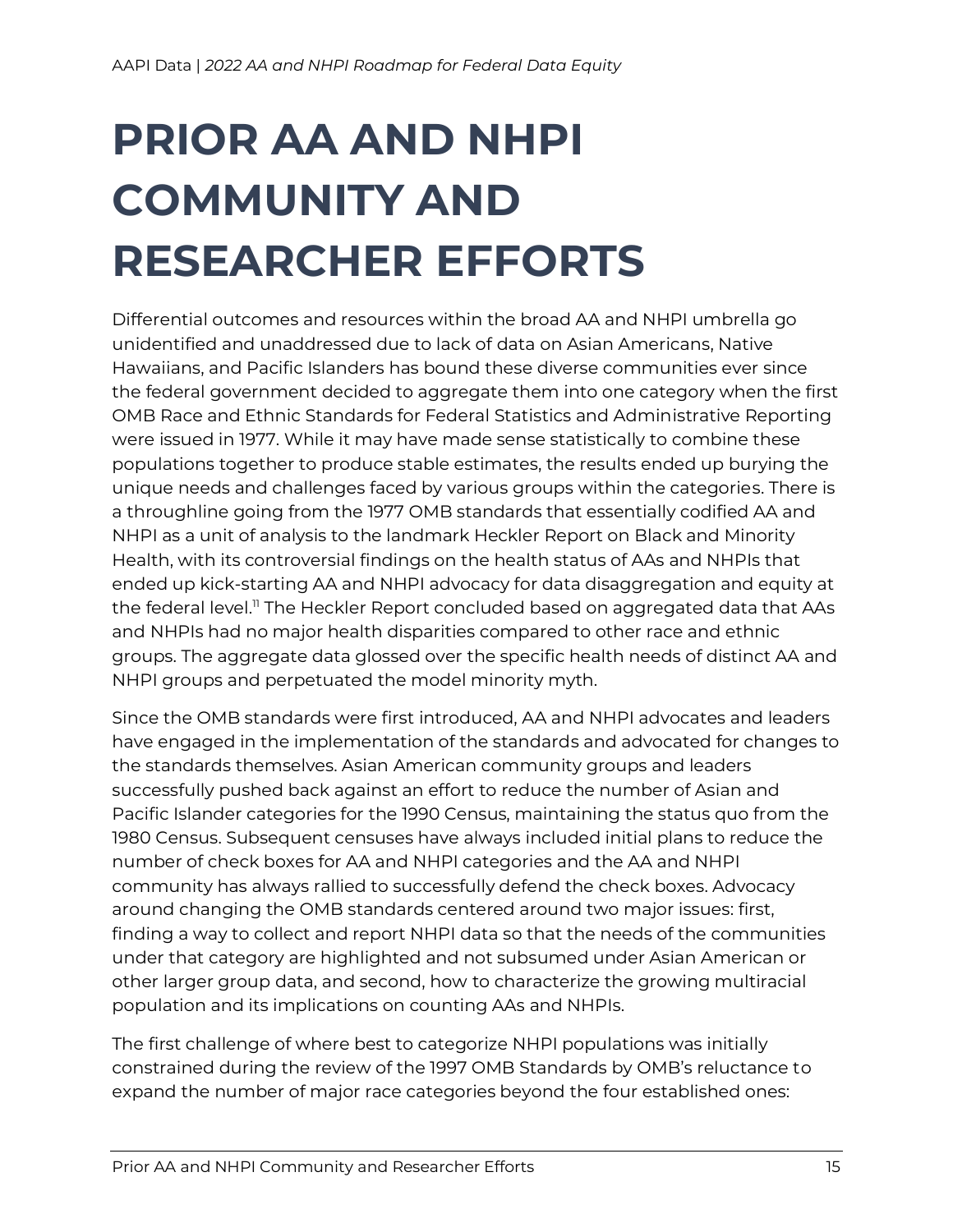"American Indian/Alaskan Native", "Asian or Pacific Islander", "Black", and "White". Even though the OMB standards were clearly minimum standards for data collection, many statistical agencies chose to implement them as the only standards. Therefore, during data collection, there was no way to indicate further detail beyond "Asian or Pacific Islander" and thereby foreclosing the possibility of generating distinct data on NHPIs. For context, at the time of the 1990 Census, Native Hawaiians represented just 3% of the total AA and NHPI category.<sup>12</sup> The Native Hawaiian community initially advocated for Native Hawaiians to be reclassified as American Indian and Alaskan Natives to create an indigenous peoples category. However, concerns were expressed by American Indian tribes over the dilution of their communities' data and the impact on the special legal and political status of those tribes. Finally, consistent pressure from elected officials from the state of Hawaii, along with a well-organized public campaign to submit public comments to the OMB Federal Register Notice, resulted in OMB relenting and creating a fifth major race category, "Native Hawaiian or Other Pacific Islander."

The question of how multiracial individuals could express their identity in federal statistics was also a contentious issue. Many Asian American advocates who were looking to build collective power sought to include additional Asian categories on census and survey forms, including multiracial Asian identities, and continue to classify those identities under the existing monoracial, mutually exclusive race construct.<sup>13</sup> However, among multiracial Asians, there was a need for recognition of their complex identities. Some advocated for a new multiracial category separate from the extant race categories because of a history of ostracism by monoethnic Asian Americans and a need to recognize their unique identities and experiences. Others also rejected the monoracial concept of racial identity but wanted to express all parts of their identities and ancestries and did not embrace the concept of a unitary multiracial category. In the end, the various multiracial advocates were able to reach a consensus and opted for instructions to "mark one or more" racial categories. <sup>14</sup>

Research and testing from the Census Bureau at the time showed that for most racial categories only two to 3 percent of the population would select multiple race categories. However, the research also showed that providing a multiple race option would result in more individuals indicating Asian, Native Hawaiian, and American Indian identities. For example, individuals who were both Black and Asian and were forced in the past to choose Black under the single race format were now able to also select Asian. This has subsequently been borne out in the 2000 and subsequent census results with substantially more people able to indicate Asian, Native Hawaiian, and American Indian categories than if they were restricted to single race categories. The 2020 Census results showed that 19,886,049 responded as Asian Alone while an additional 4,114,949 were multiracial Asians who may or may not have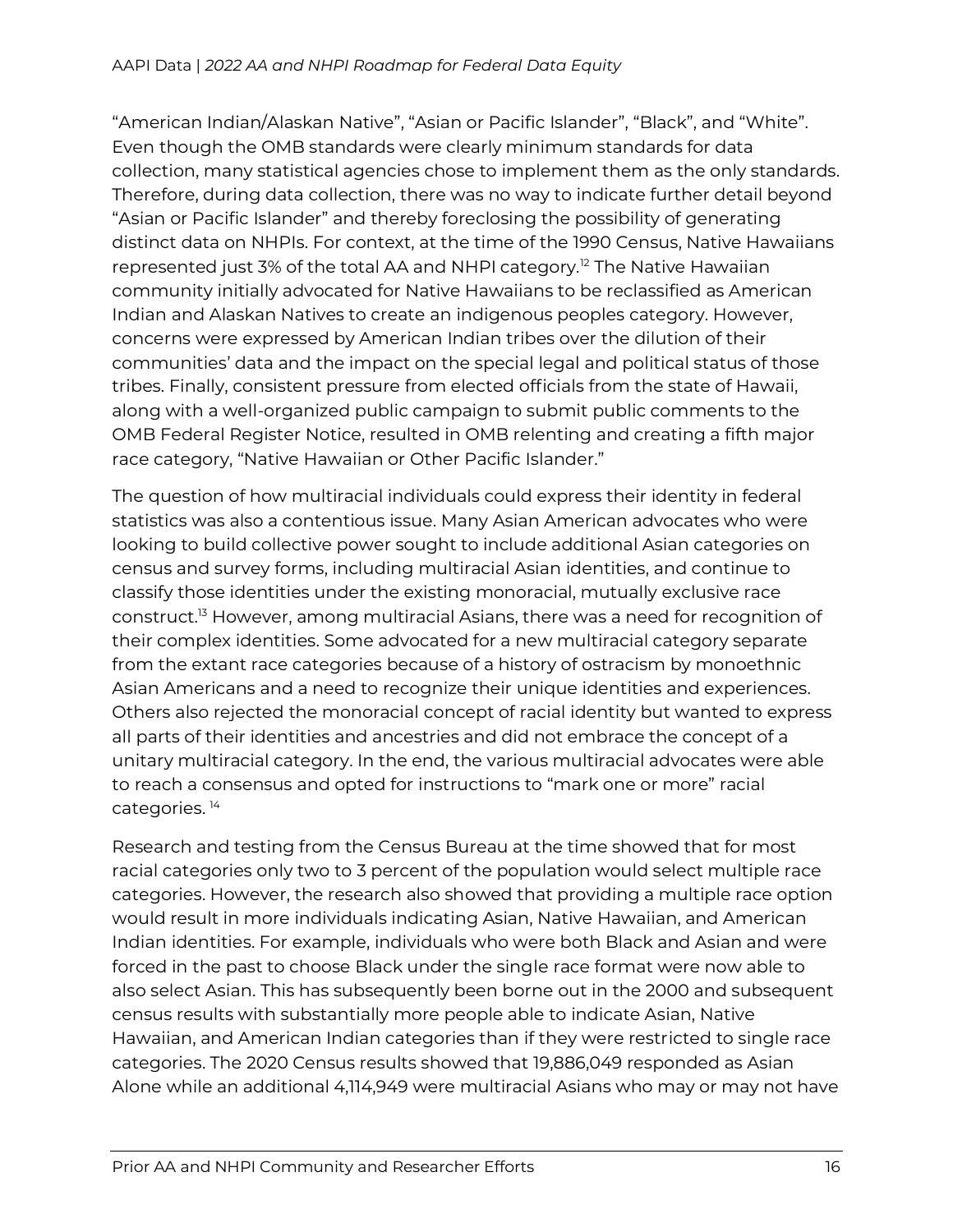chosen Asian under a single race format. For Native Hawaiian, Pacific Islander, and American Indian populations in particular, multiracial individuals were a larger portion of their populations than single race individuals. For example, in the 2020 Census, 689,966 were monoracial NHPIs and 896,497 were multiracial NHPIs. In the end both sides of the debate got their data, with the Census Bureau publishing statistics for "Two or more races" and for "Asian American Alone or in Combination with Other Races".

The updating of standards to include a Native Hawaiian and Pacific Islander category, separate from "Asian," and OMB guidelines allowing multiple race identification not only improves the specificity and quality of data collection, but also reflects the power of community and research advocacy among Asian Americans and NHPIs with regard to data equity.<sup>15</sup>

### <span id="page-16-0"></span>**COMMUNITY ADVOCACY AND ENGAGEMENT EFFORTS WITH FEDERAL AGENCIES**

This section of the report summarizes some of the data equity initiatives undertaken by the AA and NHPI community and researchers directed at federal agencies. These initiatives seek to engage with federal agencies and ensure that community and research expertise are brought to bear on the data collection, analysis, and dissemination process. These examples show how AA and NHPI advocates for data equity are digging deep into both functional and procedural challenges to achieving data equity.<sup>16</sup>

#### <span id="page-16-1"></span>*Census Bureau*

The Census Bureau through the years has created several different opportunities to engage with external stakeholders and data users to elicit comments and suggestions. Two main advisory committees, the Census Scientific Advisory Committee (CSAC) and the National Advisory Committee on Racial, Ethnic, and Other Populations (NAC). The CSAC primarily advises the Census Bureau on scientific developments that can be applied to any of the Census Bureau's many programs and activities. The NAC advises the Census Bureau "on the identification of new strategies for improved census operations, survey and data collection methods, including identifying cost-efficient ways to increase census participation and reduce the undercount."<sup>17</sup> The NAC was created in 2012 by combining the Census Advisory Committee (CAC) on the American Indian and Alaska Native Populations, the CAC on the Asian and Pacific Islander Populations, the CAC on the African American Population, and the CAC on the Hispanic Population. As far back as 1976, AA and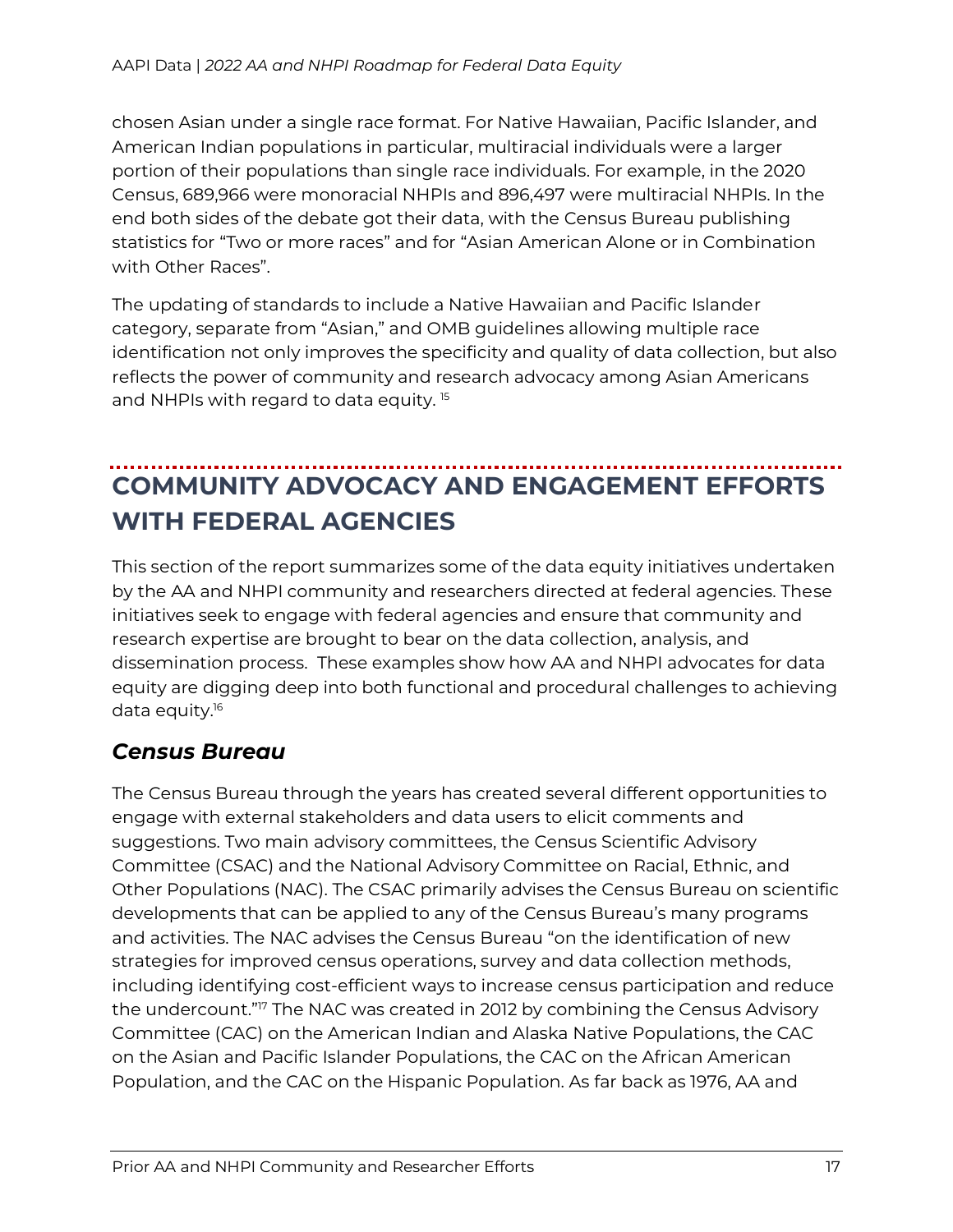NHPI leaders had engaged with the Census Bureau through a Census Advisory Committee on the Asian and Pacific Americans Population for the 1980 Census.<sup>18</sup>

National Advisory Committee membership through the years has included academic researchers, AA and NHPI advocacy organizations, and business and community leaders. The current NAC is focusing on issues such as: 1) the implementation of differential privacy and its impact on timely release of essential data from the 2020 Census, 2) planning for the 2030 Census including revisiting the race and ethnicity questions for both the decennial census and the American Community Survey, and 3) concerns over declining response rates to the American Community Survey and the need for increased investments in community outreach.

AA and NHPI community organizations also engage the Census Bureau as part of the Federal Register process and other open calls for public comment. Often with major changes in survey methodology or data product design, the Census Bureau engages with a variety of experts and solicits public comments. In the past few years, AA and NHPI community organizations and researchers have responded to such notices as the 2016 review of OMB federal statistical standards, the proposed citizenship question on the 2020 Census, the proposed application of differential privacy to the 2020 Census data product releases, and the proposed Demographic and Housing Characteristics File (DHC) and Detailed Demographic and Housing Characteristics File (Detailed DHC). For example, Advancing Justice-AAJC in partnership with MALDEF issued a report examining the impact of differential privacy on redistricting data for Asian American and Latinos in 2021.<sup>19</sup> Community organizations and researchers, including those at AAPI Data, have also engaged with the Census Bureau on minimizing delays associated with the release of detailed origin data from the 2020 Census.<sup>20</sup> While the Census Bureau released various disaggregated population data tables within one to two years after the April 2010 Census data collection, it did not release a timeline for a similar data release until April 2022 after significant pressure and concerns raised by community organizations and researchers. The Census Bureau currently estimates that it will not be able to release disaggregated population data on Asian Americans, Native Hawaiians and Pacific Islanders until August 2023.<sup>21</sup>

Community partners have also weighed in on Census Bureau outreach plans and provided insights into messaging and motivations in the community. Once the Census went into the field, community partners engaged with the Census Bureau to identify gaps in response rates and to deploy volunteers and resources to encourage communities to participate in the Census. The COVID-19 pandemic showed the importance of local partners grounded in the communities they serve as those organizations could build census messaging into the new pandemic relief programs. For example, food banks and vaccine drives set up by community organizations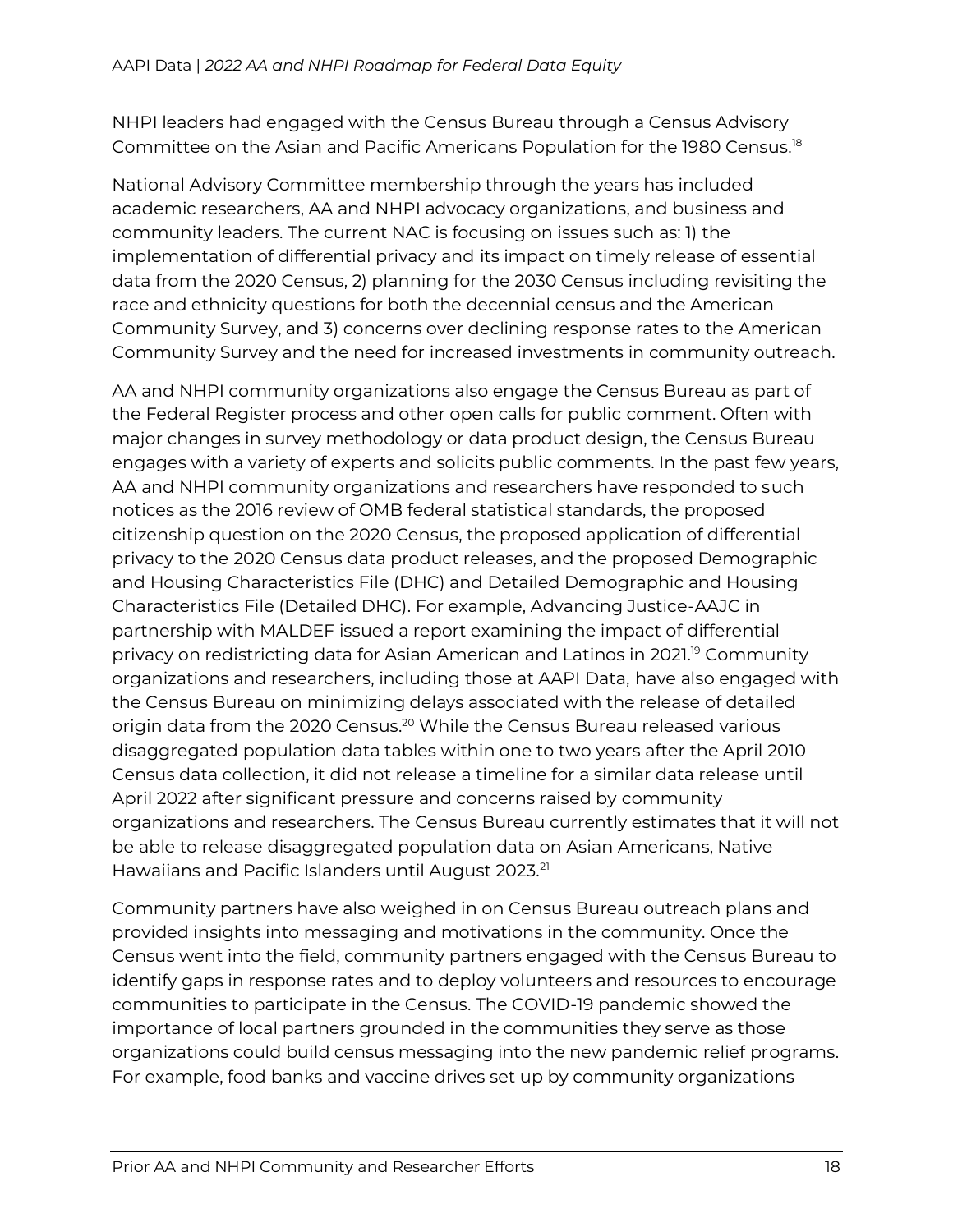would also provide census messaging or even partner with the Census Bureau to have enumerators on-site to get people counted.

Finally, community organizations as well as Census Bureau leaders have recognized the importance of sustaining community partnerships beyond each decennial cycle. In the past, the Census Bureau created national and regional community partnership programs for decennial census outreach and education efforts, and subsequently disbanded most of these networks after the conclusion of the census data collection period.

#### <span id="page-18-0"></span>*Health and Human Services*

Data on the health status and disparities of AA and NHPI communities was one of the first areas where advocates saw the importance of disaggregated data and successfully sought change. The Asian & Pacific Islander American Health Forum (APIAHF) and the Association of Asian Pacific Community Health Organizations (AAPCHO), both of which emerged out of advocacy efforts in response to the Heckler Report, and their partner organizations have led efforts to increase the research and available data on AA and NHPI health disparities. Through their advocacy efforts, the National Center for Health Statistics began oversampling for Asian respondents in the National Health Interview Survey (NHIS) and the National Health and Nutrition Examination Survey (NHANES), and the revision of the standards for national population health surveys to include 7 additional Asian categories (Asian Indian, Chinese, Filipino, Japanese, Korean, Vietnamese, and Other Asian) and 4 additional Native Hawaiian, and Pacific Islander categories (Native Hawaiian, Guamanian or Chamorro, Samoan, and Other Pacific Islander) beyond the minimum OMB standards, to comply with Section 4302 of the Affordable Care Act.

In 2010, APIAHF released a report, Native Hawaiian and Pacific Islander Health [Disparities,](https://www.apiahf.org/resource/native-hawaiian-and-pacific-islander-health-disparities/) that summarized health disparities among Native Hawaiian and Pacific Islander populations. The three main data sources were the federally-sponsored National Health Interview Survey (NHIS), the Behavioral Risk Factor Surveillance System (BRFSS), and the Youth Risk Behavior Survey (YRBS). Most of the data is aggregated at the Native Hawaiian and Pacific Islander level, with some disaggregation provided where possible. The authors also warned that small sample sizes in these surveys yielded less reliable and less precise estimates, highlighting a primary challenge to data equity for NHPI communities.

On the 30th anniversary of the Heckler Report, APIAHF, New York University Center for the Study of Asian American Health, AAPCHO, Temple University Center for Asian Health, and Asian American Research Center on Health sponsored a special issue of the [Journal of Healthcare for the Poor and Underserved: Shining the Light on Asian](https://muse.jhu.edu/issue/31907)  [American, Native Hawaiian, and Pacific Islander Health.](https://muse.jhu.edu/issue/31907) The special issue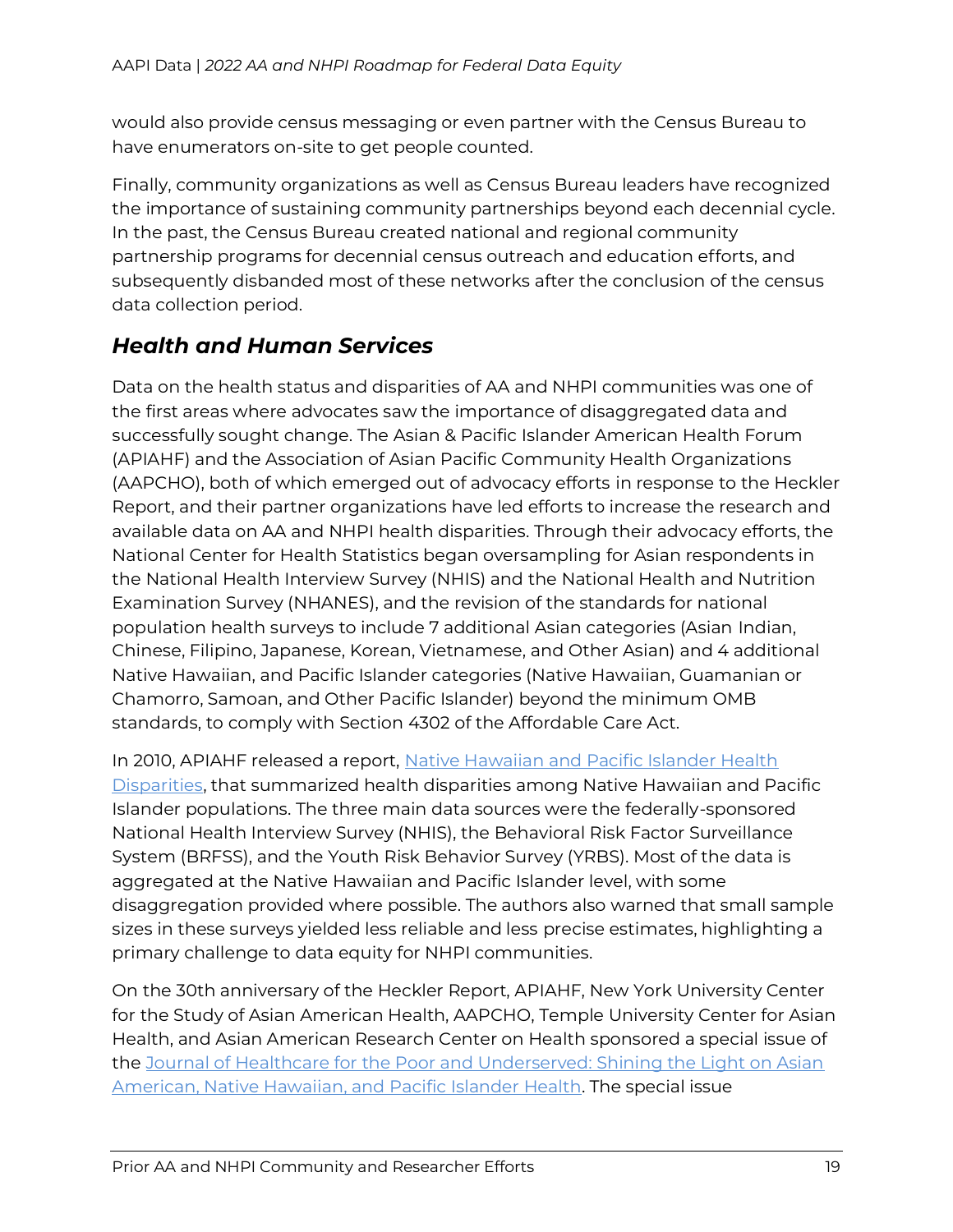summarizes the history of data equity and spotlights the advances made in health disparity research as a result of the gains made in data equity.

In 2016, APIAHF released [Public-Private Partnerships for Data Equity](https://www.apiahf.org/wp-content/uploads/2016/05/2016.04.28_PUBLIC-PRIVATE-PARTNERSHIPS-FOR-DATA-EQUITY_Report_0-1.pdf) to highlight recommendations and best practices for building partnerships between community organizations and different levels of government in order to promote data equity. The report includes policy recommendations for forming said partnerships. It also includes a detailed history on advocacy efforts for health data equity for AA and NHPI communities.

In response to the COVID-19 pandemic, Arab Community Center for Economic and Social Services (ACCESS), APIAHF, the National Congress of American Indians (NCAI), the National Urban League, and UnidosUS released [Policy Recommendations:](https://www.apiahf.org/resource/policy-recommendations-health-equity-cannot-be-achieved-without-complete-and-transparent-data-collection-and-the-disaggregation-of-data/)  [Health Equity Cannot Be Achieved Without Complete and Transparent Data](https://www.apiahf.org/resource/policy-recommendations-health-equity-cannot-be-achieved-without-complete-and-transparent-data-collection-and-the-disaggregation-of-data/)  [Collection and the Disaggregation of Data.](https://www.apiahf.org/resource/policy-recommendations-health-equity-cannot-be-achieved-without-complete-and-transparent-data-collection-and-the-disaggregation-of-data/) This brief provides policy recommendations for improving data collection, reporting, and disaggregation by state health data systems in order to better understand health inequities among populations. It recommends data collection and reporting standards beyond the 1997 OMB standards. Out of this report emerged a guidebook for community leaders and advocates, [Advocating for Data Disaggregation by Race and Ethnicity](https://www.apiahf.org/resource/advocating-for-data-disaggregation-by-race-and-ethnicity/) to help jump start advocacy at the state level for changes to the state health data systems.

#### <span id="page-19-0"></span>*Education*

Educational data equity has been another area with a lot of activity within the AA and NHPI community. The National Commission on Asian American and Pacific Islander Research in Education (CARE) in partnership with White House Initiative on Asian Americans and Pacific Islanders (WHIAAPI), and support from ETS and Asian Americans/Pacific Islanders in Philanthropy (AAPIP) began iCount, a campaign to disaggregate AA and NHPI student data at the postsecondary level.<sup>22</sup> CARE also collaborated with APIA Scholars to engage in research and produce a series of reports that examine key issues affecting AANHPI student access and success in higher education.<sup>23</sup> The campaign resulted in three reports that use available data sources to highlight educational disparities among different AA and NHPI subgroups and to call for systemic changes at the institutional, state and federal levels in how educational data is collected and reported.

APIA Scholars also worked with institutional researchers in 2019 to examine data equity practices at colleges and universities, specifically from federally designated Asian American and Native American Pacific Islander Serving Institutions (AANAPISIs). This research highlights the use of cross-sectional and longitudinal institutional data in identifying the demographics of students participating in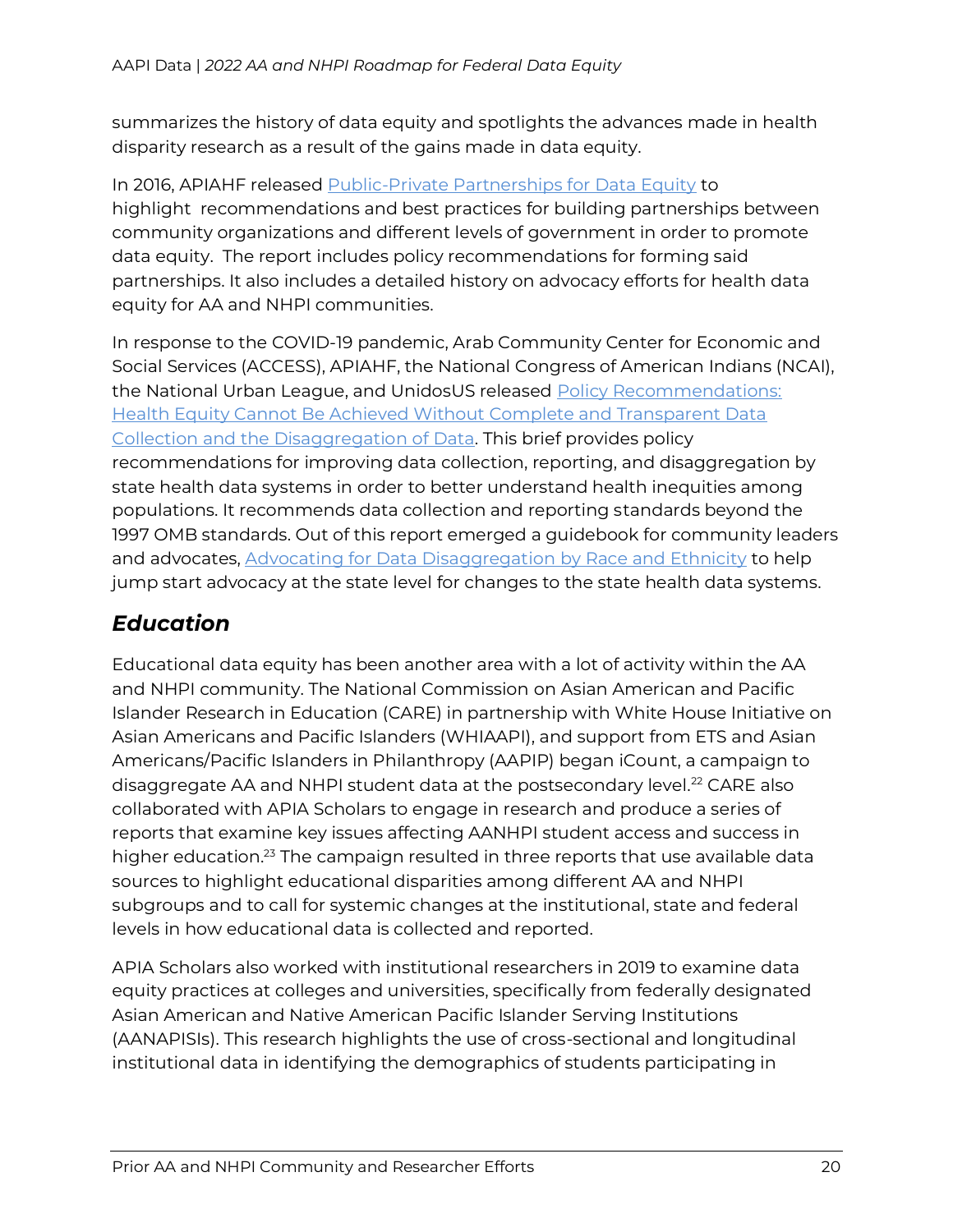AANAPISI programs and the impact these programs have on driving AANHPI student success.<sup>24</sup>

The Southeast Asia Resource Action Center (SEARAC) has also been active in the field. In 2013, SEARAC issued a report, Moving B[eyond the "Asian" Checkbox](https://www.searac.org/wp-content/uploads/2018/04/Moving-Beyond-the-22Asian22-Checkbox.pdf) (2013), which examined the comments submitted to the U.S. Department of Education's Request for Information on data disaggregation to identify opportunities for, challenges to, and existing models around large scale data disaggregation. In 2014 SEARAC led a national campaign, All Students Count, with local and national partners to advocate for government agencies to adopt data disaggregation laws and policies on AA and NHPI students. The effort helped to push Washington state, Minnesota, Rhode Island, and New York to pass data disaggregation laws and resulted in the U.S. Department of Education providing grant funding for states looking to disaggregate data for AA and NHPI students. In 2020, SEARAC issued [Recommendations for Improved Federal Data on Asian Americans and Pacific](https://www.searac.org/wp-content/uploads/2020/05/ihep_aapi_brief.pdf)  [Islanders \(AAPI\)](https://www.searac.org/wp-content/uploads/2020/05/ihep_aapi_brief.pdf) that recommended that Congress pass laws regarding disaggregated data collection and a federal student-level data network to reduce analytical burden of postsecondary institutions, that education data standards from postsecondary institutions be revised, and that institutions themselves should be updating their own data processes.

#### <span id="page-20-0"></span>*Housing*

The premier national coalition of AA and NHPI organizations focused on housing and community development, National CAPACD, has advocated for the Consumer Financial Protection Bureau (CFPB) to include disaggregated AA and NHPI categories in the Home Mortgage Disclosure Act (HMDA) reporting requirements. Starting in 2018, HMDA data now includes detailed disaggregated AA and NHPI data which allows for better tracking of the home mortgage industry and to identify potential predatory or discriminatory practices. National CAPACD, in partnership with the UCLA Asian American Studies Center and UCLA Center for Neighborhood Knowledge, was able to leverage HMDA lending data and the Census Bureau's American Community Survey (ACS) data for insights into the state of housing for low-income AAPIs since the Great Recession in seven high-cost housing markets and shows the importance of culturally competent housing counseling services for low-income communities of color.<sup>25</sup>

#### <span id="page-20-1"></span>*Hate Crimes, Discrimination and Criminal Justice*

The major advocacy priorities AA and NHPI communities for improved data collection and disaggregation are around hate crimes and bias incidents, employment discrimination, and incarceration.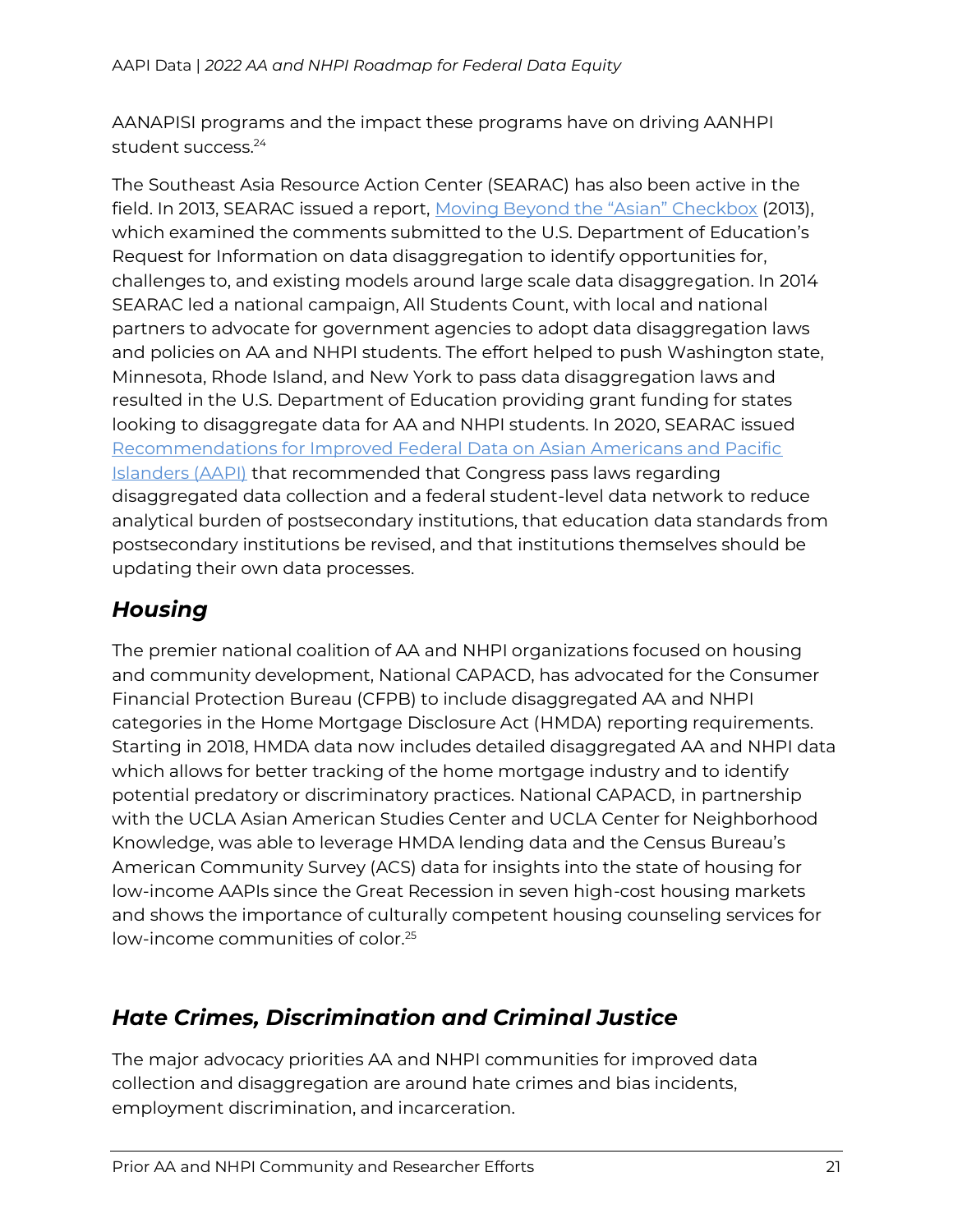Since the backlash on Muslim and South Asian communities post 9-11, organizations such as the Sikh Coalition, Sikh American Legal Defense and Education Fund (SALDEF), South Asian Americans Leading Together (SAALT) and others have push the federal government to collect more detailed data on bias incidents and employment discrimination for South Asian, Muslim and Sikh communities. The key point of contention is the lack of disaggregated data on religious discrimination. In the Department of Justice's 2016 report, Combating Religious Discrimination Today, roundtable participants from various religious communities recommended the following to improve data on justice issues:

- 1. More clear communication regarding what constitutes a hate crime and how to report incidents.
- 2. Improve data collection on religious discrimination in the workplace to address the problems of underreporting.<sup>26</sup>

To address the data gap, community organizations have taken it upon themselves to create databases to track incidents. SAALT released a report in 2001 that documented media reports of bias incidents across the country against South Asian, Muslim and Sikh communities post 9-11.<sup>27</sup> SALDEF in their 2020 National Sikh American Survey asked respondents about feelings of acceptance and safety, bullying, and discrimination.<sup>28</sup> Stop AAPI Hate has collected self-reported data from AA and NHPI community members experiences with anti-Asian hate incidents.<sup>29</sup>

On the employment discrimination front, the Ascend Foundation has published two reports, one in 2016<sup>30</sup> and one in 2020<sup>31</sup> that examined EEOC data. Their analysis finds that Asian Americans are overrepresented as employees as professionals but underrepresented in executive leadership positions.

Finally, disaggregated data on prison populations is essential to show that Southeast Asian and Pacific Islander communities are disproportionately impacted by mass incarceration and subsequent mass deportation. Advancing Justice-Asian Law Caucus outlined the issue in a blog post in 2016 and continues to work on the intersectional issues of immigrant rights and criminal justice reform.<sup>32</sup> A convening in June of 2015 entitled AAPIs Behind Bars: Exposing the School to Prison to Deportation Pipeline issued a report that presented the best available data on AA and NHPIs in prison.<sup>33</sup> Challenges to accurate data on the criminal justice system include race data not being based on self-identification and most prison data categorizes AA or NHPI data in an "Other" category along with American Indians, Alaska Natives, and individuals who were multiracial or some other race. The report used local arrest data to show that Southeast Asian and Pacific Islander youth had extremely high arrest rates.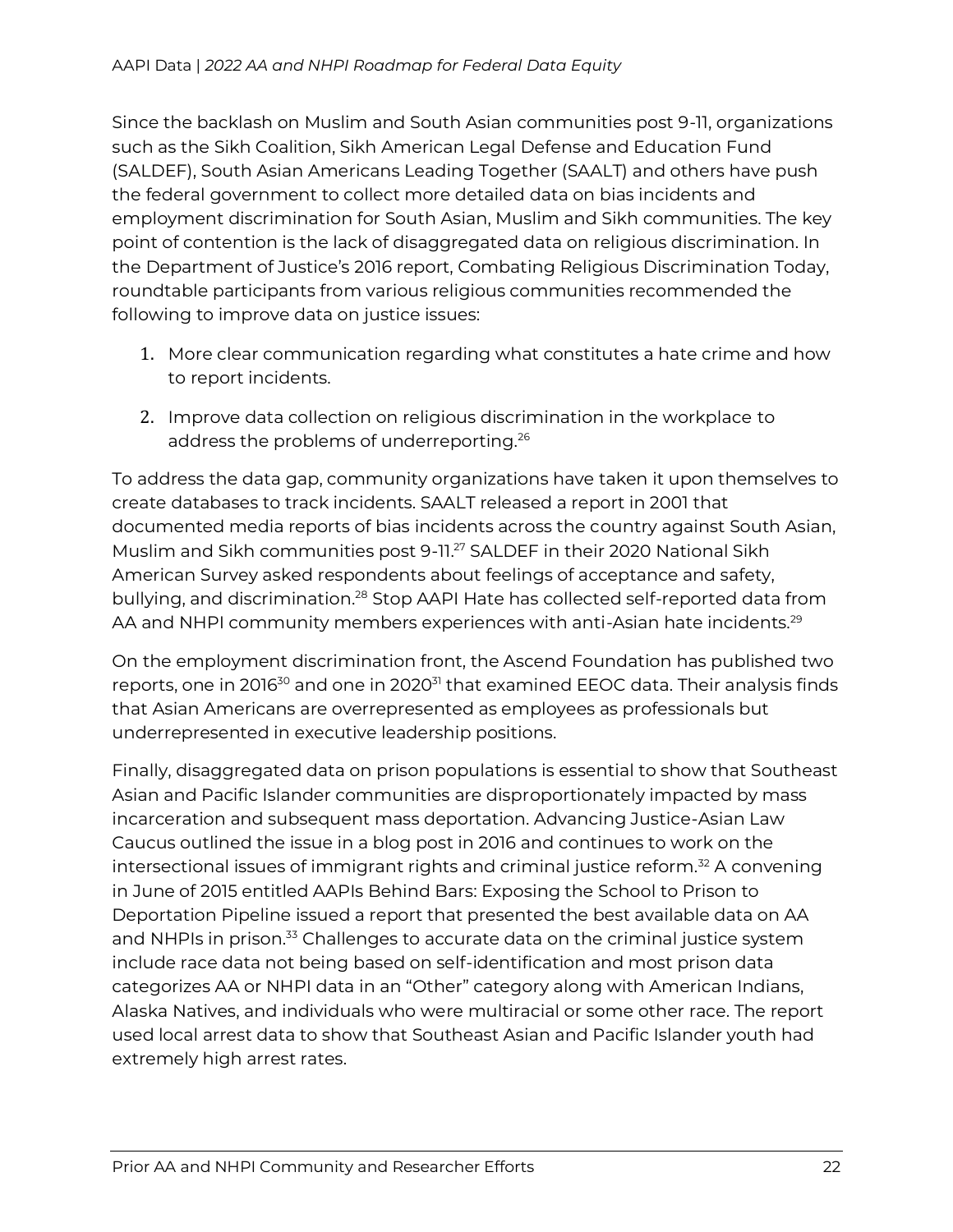#### <span id="page-22-0"></span>*Cross-Sector*

The most influential cross-sector areas of advocacy is around the OMB statistical standards on maintaining, collecting, and presenting federal data on race and ethnicity. The AA and NHPI community is keenly aware of the importance of minimum standards for increasing the availability of detailed data for our communities. During the latest review of the standards initiated in 2016, NCAPA, Advancing Justice-AAJC, APIAHF and SEARAC led a nationwide effort to mobilize AA and NHPI community members to submit over 3,600 public comments advocating for more detailed data collection and reporting.<sup>34</sup>

The National Council of Asian Pacific Americans (NCAPA) has also led cross-sectoral efforts to address data equity for AA and NHPI communities. In 2013, NCAPA released a guide for researchers, titled [Best Practices: Researching Asian Americans,](https://d3n8a8pro7vhmx.cloudfront.net/ncapa/pages/33/attachments/original/1430842908/Best-Practices-AANHPI.pdf?1430842908)  [Native Hawaiians and Pacific Islanders.](https://d3n8a8pro7vhmx.cloudfront.net/ncapa/pages/33/attachments/original/1430842908/Best-Practices-AANHPI.pdf?1430842908) The guide covered challenges to AA and NHPI data collection, disaggregation, and community involvement. Aimed primarily at researchers in general, the guide has recommendations that should apply to federal statistical agencies, such as creating inclusive advisory committees, disaggregating data where possible and relevant, and working with AA and NHPI communities to fill data gaps. As part of [NCAPA's 2020 Policy Platform](https://www.ncapaonline.org/wp-content/uploads/2020/05/NCAPA_PolicyPlatform_2020.pdf), data disaggregation was a cornerstone of addressing AA and NHPI visibility. NCAPA recommended that the OMB Race and Ethnic Standards for Federal Statistics and Administrative Reporting should be updated to include provisions for more detailed race and ethnicity data and to require agencies to justify cases where data does not comply with the minimum standards.

Empowering Pacific Islander Communities' (EPIC) Policy Platform for Native Hawaiians and Pacific Islanders in the United States places data needs at the forefront of their platform. To address the data needs of NHPI communities, the platform recommends targeted special population research, oversampling of NHPI communities in surveys, or pooling of survey data. In addition, EPIC recommends better tracking how many federal research grants end up addressing NHPI issues and how many NHPIs participate in federal programs.<sup>35</sup> To address the challenge of access to data and visibility of NHPI communities, EPIC released a report in 2014 called Native Hawaiian and Pacific Islander Community of Contrasts in partnership with Asian Americans Advancing Justice Los Angeles. The report was created with the intention to serve as an additional tool for the NHPI community and others who seek to better understand and serve this diverse community.<sup>36</sup>

One of the challenges of data collection, analysis, and dissemination for Native Hawaiian and Pacific Islanders population is that for national surveys both population groups are such a small proportion of the total population. So it becomes difficult or costly to produce a statistically valid sample design at the national level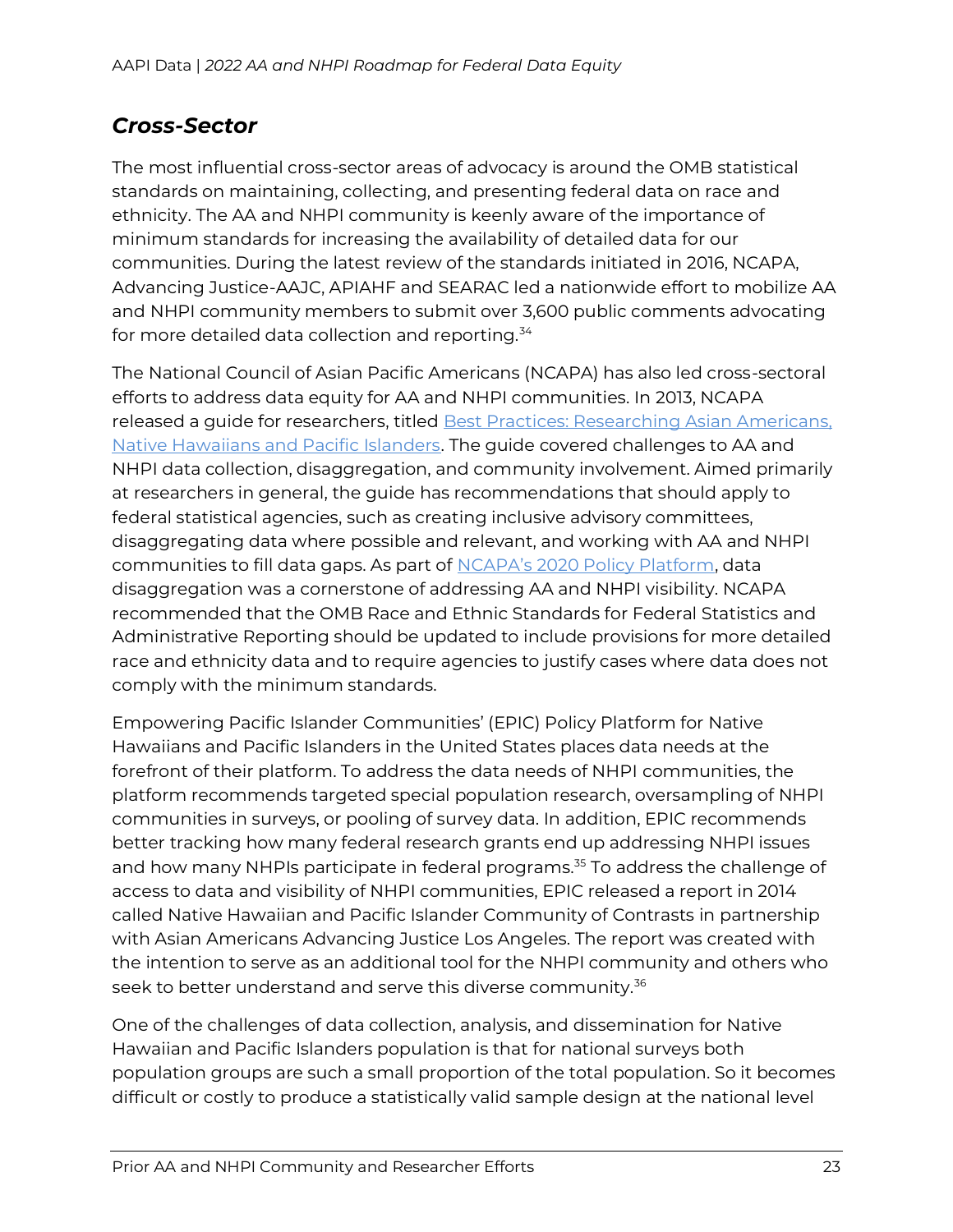while accommodating the need for statistically stable estimates for NHPI communities. While there are various methodologies that can address the issue, such as oversampling or pooling of data, some NHPI advocacy groups have focused on state and local efforts in geographic regions where NHPI communities make up a large share of the population. For example, Center for Native Hawaiian Advancement (CNHA) and other Native Hawaiian advocacy groups have focused on getting the state and local government in Hawaii to collect and analyze disaggregated data for Pacific Islander groups to help better understand the impact of the COVID-19 pandemic and better tailor services to those populations. The concentration of Pacific Islander populations in certain areas may make it easier to collect sufficient sample sizes at the state or local scale. Guidance from federal statistical agencies on how to collect, analyze and disseminate disaggregated data and funding for local pilot programs may help jumpstart state and local efforts to disaggregate data and also generate lessons that can be applied to the federal level.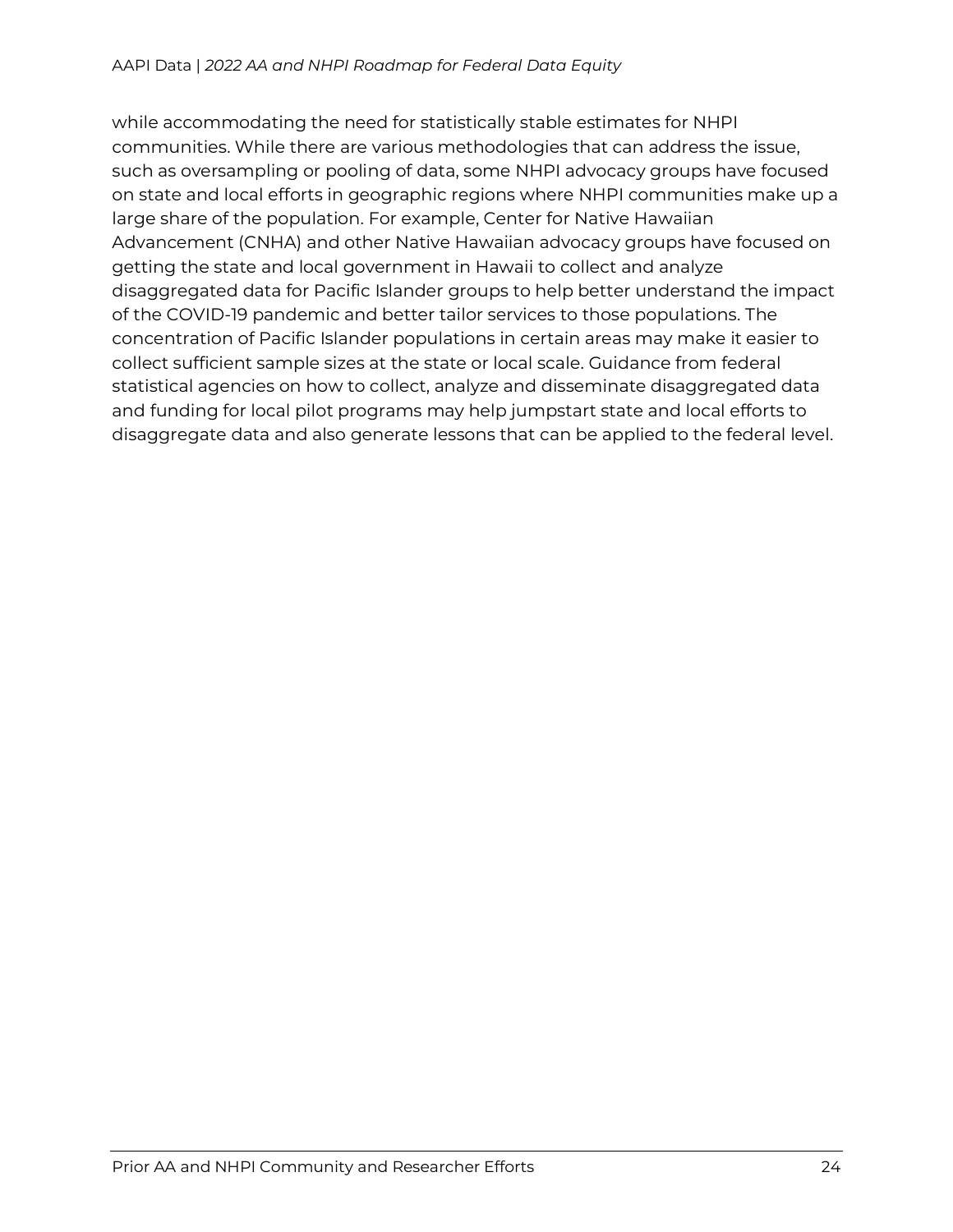# <span id="page-24-0"></span>**PRIOR INTERAGENCY GOVERNMENT EFFORTS**

President Clinton established the first White House Initiative on Asian Americans and Pacific Islanders (WHIAAPI) and President's Advisory Commission on Asian Americans and Pacific Islanders in 1999. An Interagency Working Group (IWG) of 32 federal departments and agencies was created to draft an integrated plan to address the unmet needs of AAs and NHPIs. The Commission released a landmark report in January 2001, *A People Looking Forward: Action for Access and Partnerships in the 21st Century.* The report laid out five cross cutting priorities, one of which was to "Improve Data Collection, Analysis, and Dissemination for Asian Americans and Pacific Islanders," recognizing that data drives implementation of all federal programs. The lack of data often results in the exclusion of AAs and NHPIs from those programs. The Commission report recommended full implementation of the 1997 changes to the OMB data standards, encouraging statistical agencies to go beyond the OMB standards through committing new resources or developing new sampling, analytical or other methods, and building partnerships with communitybased partners and experts on AA and NHPI research.<sup>37</sup>

After President Bush shifted the focus of WHIAAPI to business and economic development and moved the initiative to the Department of Commerce,<sup>38</sup> President Obama brought WHIAAPI to the Department of Education and refocused the Initiative on five "cross-cutting priorities: improving data collection, analysis and dissemination of AAPI-specific information; ensuring linguistic and culturally competent access to Federal programs and services; protecting civil rights and equal opportunity; promoting and increasing Federal employment among AAPIs; and increasing outreach and access to Federal grant opportunities and other programs."<sup>39</sup>

WHIAAPI's first report under the Obama Administration was *Winning the Future: A Roadmap for the Asian American and Pacific Islander Community*. The report, released in 2011, outlined the plans for 21 federal agencies to address AA and NHPI community needs in the five priority areas. Ten of the agencies committed to improving data for AA and NHPI communities.<sup>40</sup>

In 2012, OMB released a statistical working paper, *Federal Agency Approaches to Providing Statistical Information on Detailed Asian and Native Hawaiian and Other Pacific Islander Groups.* The paper highlights work by federal agencies such as the Census Bureau, and the Departments of Health and Human Services (HHS), and Labor to expand race and ethnic categories for data collection and to provide more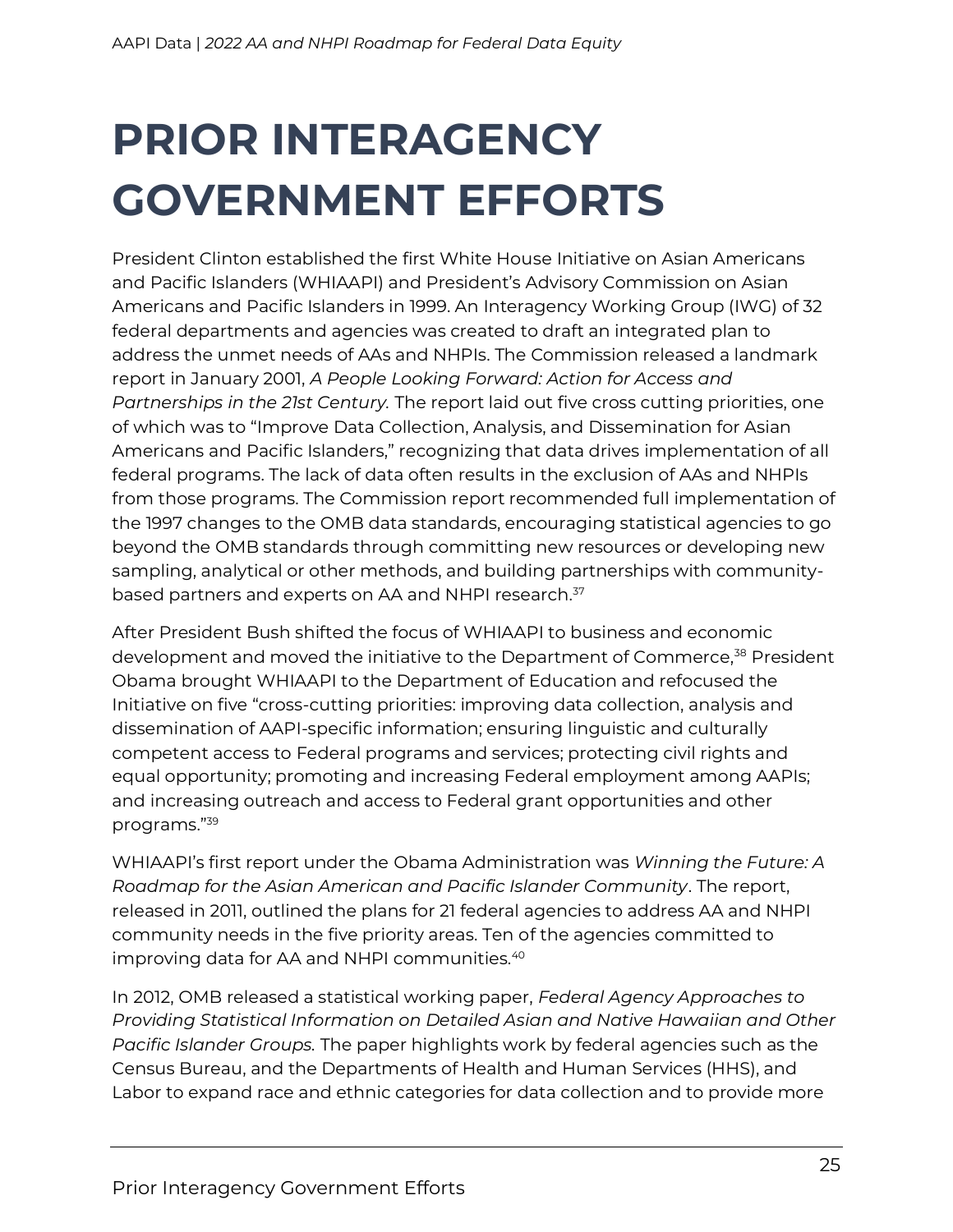detailed statistics for AAs and NHPIs and other small groups through increasing sample sizes, oversampling small groups, and pooling data across time.<sup>41</sup>

WHIAAPI and CARE co-hosted two iCount: Equity Through Representation Symposiums in 2013 and 2015. Each two-day symposium highlighted the need for disaggregated data for AA and NHPI students to reveal educational disparities among AA and NHPI subgroups. Breakout sessions sought to generate best practices to implement data disaggregation systematically.

In 2014, *Building the American Mosaic: A Report from the President's Advisory Commission on Asian Americans and Pacific Islanders* highlighted data equity efforts among federal agencies. These included the Department of Labor's analysis of disaggregated data from the Current Population Survey; HHS expanding the race and ethnicity standards for federal health surveys beyond the minimum OMB standards, oversampling of Asian Americans in health surveys, and fielding the first ever Native Hawaiian and Pacific Islander National Health Interview Survey (NHPI NHIS); and the Department of Education's Request for Information (RFI) about best practices in the collection and utilization of disaggregated data on AAPI students. $42$ 

Under the Trump administration, WHIAAPI was returned to the Department of Commerce to again focus on businesses and economic development. WHIAAPI and the President's Advisory Commission on Asian Americans and Pacific Islanders issued a report in 2020, *Advancing Economic Empowerment for Asian Americans and Pacific Islanders*. The report was released in the context of the growing COVID-19 pandemic and made specific recommendations to expand national surveys to measure the economic and social impact of the pandemic, increase tracking of bias and hate crimes against AAs and NHPIs, and for disaggregating Asian ethnicity and oversampling AAs and NHPIs in surveys.<sup>43</sup>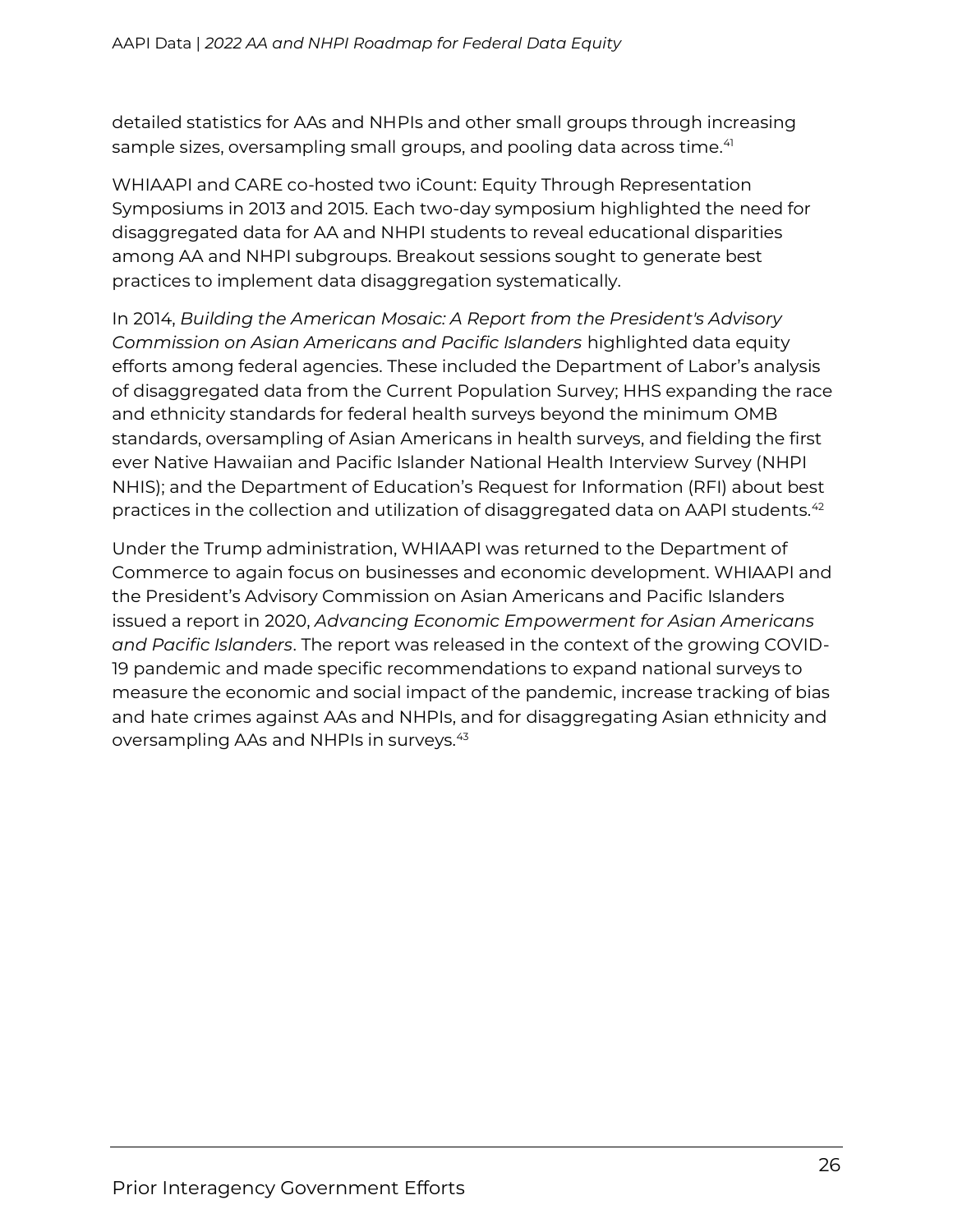# <span id="page-26-0"></span>**CURRENT STATE OF DATA EQUITY AT FEDERAL AGENCIES**

This section seeks to set a baseline of the current status of data equity for a set of federal agencies that cover priority issues for the AA and NHPI communities. This snapshot is not exhaustive and is meant to provide AA and NHPI advocates background information to engage with the federal agencies as they build out their data equity initiatives. This report relies on publicly available information, including such sources such as:

- Technical documentation of various surveys outline the type of race and ethnicity data captured and how they are captured.
- Federal register notices for new statistical or data standards as well as call for public comment were also Methods and sources
- The newly issued Data Equity Plans for key agencies as requested by the Equitable Data Working Group
- Reports that specifically address data disaggregation or data equity for AA and NHPI communities by a federal agency

Past administrations focused on data equity and disaggregation on a department or agency level. The current push for data equity is taking a "whole-of-government" approach, looking for opportunities at statistical agencies to go beyond coordinating standards and to begin to look at combining data sets and leveraging underutilized data. Much of the advocacy work has similarly been siloed around issue areas and individual departments and agencies. There needs to be a more coordinated approach to advocating for data equity in this policy environment.

The focus of the Biden administration on a "whole-of-government" approach to data and racial equity presents a unique opportunity to put into place the systemic policy changes and the staff and policy infrastructure for data equity while there is political will to drive the process. Given uncertainties about the priority of future administrations, it is imperative for federal agencies, community and research partners to work collaboratively and create innovative and lasting changes in the data collection, analysis, and dissemination systems at the federal level and to integrate the values and principles of data equity into those operations.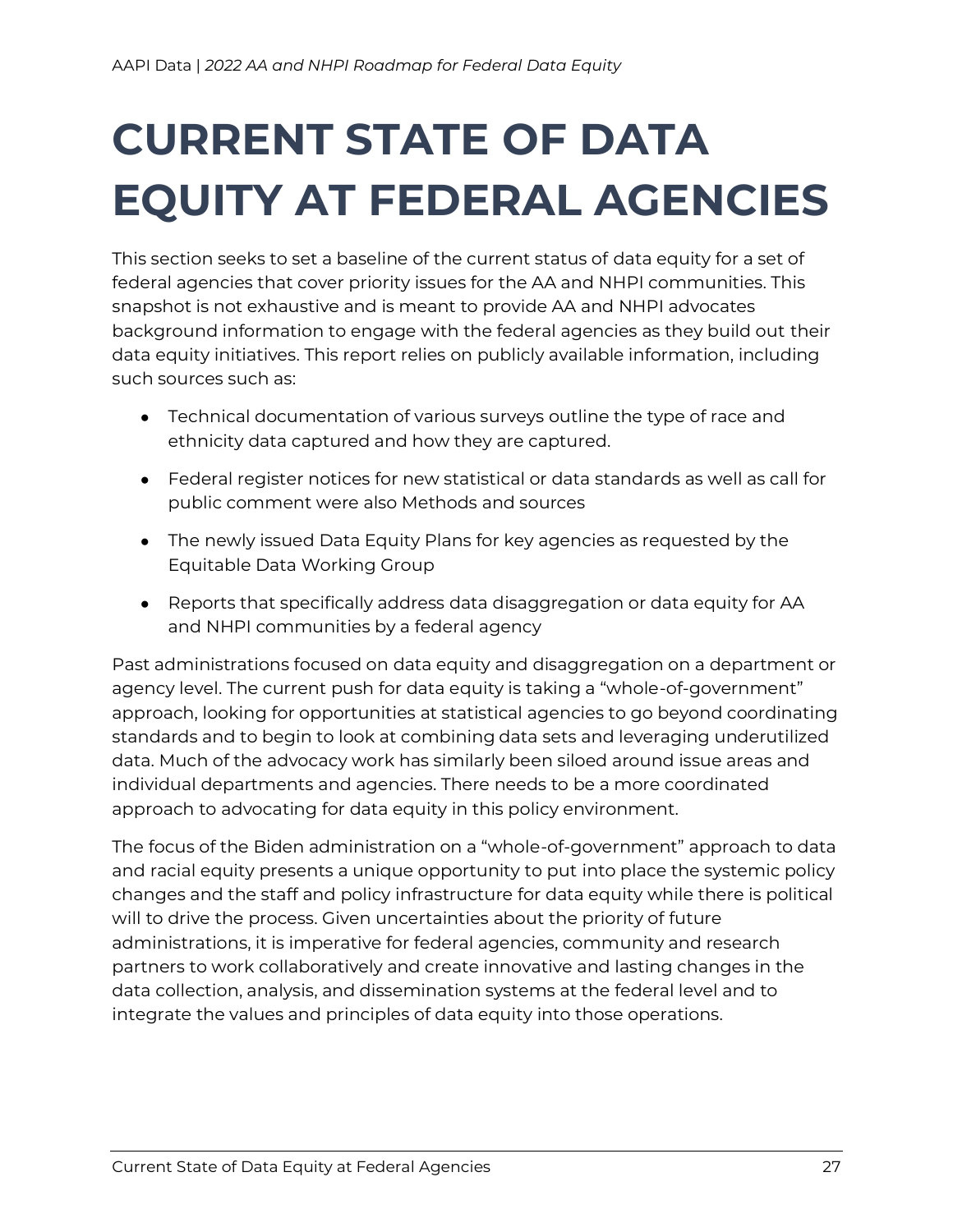## <span id="page-27-0"></span>**INTERAGENCY EFFORTS**

As with prior presidential administrations, the Biden administration has approached data equity through interagency efforts that have variously served to inspire, guide, and coordinate the activities and initiatives of several individual agencies.

#### <span id="page-27-1"></span>*Equitable Data Working Group and WHIAANHPI*

Early in President Biden's administration, two executive orders firmly established data equity for AAs and NHPIs as a priority for the administration. The first Executive Order on advancing racial equity and supporting underserved communities, as one of its actions, established the Equitable Data Working Group as part of a "whole of government" approach to advancing racial equity.<sup>44</sup>

The administration also re-established WHIAAPI, renaming the Initiative to the White House Initiative on Asian Americans, Native Hawaiians, and Pacific Islanders (WHIAANHPI) and returning the Initiative to its first home of HHS. The Executive Order also included the appointment of an AAPI senior liaison within the White House and the re-establishment of the President's Advisory Commission on Asian Americans, Native Hawaiians, and Pacific Islanders.<sup>45</sup>

As data equity has become a top priority for the Biden administration, it has produced a steady stream of reports on data equity including:

- 1. *Presidential COVID-19 Health Equity Task Force Final Report and Recommendations*: This report includes a "Data, Analytics, and Research" section that recommends standardizing demographic and socioeconomic categories in data, including data disaggregation and collaboration among Federal agencies and stakeholders to collect and disaggregate data on AAs and NHPIs for measuring the socioeconomic and health impacts of the pandemic and behavioral health.<sup>46</sup>
- 2. *Study to Identify Methods to Assess Equity: Report to the President*: This study from OMB summarizes the frameworks and actions taken by different federal agencies in order to assess equity. It recommends data disaggregation as a critical component of equity assessment, noting that many federal agencies currently lack the expertise to make use of and disaggregate data.<sup>47</sup>
- 3. *A Vision for Equitable Data - Recommendations from the Equitable Data Working Group:* This report from the Equitable Data Working Group identified key practices for achieving equitable data.<sup>48</sup>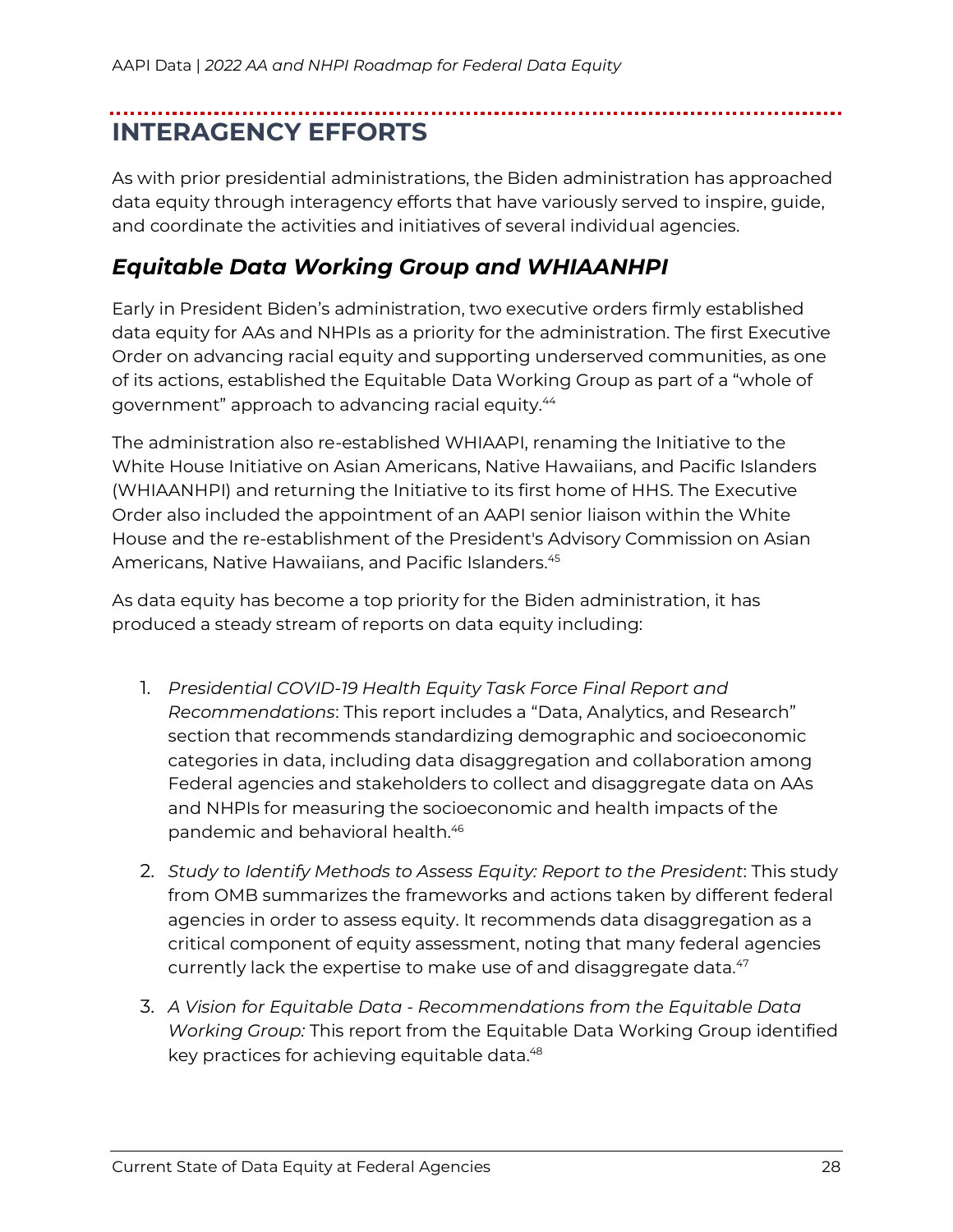#### A. *Make disaggregated data the norm while protecting privacy*

Under this recommendation falls the Administration's commitment to revise the standards for maintaining, collecting, and presenting federal data on race and ethnicity taking into account the need for disaggregated data for underserved communities and researchers. OMB is already working on updated guidance to clarify what levels of disaggregated data are already allowable under the current standards. It is vital to encourage federal agencies to go beyond the minimum OMB standards and work with community partners and researchers to identify the AA and NHPI groups that are most in need of disaggregated data. In addition, the Administration will invest in existing surveys to expand sample sizes in order to create disaggregated statistics and also look for alternative ways to create disaggregated estimates, such as multiyear datasets and leveraging administrative data, to create small population estimates in topics of interest, particularly for NHPI communities. All of these methods will increase availability of stable and usable statistics to describe all small populations, especially for the emerging AA and NHPI populations.

B. Catalyze existing federal infrastructure to leverage underused data

The President's FY 2023 budget request is funding the Census Bureau to study the options for linking demographic data that the Census Bureau collects with the administrative data from social safety net and business assistance programs to understand how to improve equity impact for those programs. Administrative data has some potential benefits from survey data for AA and NHPI populations. For example, many Asian immigrants have a difficult time navigating the public benefit system and rely on community-based organizations to help them. So for survey questions, they may not be providing the most accurate information on which program they receive benefits from. The administrative data for the social benefit agencies, if it can be tied to demographic data from the Census Bureau, provides potentially more accurate information on program participation and also may reduce report burden on individuals.

C. Build capacity for robust equity assessments for policy making and program implementation

The FY2023 budget request will build staff capacity for data equity work to support the evidence-based policies consistent with the Evidence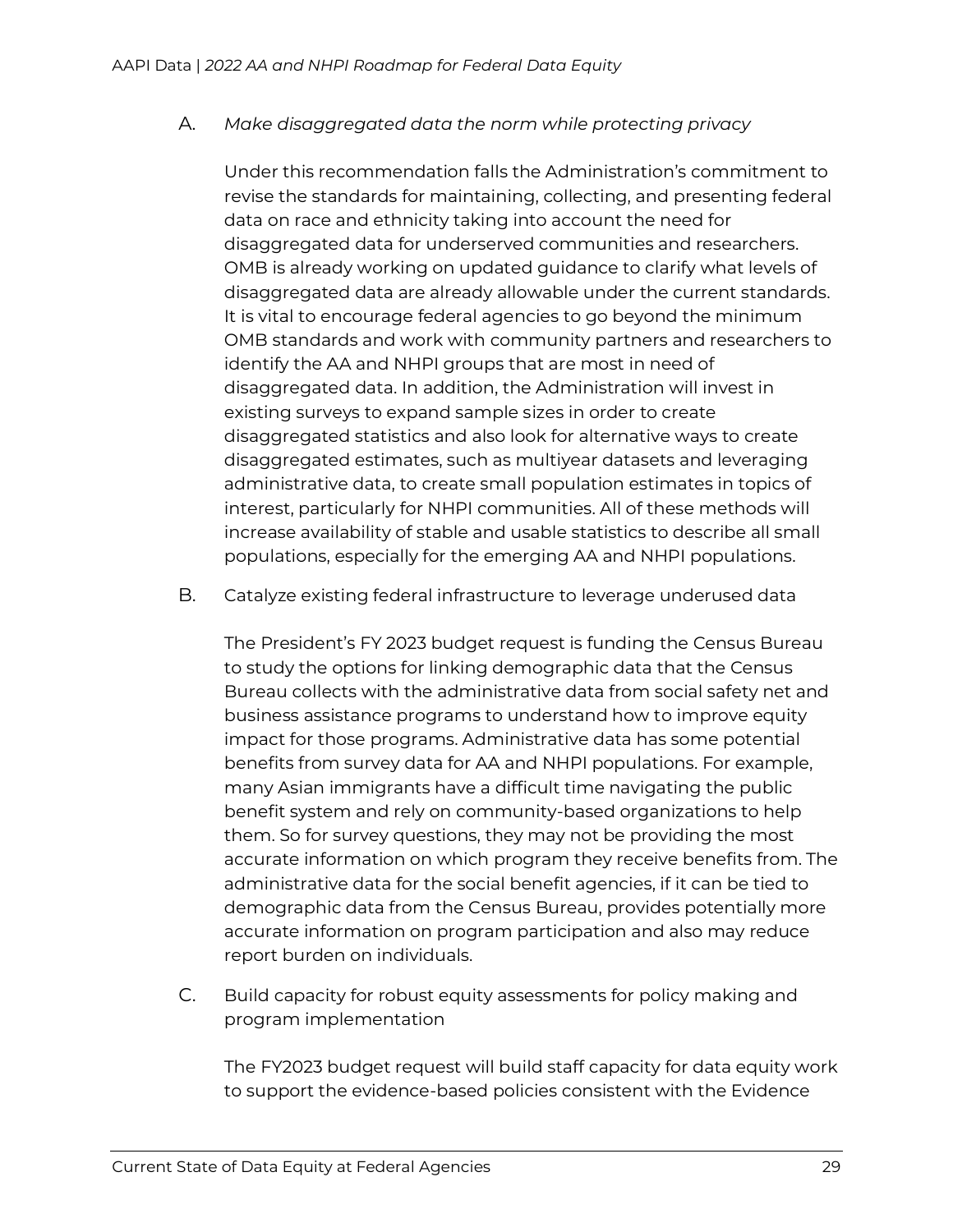Act. The Administration will also leverage American Rescue Plan (ARP) funds to support state, local, territorial, and Tribal data infrastructure to allow for more disaggregated data collection. The potential for the Administration to fund pilot projects will provide opportunities to demonstrate best practices for implementing data disaggregation. In partnership with community partners and researchers, the projects could also be designed to address major priorities in AA and NHPI communities.

D. Galvanize diverse partnerships across levels of government and the research community

The Administration will prioritize building collaborations among federal, state, local, territorial and Tribal governments to share data to better evaluate social safety net programs. Best practices on how to protect the data and how to ensure that the collection of the data does not discourage program participation. The Administration will also seek to create grants to support research by historically underrepresented scholars to help build research capacity to address data equity., including those at Historically Black Colleges and Universities and other Minority-Serving Institutions.

E. Be accountable to the American public

The Administration has committed to increased transparency and accountability on the progress to data equity. This will take the form of community engagement, reports and studies to measure progress toward initiative goals, and building data tools (such as dashboards, query systems, and data visualizations) that are user-friendly, easy to understand, and accessible and meaningful to communities. The recommendations include funding for the Census Bureau to create and host data equity tools in partnership with other agencies and stakeholders.

#### <span id="page-29-0"></span>*Office of Management and Budget*

The most recent review of the 1997 Standards for Maintaining, Collecting, and Presenting Federal Data on Race and Ethnicity occurred in September 2016 when the OMB published a Federal Register notice asking for comments in four areas:

- 1. Whether race and ethnicity data should be collected in a separate question format or a combined question format;
- 2. The creation of a Middle Eastern and North African race category;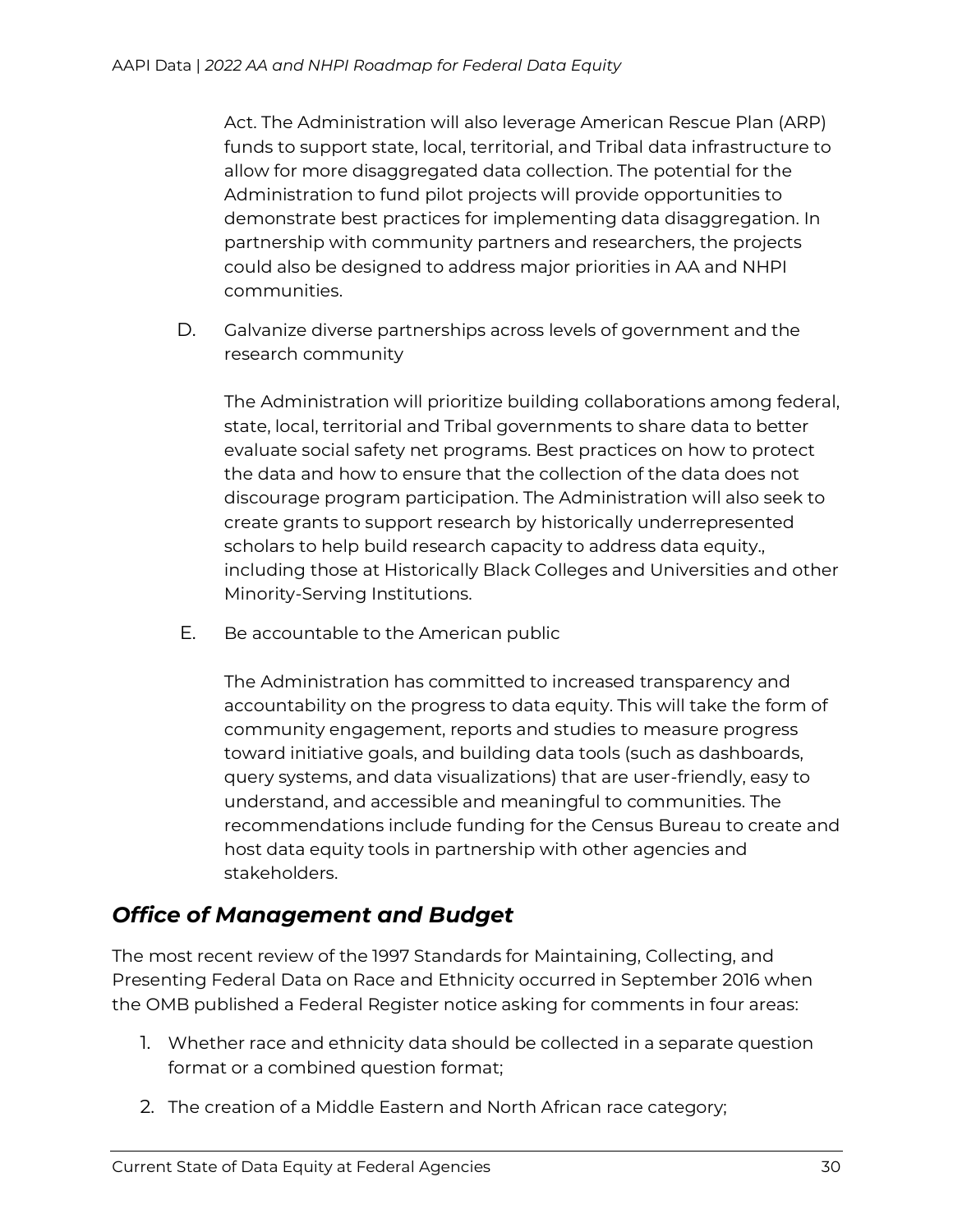- 3. Clarifying the minimum reporting categories; and
- 4. Changing the terminology used for race and ethnicity categories to reflect the growing and changing diversity of our country.<sup>49</sup>

Many of these recommendations were based on extensive research and community outreach by the U.S. Census Bureau and other federal agencies under the Obama administration to greater accuracy and usefulness in the collection of race and ethnicity data.

An interim report from the Federal Interagency Working Groups for Research on Race and Ethnicity was issued in April 2017, along with a request for comments.<sup>50</sup> However, the Trump administration took no further action on the topic via OMB and, consequently, the 2020 Census did not incorporate any of the recommended changes. The Biden Administration has announced plans to revisit the OMB standards, and this move is supported by a coalition of dozens of community organizations and civil rights coalitions who signed and submitted a joint letter to OMB in March 2022, urging the agency to "to take swift action to revive the revision of the federal data standards" in order to "enhance the quality of data used by scores of decision-makers in the public and private sector."<sup>51</sup>

## <span id="page-30-0"></span>**CENSUS BUREAU**

As the largest federal statistical agency, the Census Bureau is a key innovator in the methods of collecting race and ethnic questions and is the gold standard on collecting and producing data for AA and NHPI communities. Because the decennial census underlies all federal surveys particularly in weighting of survey data, the Census Bureau's question design for race and ethnicity are often adopted by other agencies for their own surveys.

The Census Bureau has also recognized the importance of engaging communities and other stakeholders in the entire data production process. For example, in both the 2010 and 2020 Censuses, the Census Bureau created a vast network of partners to encourage the public to participate in the Census, including partnerships with community-based organizations, local businesses and associations, and other groups who had a stake in obtaining an accurate count.<sup>52</sup> After the completion of the 2020 Census, several community organizations, researchers, and private foundations advocated for the preservation and continuation of these tribal, state, regional, and local partnerships, and to make the community partnership programs evergreen rather than be subject to a period of boom-and-bust cycles coinciding with each decennial census.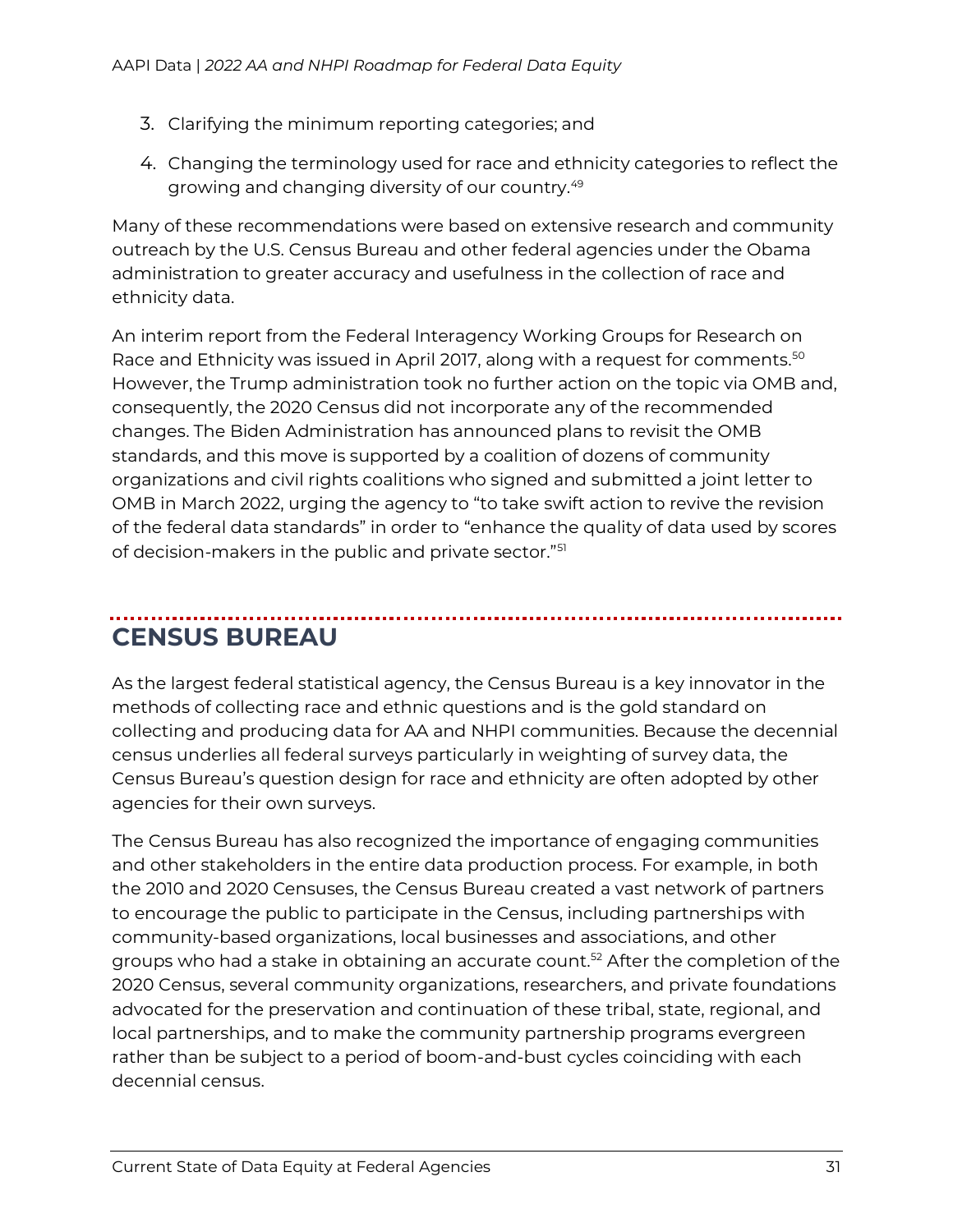In its May 2021 meeting, the Census National Advisory Committee passed a recommendation to create such an evergreen community partnership specialist program, in line with advocacy efforts by entities such as Census Counts, the Census Funders Initiative, and Census Legacies. In October 2021, the Census Bureau accepted the recommendation,<sup>53</sup> and has since created the Office of Strategic Alliances to help maintain and build community and stakeholder partnerships on an evergreen basis.<sup>54</sup>

#### <span id="page-31-0"></span>*Design and Development*

The Census Bureau has done extensive research and testing of various formats for questions on race and ethnicity. These included testing of alternative question formats during the 2010 Census and the 2015 National Content Test. These tests looked at the impact on response rates and consistency of answers for combined versus separate questions on race and ethnicity, the inclusion of a separate Middle Eastern or North African category, and different instruction wording or question terminology. The research informed the OMB's Federal Register Notice in 2016 calling for comments on the Standards for Maintaining, Collecting, and Presenting Federal Data on Race and Ethnicity. While ultimately the federal government did not move forward in adopting new standards for race and ethnicity data, the Census Bureau did make modifications to their 2020 Census race and ethnic questions while still conforming to the 1997 OMB standards.

The U.S. Census Bureau's scientific advisory committee advises the Bureau on demographic, economic, and statistical research design and implementation as well as other technical and operational matters.<sup>55</sup> Similarly, the Census Bureau's national advisory committee advises on matters pertaining to historically undercounted populations, including communities of color, immigrant communities, and those experiencing language and other barriers. Both advisory committees provide opportunities for external stakeholders and experts to weigh in on changes to data collection on race and ethnicity.<sup>56</sup> Public comments are accepted during these advisory committee meetings and are treated as part of the public record.

The Census Bureau has embarked on a transformation and modernization process that seeks to incorporate new methods and sources of data to improve data quality, and to use an equity lens to incorporate alternative perspectives and diverse voices. The Census Bureau intends to address racial equity by improving the quality and utility of the data it produces; increase engagement with stakeholder, especially for underserved communities; and build a culture of documentation and evaluation to learn and share best practices internally and with the wider statistical community.<sup>57</sup>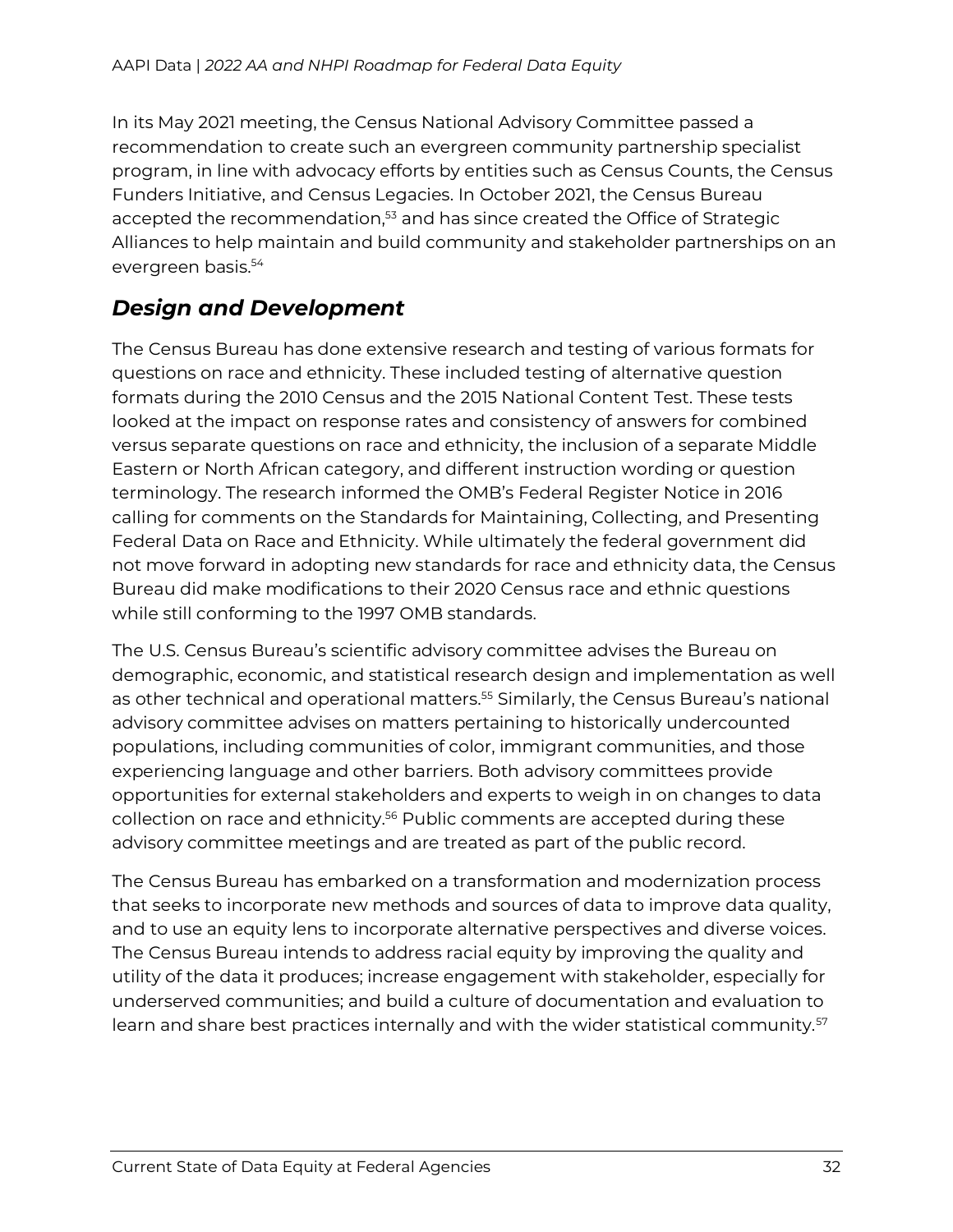#### <span id="page-32-0"></span>*Compilation, Processing, and Analysis*

Also for the 2020 Census, the Census Bureau expanded coding of race and ethnicity variables to include categories that reflect changing demographics and immigration patterns of the country and allowing for capturing up to 200 characters in the 2020 Census (up from 30 characters in the 2010 Census) for all race and ethnic write-in responses and increased the number of categories coded for each write-in area from 2 codes to 6 codes. The code lists used to process the 2020 Census data, and future Census Bureau surveys, were developed based on the results from testing as well as stakeholder engagement. Through this process, the Census Bureau expanded the number of unique codes for detailed Asian groups from 32 unique codes in 2010 to 63 unique codes in 2020. Some of those new codes include Central Asians (individuals who identify as Afghan, Kazakh, Kyrgyz, Tajik, Turkmen, and Uzbek). For the 2010 Census, there was no explicit code for Central Asians, while Afghans were classified as White. For Native Hawaiian and Pacific Islanders, the Census Bureau increased the number of unique codes from 29 in the 2010 Census to 51 unique codes in the 2020 Census. For both censuses there were 3 unique codes for Native Hawaiians (Native Hawaiian, Hawaiian, and Part Hawaiian).

An area the Census Bureau needs to improve their engagement with stakeholders is in regards to communicating about the new privacy methodology they have implemented for the 2020 Census data products. The data user community has major concerns about the impact of differential privacy on the accuracy and timeliness of the 2020 Census data products, particularly for detailed race and ethnic origin data. The Census Bureau National Advisory Committee issued a series of recommendations to improve the Census Bureau's messaging around differential privacy. The recommendations primarily center around making sure that communications to the general public on differential privacy be accessible and understandable and that the impacts of differential privacy on the accuracy and usability of the 2020 Census data be clearly stated.<sup>58</sup>

#### <span id="page-32-1"></span>*Dissemination and engagement*

Data access and dissemination remain an area for improvement for the Census Bureau. While data is readily available, the means of access have substantial barriers of entry for non-expert users. The Census Bureau does have staff dedicated to providing both in-person and virtual training to use the various platforms for data dissemination that the Bureau has created.<sup>59</sup> The Census Bureau has also undertaken pilot projects to create more integrated and user-friendly data dissemination tools. For example the Census Bureau has created My Community Explorer using ArcGIS Online. The tool pulls from a broad range of social, economic, race, ethnicity, business, and community resiliency data to provide a one-stop tool to examine statistics for any county in the country. The new initiatives to improve data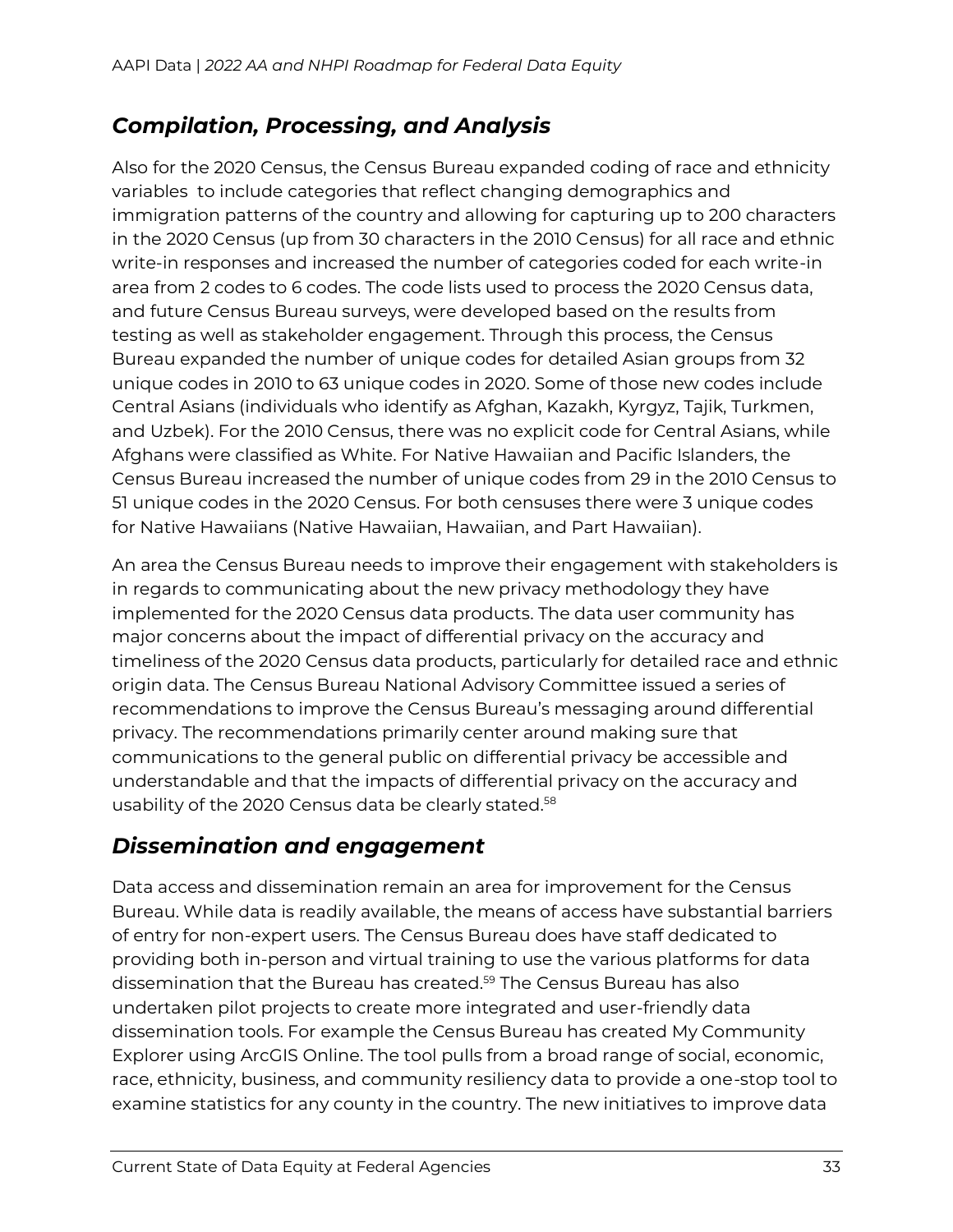access emphasize place and neighborhood, which tend to work for communities of color that are highly concentrated or segregated by geography. For AA and NHPI communities, which tend to be more dispersed, the Census Bureau also needs to prioritize data tools at higher levels of geography, including at the national and state level. The community-friendly tools that aggregate data across different tables and sources of information will need to be disaggregated by race and ethnicity in order to be meaningful and useful for AA and NHPI communities.<sup>60</sup>

The Census Bureau has increased investment in community partnership programs for each decennial census, having seen the value in these partnerships to increase participation in the census in communities at risk for undercounts. In previous censuses, the Bureau would let these partnerships go into hibernation. Realizing that having to rebuild these partnership programs from scratch every decade was inefficient, the Census Bureau has decided to invest in maintaining the community relationships from the 2020 Census outreach effort by establishing an Office of Strategic Alliances. The Office has set the following goals for itself:

- Engage with external entities to help promote education and respondent participation in the decennial census, economic census, census of governments, and other demographic and economic surveys.
- Engage with internal stakeholders who manage relationships with the Census Bureau's partners, external stakeholders, and customers to leverage those relationships to meet the objectives of the strategic plan and the needs of program areas.
- Engage with external entities to leverage knowledge and data assets in the modernization of Census Bureau data products, collection, acquisition, and dissemination.
- Engage with external entities to seek feedback on their data needs and identify data gaps to solve challenges related to their businesses, organizations, or communities.

The Census Bureau also engages data users through the State Data Center network that engages with state and local government data users and the Census Information Center (CIC) network that aims to promote the use of Census Bureau data products and services among underserved communities, such as communities of color, rural communities, senior citizens, and children. There are currently 10 Asian American-serving CICs and one Native Hawaiian-serving CIC. The CICs provide vital feedback on Census data products and tools and provide examples of how Census Bureau data is used to help the communities they serve. The CICs also promote data accessibility and training to their communities.<sup>61</sup>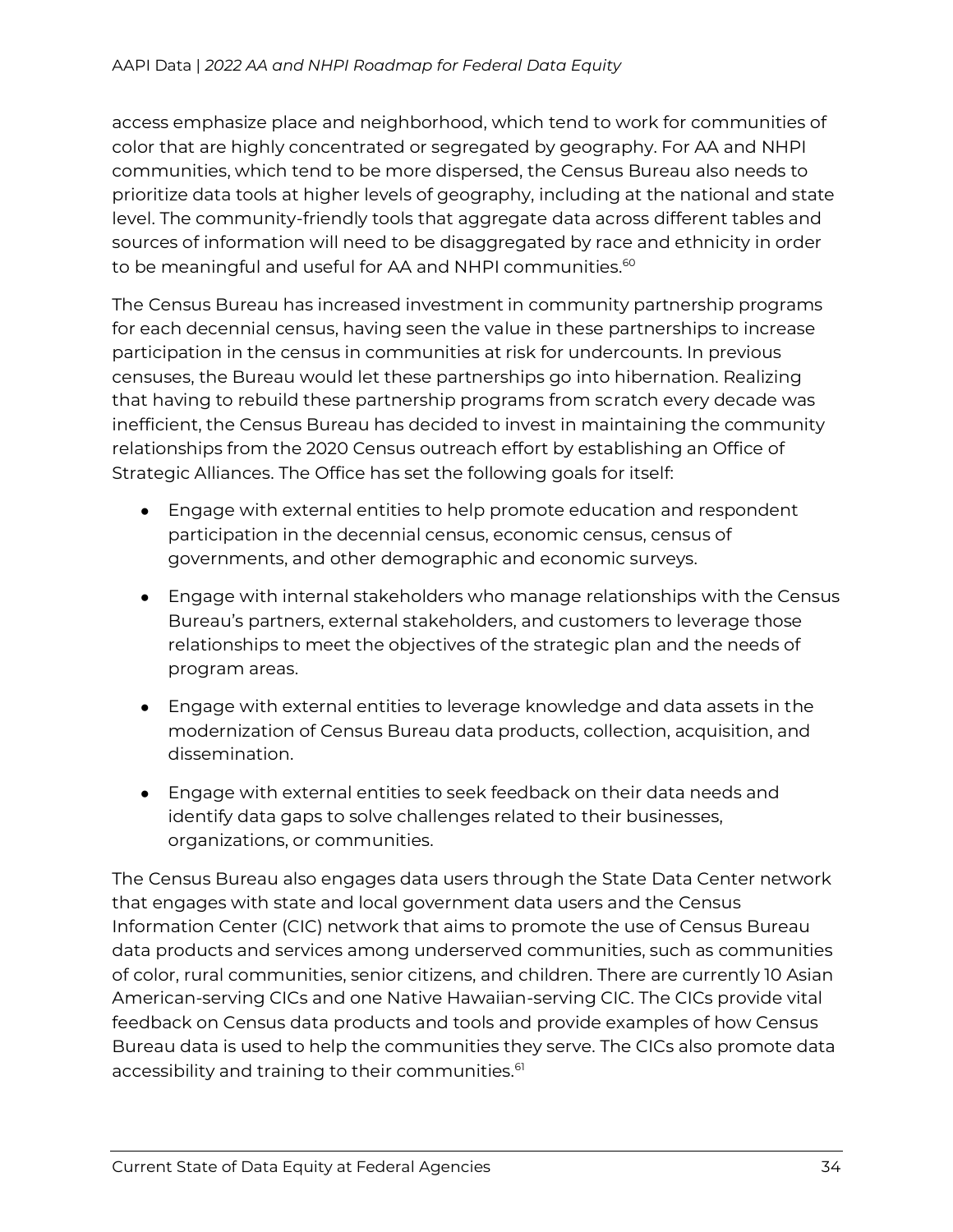## <span id="page-34-0"></span>**HEALTH AND HUMAN SERVICES**

Health disparities and access to disaggregated health data have been two primary drivers in the push for data equity for AA and NHPI communities. Through persistent advocacy efforts, both the National Health Interview Survey (NHIS) and the National Health and Nutrition Examination Survey (NHANES) now oversample Asians, the NHIS since 2006 and the NHANES since 2011. <sup>62</sup>For Native Hawaiians and Pacific Islanders, the National Center for Health Statistics (NCHS) conducted the first ever Native Hawaiian and Pacific Islander National Health Interview Survey (NHPI NHIS), a survey of 3,000 NHPI households using the 2014 NHIS survey instrument. Public use data from this survey was released in March 2017.<sup>63</sup>

For the NHIS, public data only reports Asian American estimates, while estimates for AA and NHPI subgroups and Native Hawaiian and Pacific Islander in aggregate were only available in the restricted use files due to confidentiality concerns. No NHPI subgroup data is collected in NHIS. For NHANES, only Asian subgroup data is collected, not Native Hawaiian and Pacific Islander subgroup data. For public data products, only Asian aggregated data is reported. Native Hawaiian and Pacific Islander data is not available separately in NHANES data releases.

The Office of Minority Health at HHS compiled and periodically updates a [Compendium of Federal Datasets Addressing Health Disparities.](https://www.minorityhealth.hhs.gov/assets/pdf/2019%20IHEC%20Data%20Compendium_FullDocument_RegularFormat%20-%207-20-20.pdf) The compendium sets out to "provide a one-stop shop for understanding the landscape of federal datasets related to health equity, and ultimately, can help to shape and inform the development of effective programs, policies, and practices."<sup>64</sup>

### <span id="page-34-1"></span>**BUREAU OF LABOR STATISTICS**

The Bureau of Labor Statistics (BLS) is charged with producing the data the government needs to monitor labor markets, price changes, working conditions, and labor force productivity in the U.S. The BLS's primary data source is the Current Population Survey (CPS), which is administered by the Census Bureau. In the past, the Department of Labor has leveraged the CPS to highlight challenges faced by Asian American labor force during and after the Great Recession of 2008. A series of reports in 2011, 2014, and 2016 showed an evolution in analysis from only focusing on Asian Americans in aggregate in the 2011 report, to expanding the analysis to detailed Asian ethnic groups and including analysis of the impact of the Great Recession on Native Hawaiians and Pacific Islanders in the 2014 and 2016 reports. Both the 2014 and 2016 reports show the importance of access by researchers to microdata. Regression analysis of CPS microdata was able to show that AA and NHPI workers who had similar characteristics, such as age, gender, marital status,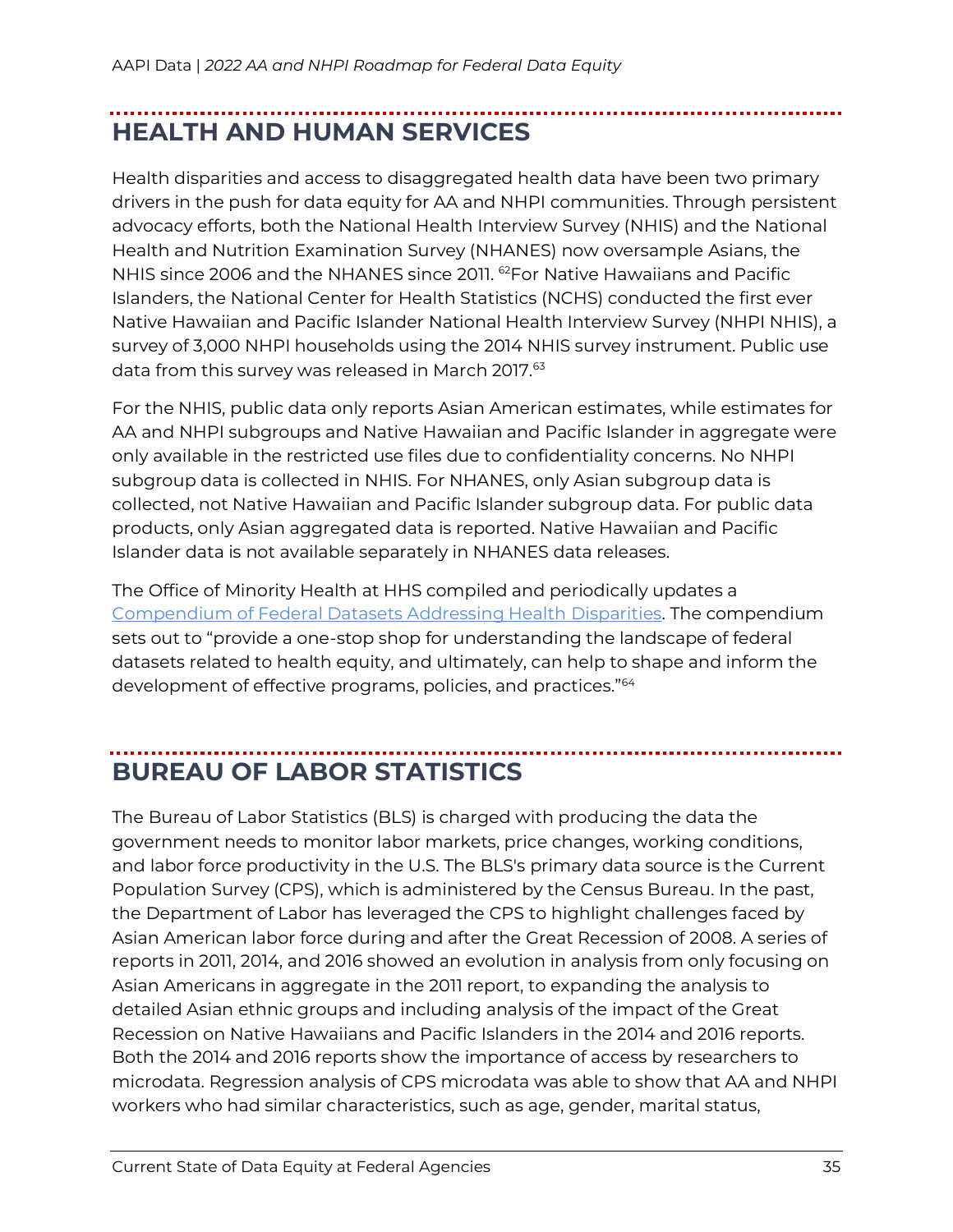education, and citizenship, and similar jobs earned less than non-Hispanic White workers. AA and NHPI workers also had higher unemployment rates than non-Hispanic workers with similar characteristics.

The Department of Labor's Equity Action Plan outlines a number of data equityrelated priorities.<sup>65</sup>

- "Understanding—and improving—the equity data we collect: Advancing equity requires data in order to assess the needs of underserved populations, the scope of existing programs, and the impacts of potential interventions. Last year, DOL conducted an inventory of the equity-oriented data collected by agencies to better understand where there are gaps in necessary data and opportunities for addressing those gaps. One issue identified by this inventory involves missing demographic data for program participants, including employment and training programs, which makes it more difficult to assess whether those programs are reaching our nation's workers. ETA thus launched an analysis to better understand the extent of missing demographic data, its impact on interpreting program data, and options for improving data quality. Lessons from this project are being applied to other programs (including new grant initiatives, within the bounds of federal nondiscrimination law), to expand the collection of demographic data and improve its quality, and to strengthen analyses of equitable access to programs and services."
- "Lack of disaggregated data on program access by demographic characteristics prevents regular equity tracking that could promote accountability and inform changes to program laws and administration"
- "Create new indicators of program access and barriers to identify equity gaps using UI program data, including key measures like application, recipiency, denial, and timeliness rates broken out by demographic groups (especially race, ethnicity, education, age, gender, disability status, geographic area, and language proficiency)"

### <span id="page-35-0"></span>**DEPARTMENT OF JUSTICE**

With an increase in incidents and coverage of anti-Asian bias incidents and hate crimes since 2020, issues related to reporting, categorizing, and sharing of anti-Asian hate crime statistics have come to the fore. The Department of Justice (DOJ) has directed the Federal Bureau of Investigation to update their Crime Data Explorer web tool to spotlight anti-Asian hate crimes and provide scenario-based training in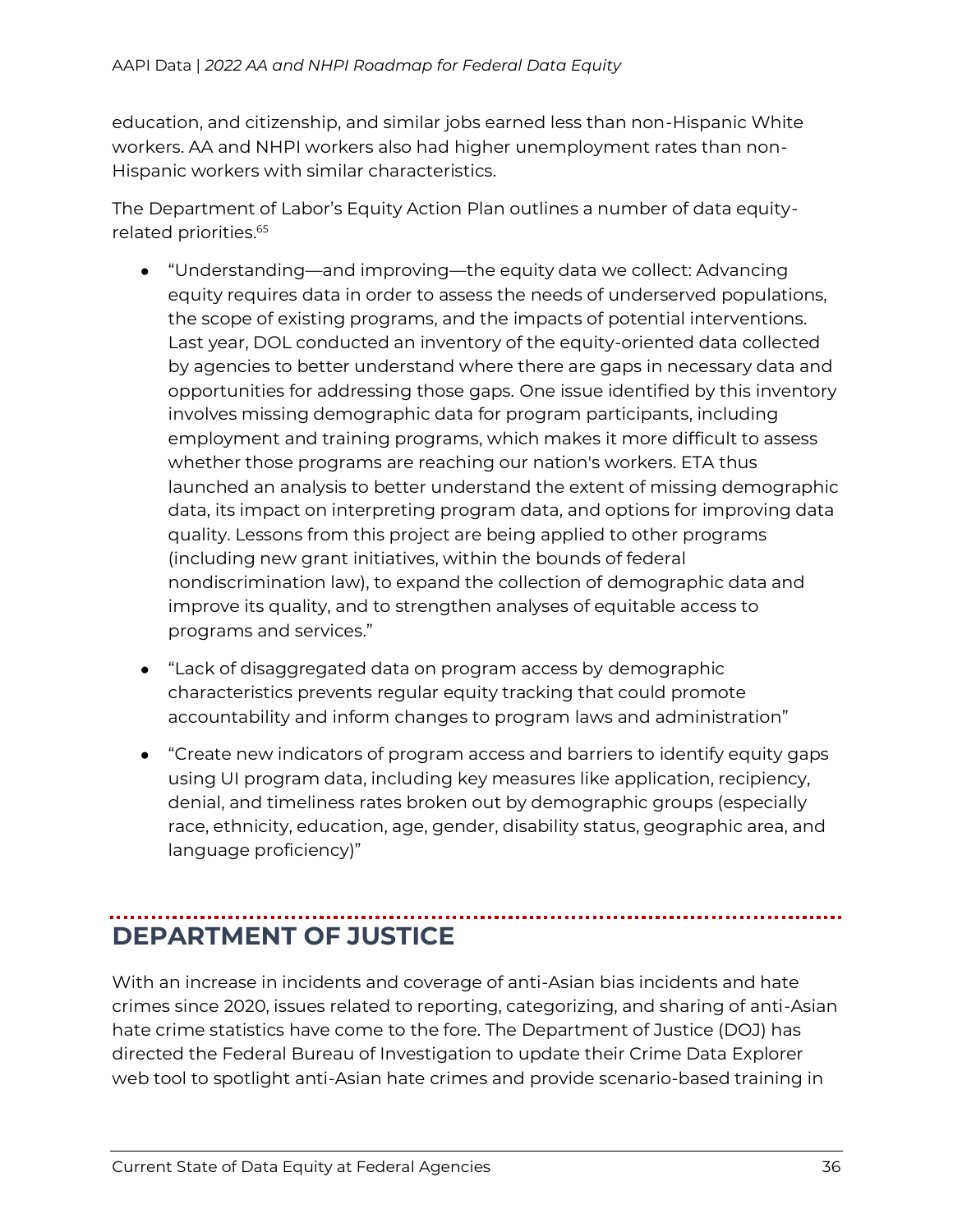their data collection training manual for state and local partners to improve the collection of anti-Asian hate crimes data. <sup>66</sup>

On May 20, 2022, the Department of Justice released a special report, Raising Awareness of Hate Crimes and Hate Incidents During the COVID-19 Pandemic.<sup>67</sup> The report cited FBI Hate Crimes Statistics showing an increase in reported hate crimes against Asians/Asian Americans, Native Hawaiians, Pacific Islanders, and Black communities. The report also cited Stop AAPI Hate's efforts to document hate crimes and incidents. The report also found serious underreporting and nonreporting of hate crimes by local law enforcement agencies to the FBI's Uniform Crime Reporting (UCR) program. DOJ's National Crime Victims Survey also shows that about 42 percent of violent hate crimes were not reported to law enforcement. The report makes a series of recommendations aimed at building awareness about hate crimes, working with communities to address hate crimes issues, and creating opportunities to build alliances and understanding across all communities.

To address these issues around underreporting and , the DOJ FY 2023 Budget asks include investments in the volume, quality, and analysis of data collected by the National Incident-Based Reporting System, the successor system to the previous Summary Reporting System used by the UCR program, and improving the National Crime Victimization Survey to improve coverage of historically underserved communities.

Anti-Asian hate crimes are not the only criminal justice data set for which data disaggregation helps to provide higher quality information about community experiences. Surveys conducted by the Bureau of Justice Statistics include questions on race and ethnicity detailing statistics related to crime and prisoner populations, with separate categories for Asian and Native Hawaiian and Pacific Islander. Most statistical reports from the Bureau, however, continue to combine AAs and NHPIs into one reporting category rather than the two separate categories of Asian only and Native Hawaiian and Pacific Islander only. Lack of data on AAs and NHPIs in criminal justice statistics is one of the reasons why these communities have been left out of the criminal justice debate, despite indications that incarceration rates are increasing for AAs and NHPIs, particularly for Southeast Asians and Pacific Islanders.<sup>68</sup>

DOJ will also seek to develop findings and recommendations for improved data collection and equity performance metrics and reporting by grant recipients, including establishing criteria by which the Department and its grant-making offices can hold themselves accountable and measure success for improving equity through DOJ programs. This will include, but is not limited to, improved Title VI and Safe Streets Act data collection.<sup>69</sup>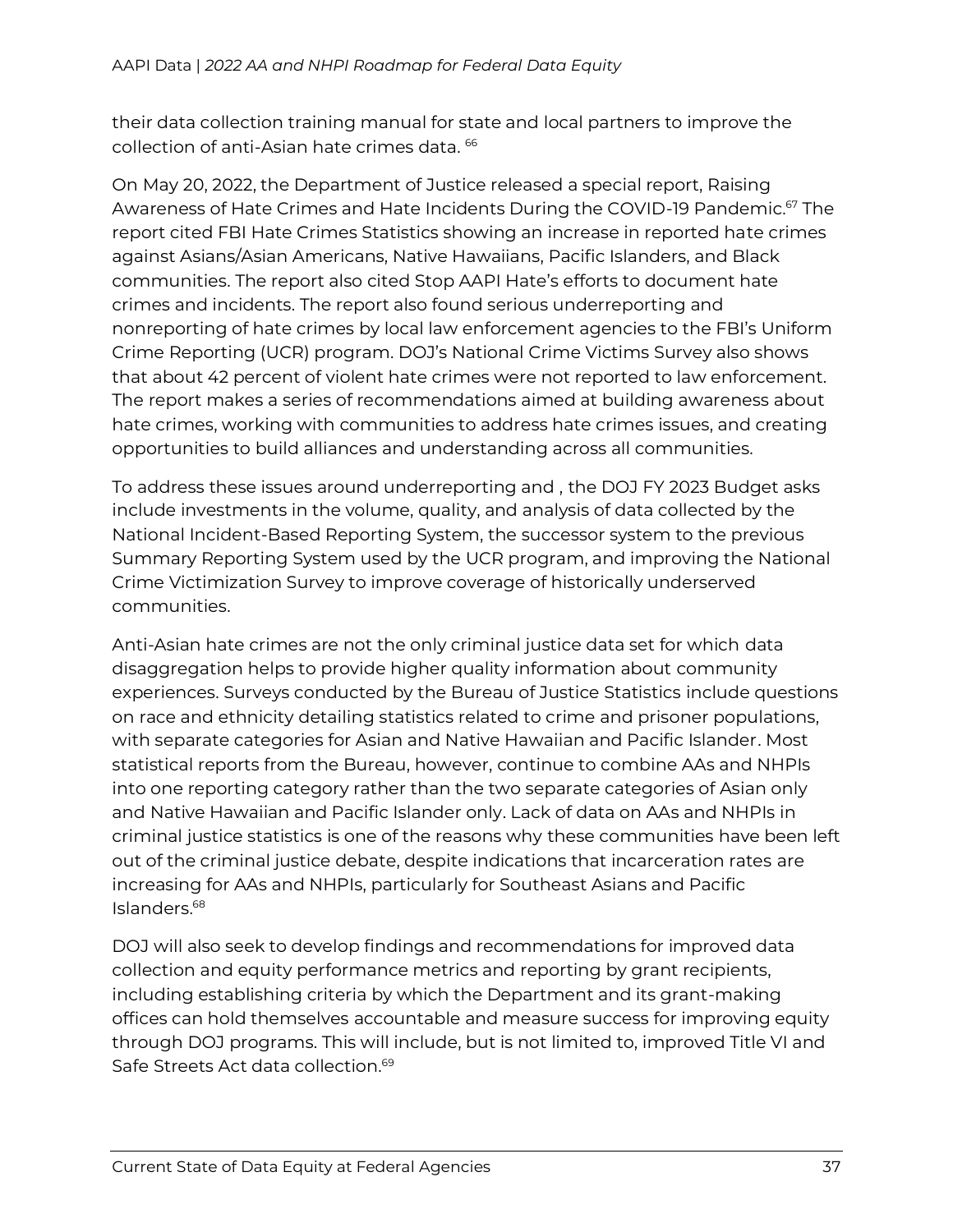## <span id="page-37-0"></span>**DEPARTMENT OF EDUCATION**

In May of 2012, the Department of Education issued a Request for Information (RFI) on data disaggregation for AA and NHPI students and use cases for planning and programming.<sup>70</sup> This RFI was aimed at collecting best practices and policies for state and local education agencies, schools, and higher education to overcome challenges in collecting and disseminating AA and NHPI subgroup data. The RFI was not aimed at changing Federal educational data reporting requirements.

Separate statistical standards for the National Center for Education Statistics (NCES) were also revised in 2012. These standards are designed to guide the NCES staff and contractors in the design and implementation of data collection, analysis and dissemination activities. These standards adhere to the 1997 OMB standards with Asians in a separate category from Native Hawaiians and Pacific Islanders, but, where sample size makes it possible, allow for the collection of additional AA and NHPI subgroup data.

National Forum on Education Statistics issues a *Forum Guide to Collecting and Using Disaggregated Data on Racial/Ethnic Subgroups* to inform state and local policymakers about what data disaggregation is, how it benefits schools to collect and analyze this data, and best practices to implement when adopting data disaggregation to existing data collection processes. $71$ 

The Department of Education regularly conducts the Civil Rights Data Collection(CRDC). The CRDC collects data on student enrollment and educational programs and services by race and ethnicity, sex, limited English proficiency, and disability. The CRDC only began to collect Asian student data separately from Native Hawaiian and Pacific Islander students in the 2011-12 school year, and detailed AA and NHPI categories are yet to be collected. The data is used by the Department of Education Office for Civil Rights to enforce the civil rights laws and by other education policymakers and researchers.<sup>72</sup>

The 2022 Agency Equity Plan has outlined a plan to build an Equity Dashboard populated with metrics recommended by the National Academies of Sciences report, *Monitoring Educational Equity*. 73

### <span id="page-37-1"></span>**HOUSING AND URBAN DEVELOPMENT (HUD)**

HUD's Equity Action Plan focuses on bringing an equity lens to procurement, fair housing and civil rights resources, homeownership, and homelessness. Data plays a critical role in tracking and evaluating the implementation of the Equity Action Plan, but no specific data equity issues for AA and NHPI were identified in the plan.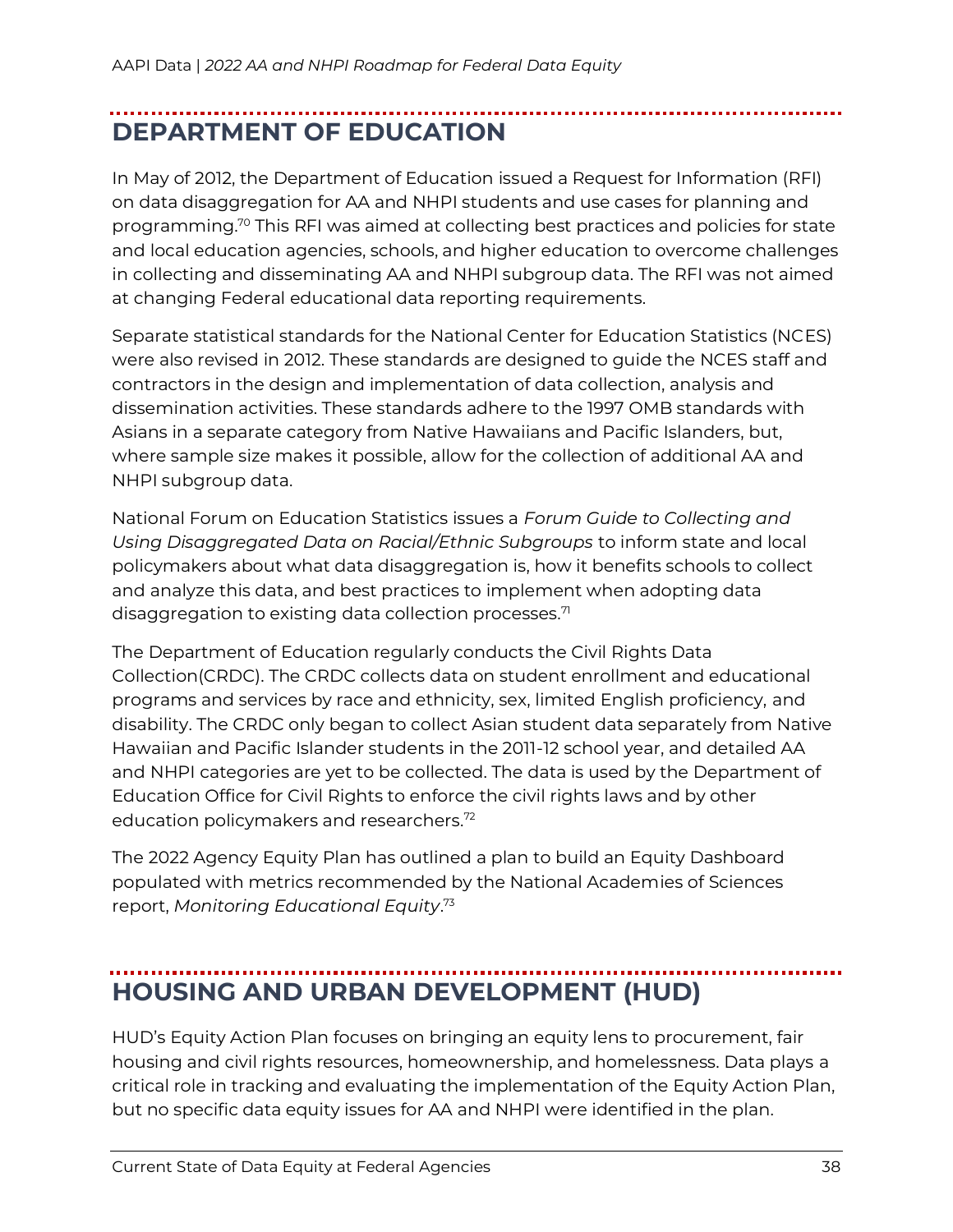To comply with a 2009 Congressional mandate to assess Native American housing needs, HUD undertook a study of the housing needs of Native Hawaiians living in Hawaii. The report found a significant need for affordable housing and less crowded housing by Native Hawaiians, especially by those on the waitlist for homestead leases on Hawaiian homelands.<sup>74</sup>

One area of innovation that HUD researchers are contributing is merging two different datasets to create more detailed characteristic data. The CoC Analysis Tool: Race and Ethnicity combines ACS characteristics data with Point-In-Time Count data to help identify possible racial disparities in homelessness in Continuums of Care areas. Unfortunately the tool is not yet able to provide detailed AA and NHPI group estimates.<sup>75</sup> HUD also put out a guide titled COVID-19 Homeless System Response: Data & Equity: Using the Data You Have to help service providers leverage data to identify disparities and achieve more equitable outcomes.<sup>76</sup>

## <span id="page-38-0"></span>**CONSUMER FINANCIAL PROTECTION BUREAU**

The Consumer Financial Protection Bureau (CFPB)'s collection of Home Mortgage Disclosure Act (HMDA) data may also serve as an excellent model for federal agencies in implementing disaggregated data practices. HMDA data have included detailed race and ethnicity categories starting with the 2018 data.

HMDA data in 2018 began allowing for the collection of applicant and co-applicant information for detailed Asian, Native Hawaiian and Pacific Islander groups. Up to five race categories and five Hispanic/Latino categories could be collected for the applicant and the co-applicant. Write-in options for both race and Hispanic categories were available. However, the option of self-reporting race at an aggregated level is also possible, Observed data collection either by visual observation or surname identification, were also allowed in cases where the applicants did not self-identify. CFPB's own analysis of the HMDA data showed a wide variation among Asian and NHPI subgroups in terms of credit scores, incomes, combined-loan-to-value ratios and debt-to-income ratios, making it clear that aggregated data hides existing disparate outcomes in housing markets for AA and NHPI communities.

### <span id="page-38-1"></span>**SOCIAL SECURITY ADMINISTRATION**

The collection of race and ethnicity data from Social Security applications has always been voluntary because the data was not essential to the administration of the program. However, changes over the years reduced the utility of the race and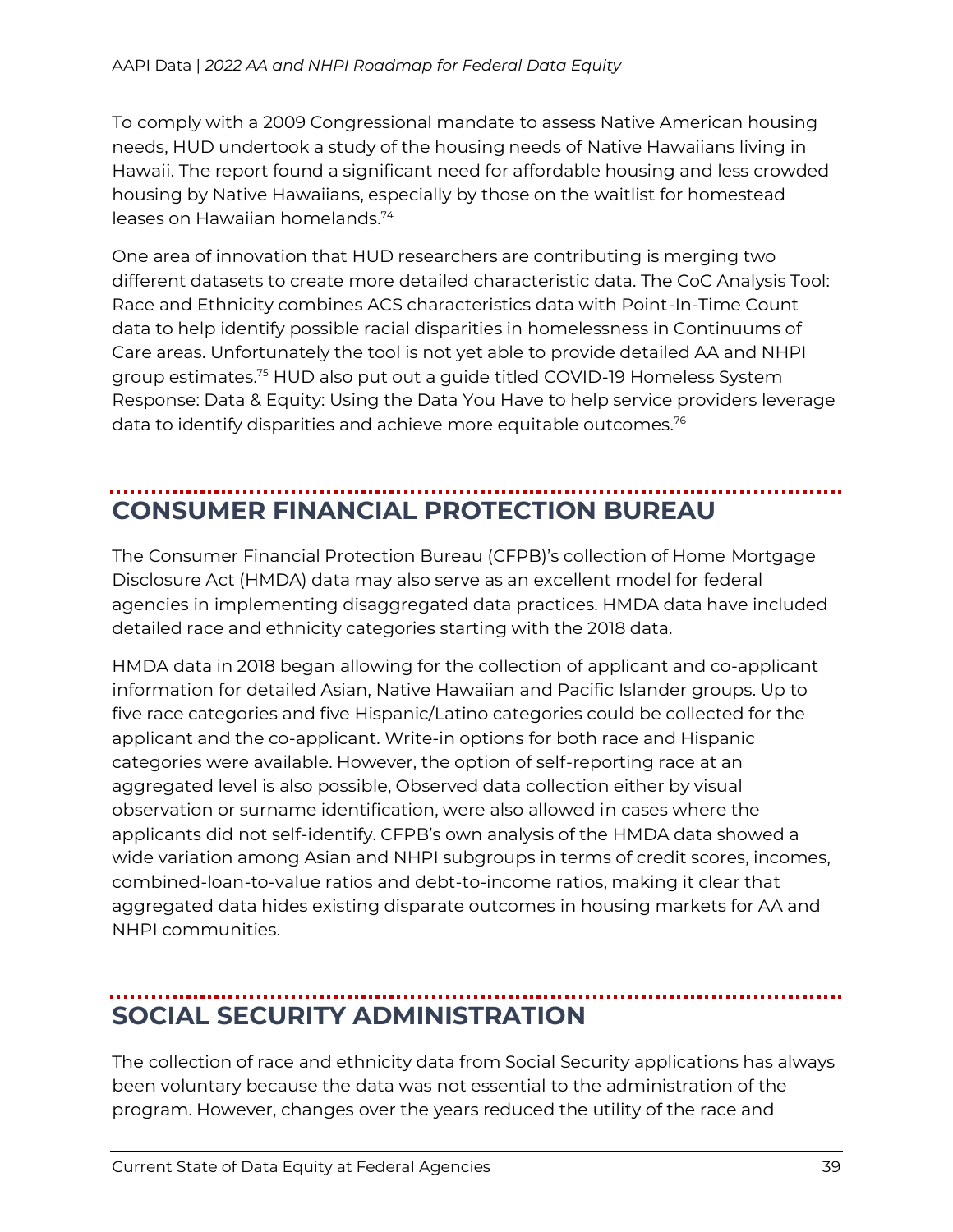ethnicity data collected through Social Security applications. In 1980, the SS-5 application forms began to indicate that race and ethnicity responses were voluntary. In 1986, the Tax Reform Act of 1986 required taxpayers claiming children as dependents to obtain a Social Security number (SSN) for each child aged 5 or older. Currently, nearly all applications are collected electronically either at birth or upon entry into the United States. For both application methods, race or ethnicity is not collected by SSA, due to the information not being essential to the administration of the program and restrictions on data sharing. Instead, the SSA researchers rely on using SSN as a record link to connect administrative and survey data to obtain race and ethnicity data for program evaluation. SSA works primarily with the Current Population Survey, the American Community Survey, the Survey of Income and Program Participation and the University of Michigan's Health and Retirement Study.<sup>77</sup>

Challenges remain with the analysis and dissemination of data on AAs and NHPIs from the SSA. A quick overview of the SSA's Research, Statistics & Policy Analysis web site shows many instances where tables with published data on race and ethnicity do not include data on AAs and NHPIs or the data is aggregated together, contrary to the 1997 OMB standards. With the rapid growth in Asian American seniors, it is essential that disaggregated data be collected and reported. The growth in the Asian American senior population will further overwhelm any Native Hawaiian and Pacific Islander data if aggregated data continues. In addition, disaggregated data will help refine any analyses due to the different immigrant waves and socioeconomic experiences among Asian American communities.

## <span id="page-39-0"></span>**EQUAL EMPLOYMENT OPPORTUNITY COMMISSION**

The Equal Employment Opportunity Commission (EEOC) collects workforce data from employers. Reporting by employers include separate categories for "Asian" and "Native Hawaiian or Other Pacific Islander" in compliance with the OMB statistical standard. In addition, the EEOC also expanded the number of AA and NHPI national origin groups collected in their charge data to 12 categories: Cambodian, Chinese, Filipino, Hmong, Indian, Japanese, Korean, Laotian, Pakistani, Thai, Taiwanese, and Vietnamese.

The EEOC provides key data to the public on employment statistics, complaints of employment discrimination, and enforcement, including charge data collected from people alleging they have been discriminated against by a private, state, or local employer.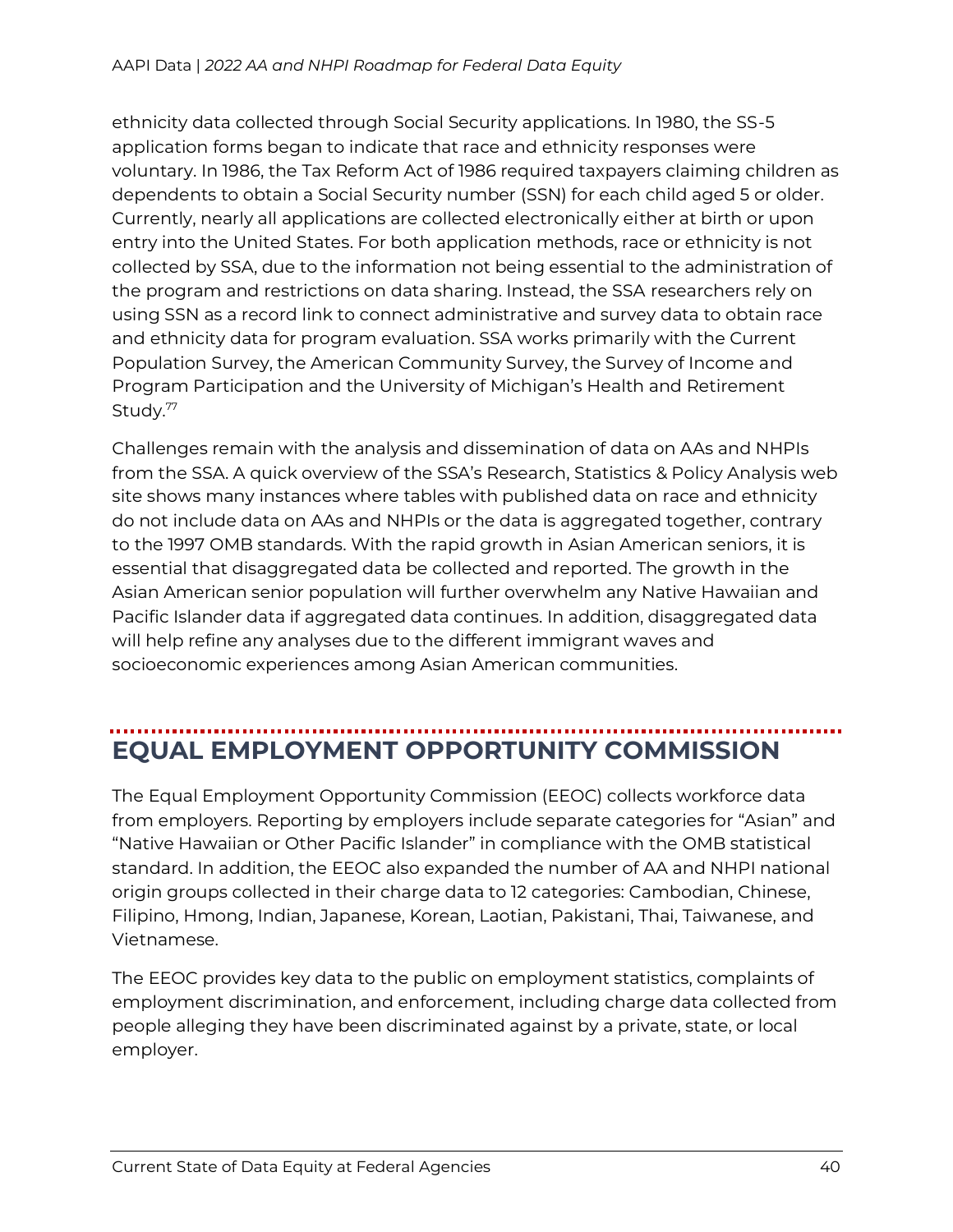EEO-1 Data is most easily accessed from the EEOC Explore Tool and the EEO-1 Public Use File.<sup>78</sup> The tool is relatively new and only has data from Fiscal Year 2014 – 2018. The EEOC is working to add more data to the website.

Federal sector data are most easily found in the federal sector annual reports. The reports, especially the workforce tables, provide disaggregated data about Asians and Native Hawaiians/Pacific Islanders.<sup>79</sup>

Public access to charge data is less straightforward. The EEOC itself has published disaggregated charge data of AA and NHPI in two recent data highlights: [The](https://www.eeoc.gov/continuing-impact-pay-discrimination-united-states)  [Continuing Impact of Pay Discrimination in the United States](https://www.eeoc.gov/continuing-impact-pay-discrimination-united-states)<sup>80</sup> and Sexual Harassme[nt in Our Nation's Workplaces](https://www.eeoc.gov/sexual-harassment-our-nations-workplaces). 81

While not statistical data, the EEOC also periodically publishes selected cases lists including one on Asians and Pacific Islanders and another for the Muslim, Sikh, Arab, Middle Eastern and South Asian Communities.<sup>82</sup>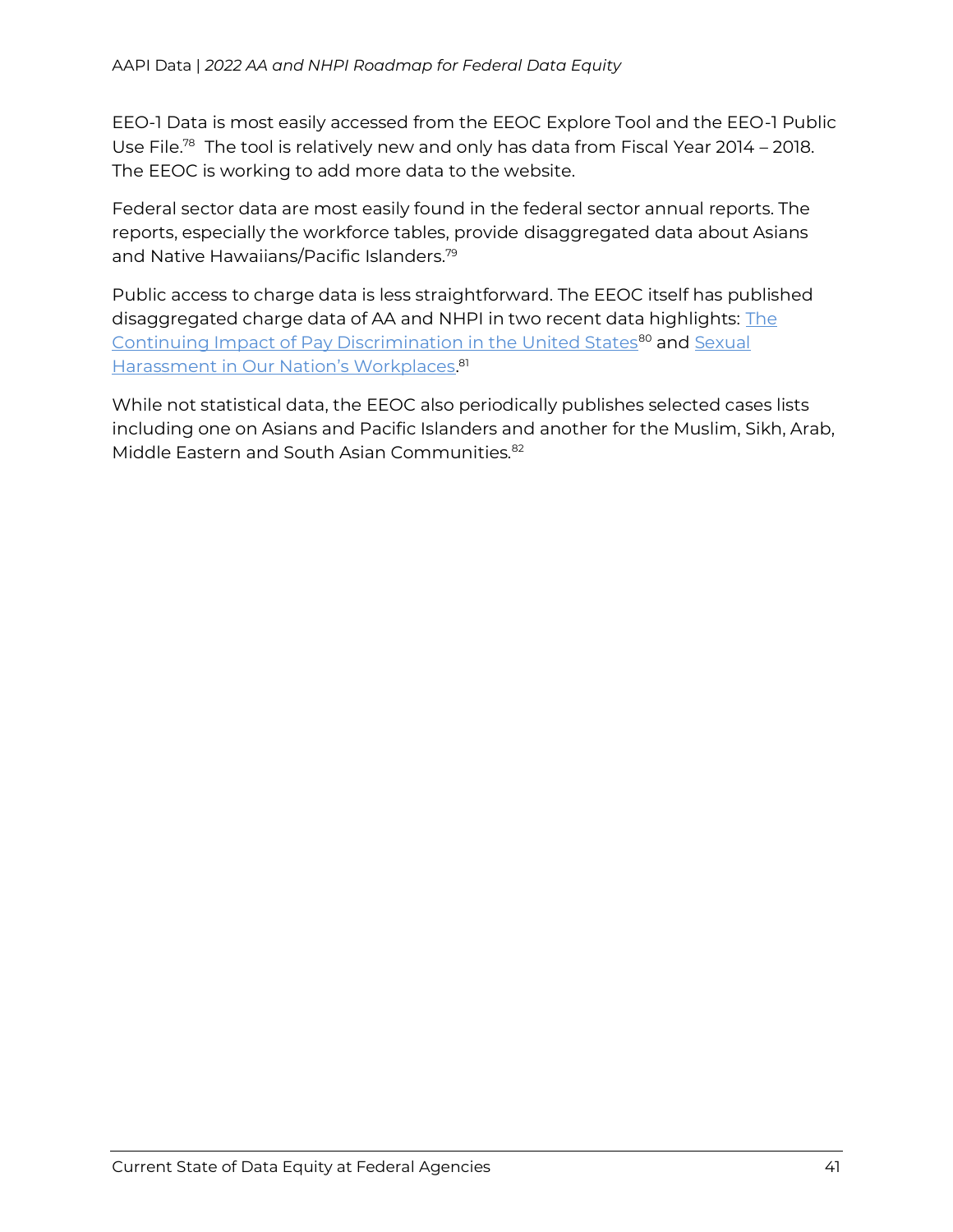# <span id="page-41-0"></span>**RECOMMENDATIONS AND NEXT STEPS**

Asian American, Native Hawaiian, and Pacific Islander (AA and NHPI) communities have long relied on timely and accurate data and research to ensure that public and private programs are adequately addressing community needs. The Biden administration has shown a strong commitment to advancing racial equity through improved research and data collections across federal agencies, and this has included the establishment of the Equitable Data Working Group as part of a "whole of government" approach to advancing racial equity.

In April 2022, the Equitable Data Working Group released a report with its initial set of findings and recommendations for action, which we have summarized earlier in this report. Many of these recommendations are in line with AAPI Data's framework to achieve large-scale impact called DNA: Data, Narrative, Action.<sup>83</sup> As the Equitable Data Working Group report notes, improvements in data standards are necessary to achieve data equity, but are not sufficient to do so by themselves. Actions are needed, including increased investments in innovative methods to collect and analyze data pertaining to smaller populations who have been historically underserved, increased support for scholars who study marginalized populations, and improvements in the ways that data are shared back with communities.

When it comes to building better data dashboards, queries, and visualizations, we see a lot of room for improvement for federal agencies. For example, the April 2022 report of the Equitable Data Working Group points to the U.S. Census Bureau's Community Resilience Estimates for Equity as "an easily understood metric for how vulnerable every neighborhood in the United States is to the impacts of disasters, including COVID-19."<sup>84</sup> Our review and assessment of the *linked data tool*, however, indicates that most community members as well as policy makers and other decision makers would find the volume of data provided to be non intuitive, complicated, and confusing.

We recommend that federal agencies could learn from best practices in data accessibility from private-sector organizations, many of whom have produced userfriendly, interactive data dashboards on topics such as the New York Times dashboard on [COVID-19 case rates](https://www.nytimes.com/interactive/2021/us/covid-cases.html) and the AARP's [Livability Index](https://livabilityindex.aarp.org/) that enables comparisons across geographic areas and "deeper dives" into particular indicators. Creating a pipeline of data reporting and visualization talent could help federal agencies build the kind of innovative capacity they need in order to make data more accessible and useful.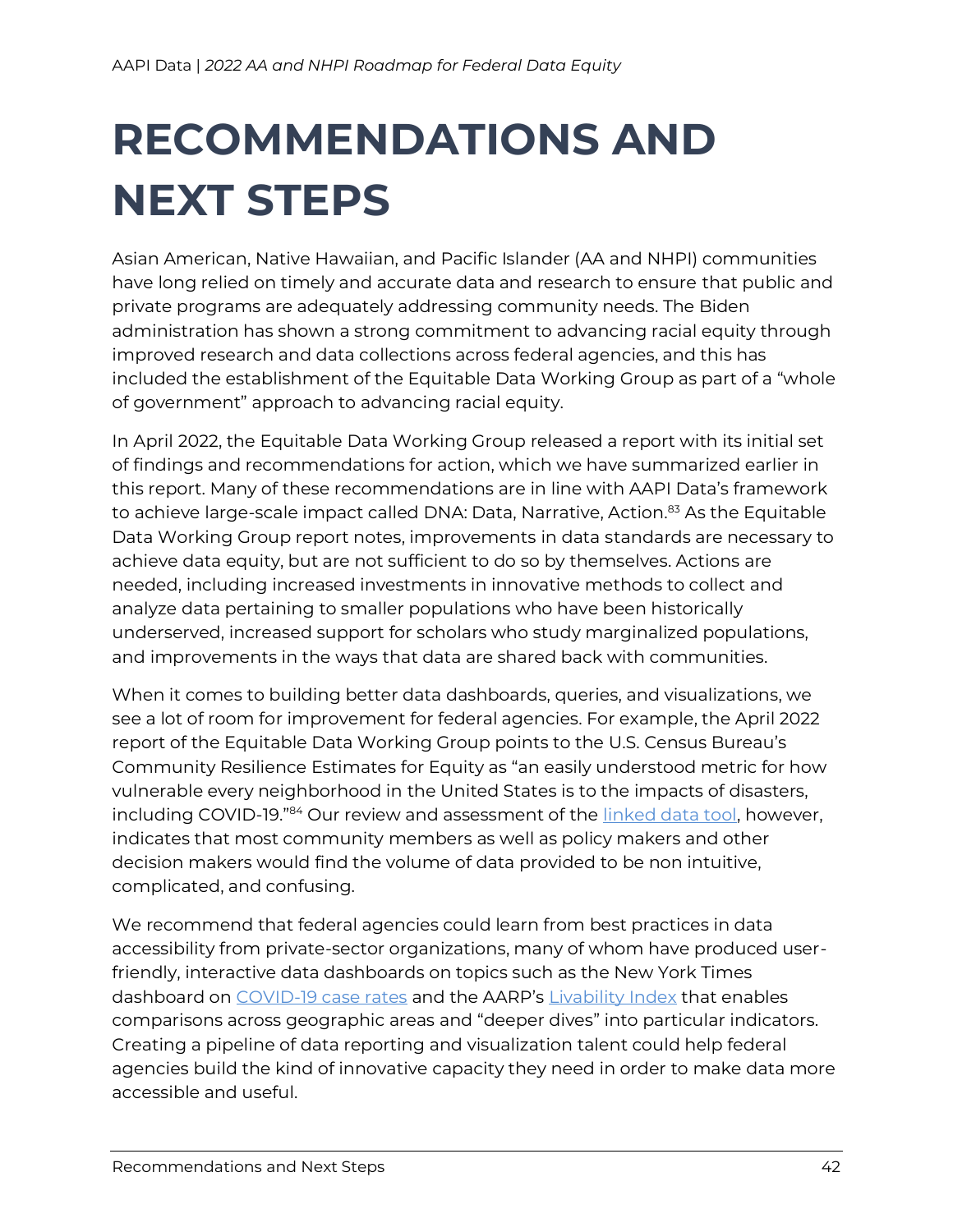Finally, several tools such as Community Resilience Estimates for Equity provide place-based measures of community vulnerability that summarize across racial and ethnic groups in a particular geographic area rather than providing race-specific measures of vulnerability for communities in that area. While this kind of racespecific measure of vulnerability may not be possible for small geographic areas due to sample size and data privacy concerns, federal agencies should implement data tools that can be disaggregated by race and ethnicity at levels of geography with sufficiently large populations, including at the level of metropolitan area, state, and nation.

In addition to actions, which can take the forms of improvements in government policies, practices, and investments by government agencies and programs, it is also vital for federal government agencies to consider the role of community narrative in shaping federal data equity strategies and priorities. By building stronger relationships with community organizations and recognizing their subject matter expertise through oral histories and lived experiences, federal agencies can help ensure that their data and research are seen as meaningful and legitimate among a range of stakeholders, including historically marginalized populations. Some aspects of narrative can be subsumed under the rubric of data, with smaller-scale qualitative data collections that can be used as exploratory or explanatory research in conjunction with larger-scale data collections. More expansively, however, narratives can be critical in shaping the ways that data collections are designed and understood, and the ways that data products are marketed, made accessible, and rendered meaningful to historically marginalized communities.

Additional recommendations on advancing data equity come from the September 2021 NCAPA coalition letter that was developed in partnership with communityengaged researchers. These include:

- 1. Creating additional case studies and pilot research and implementation programs by the Equitable Data Working Group that are specific to AA and NHPI communities and that can offer insights that can inform the work of various federal agencies;<sup>85</sup>
- 2. Updating the federal minimum standard for data collection across all relevant agencies that expands upon the categories used in the 2020 Census and American Community Survey, so as to include smaller Asian American, Native Hawaiian, and Pacific Islander populations;
- 3. Creating pilot program(s) or incentivize agencies to expand their current data collection categories for AA and NHPIs beyond the newly created federal minimum standard;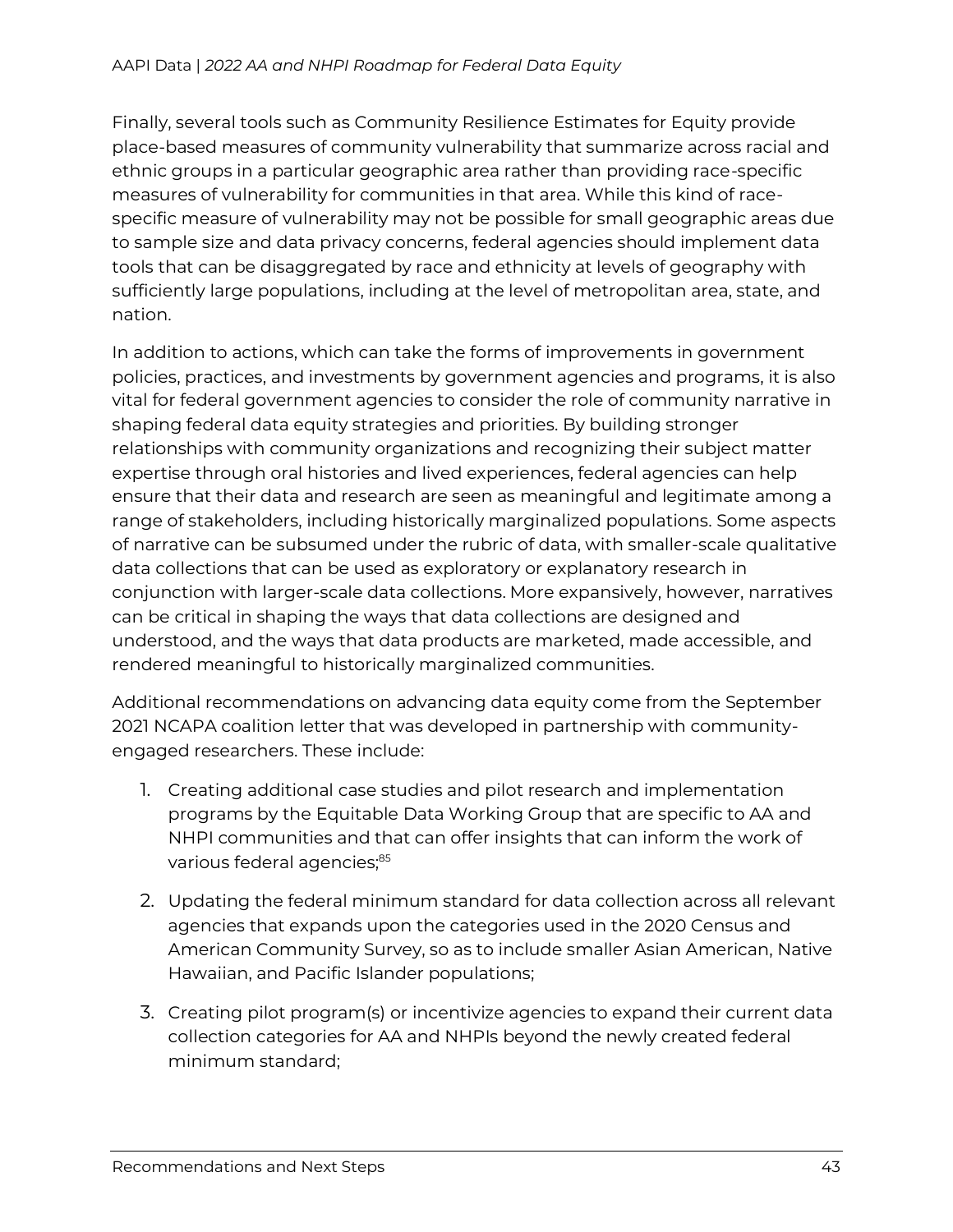- 4. Ensuring adequate discretionary funding to all federal agencies to meet new data equity standards and requirements;
- 5. Committing the Domestic Policy Council to submit an annual public report regarding federal agencies' data practices and progress federal agencies are making towards the disaggregation of AA and NHPI data into recommended expanded categories;
- 6. Ensuring the inclusion of community and scientific expert voices, in all stages of federal statistical data collection, including its design and development, collection, compilation, processing, analysis, dissemination, and preservation; and
- 7. Creating and supporting a scientific advisory committee and a community advisory committee on data equity, similar to the structure adopted by the U.S. Census Bureau, with significant representation by Asian Americans, Native Hawaiians, and Pacific Islanders.

To these recommendations, we add two more that have emerged from community concerns about delays associated with the release of detailed origin data from the 2020 Census:<sup>86</sup>

- 8. Prioritizing timeliness between completion of data collection and reporting data back to community members; and
- 9. After the dissemination and outreach phase associated with data products, engaging with community members and researchers on evaluation and changes to data criteria and data systems.

For over two decades, the top priority of AA and NHPI communities with respect to data equity has been on data disaggregation, meaning the production of detailed origin/ethnicity data. Moving forward, it is clear that our communities' agenda with respect to data equity can be characterized as "disaggregation plus," meaning that improved federal standards for data collection remain a high priority, but the focus has expanded to include other important factors such as timeliness, accessibility, human-centered design, community inclusion, and federal agency recognition of subject matter and population expertise among community organizations and researchers alike.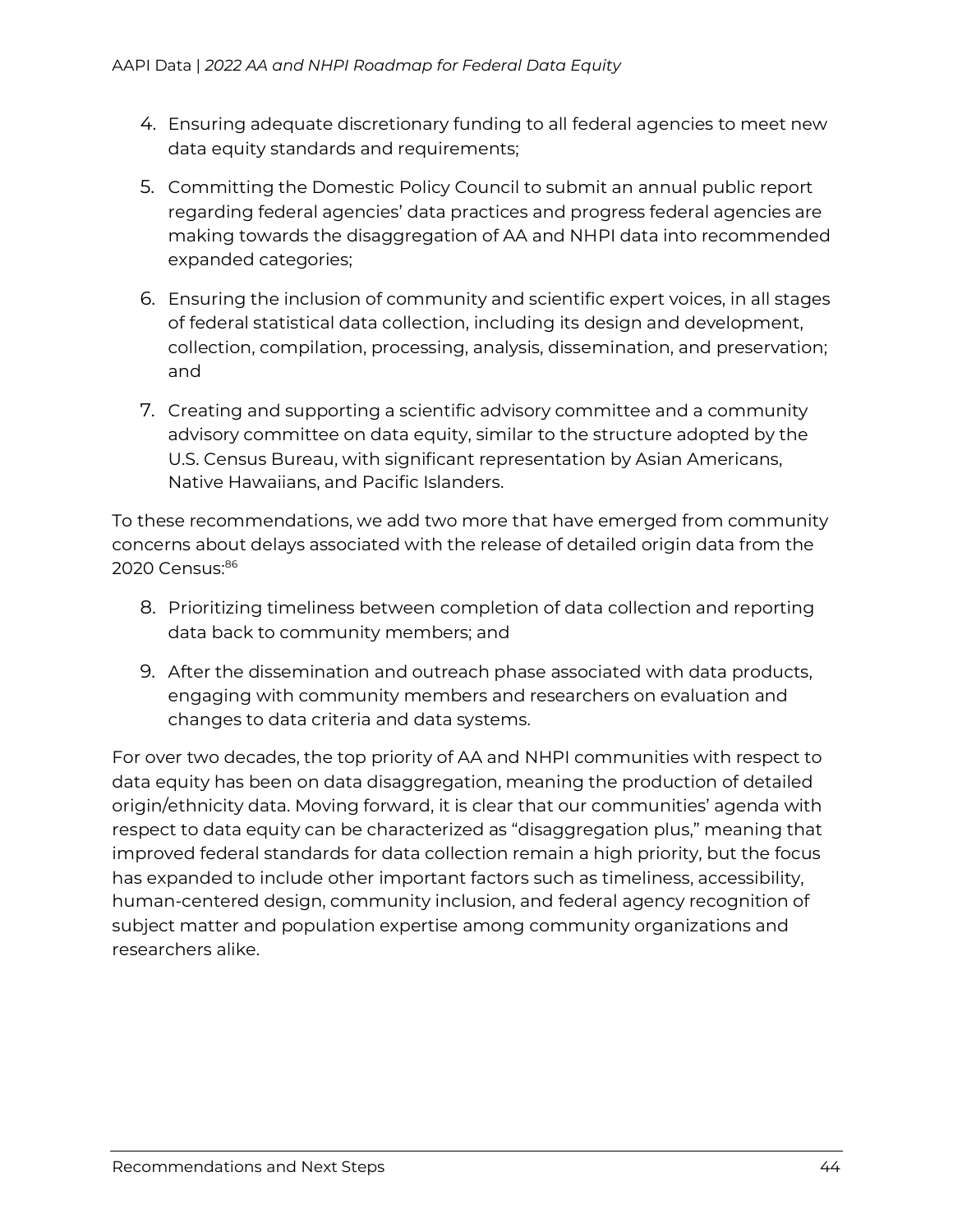# <span id="page-44-0"></span>**TERMINOLOGY AND GLOSSARY**

Research pertaining to federal agencies, data collections, racial equity, and communities of color often involves the use of specialized terms and acronyms. In some instances, there are also multiple and alternative terms that are used to describe racial and detailed origin populations as well as concepts, measures, and indicators related to various outcomes and processes. Below, we provide a description of terms used frequently in this report.

### <span id="page-44-1"></span>**FEDERAL AGENCIES**

**OSTP** - Office of Science and Technology Policy, part of the Executive Office of the President, advises the President "on the scientific, engineering, and technological aspects of the economy, national security, homeland security, health, foreign relations, and the environment." (Source: Office of Science and Technology Policy (White House) [https://www.whitehouse.gov/ostp/\)](https://www.whitehouse.gov/ostp/)

**OMB** - Office of Management and Budget, part of the Executive Office of the President, is responsible for developing the federal budget, managing work across federal agencies, and coordinating and reviewing all significant federal regulations. (Source: Office of Management and Budget (White House) [https://www.whitehouse.gov/omb/\)](https://www.whitehouse.gov/omb/)

### <span id="page-44-2"></span>**COMMUNITY ORGANIZATIONS**

- **NCAPA** The National Council of Asian Pacific Americans
- **APIAHF** Asian and Pacific Islander American Health Forum
- **CNHA** Council for Native Hawaiian Advancement
- **EPIC** Empowering Pacific Islander Communities

**National CAPACD** - National Coalition for Asian Pacific American Community Development

- **SAALT** South Asian Americans Leading Together
- **SALDEF** Sikh American Legal Defense and Education Fund
- **SEARAC** Southeast Asia Resource Action Center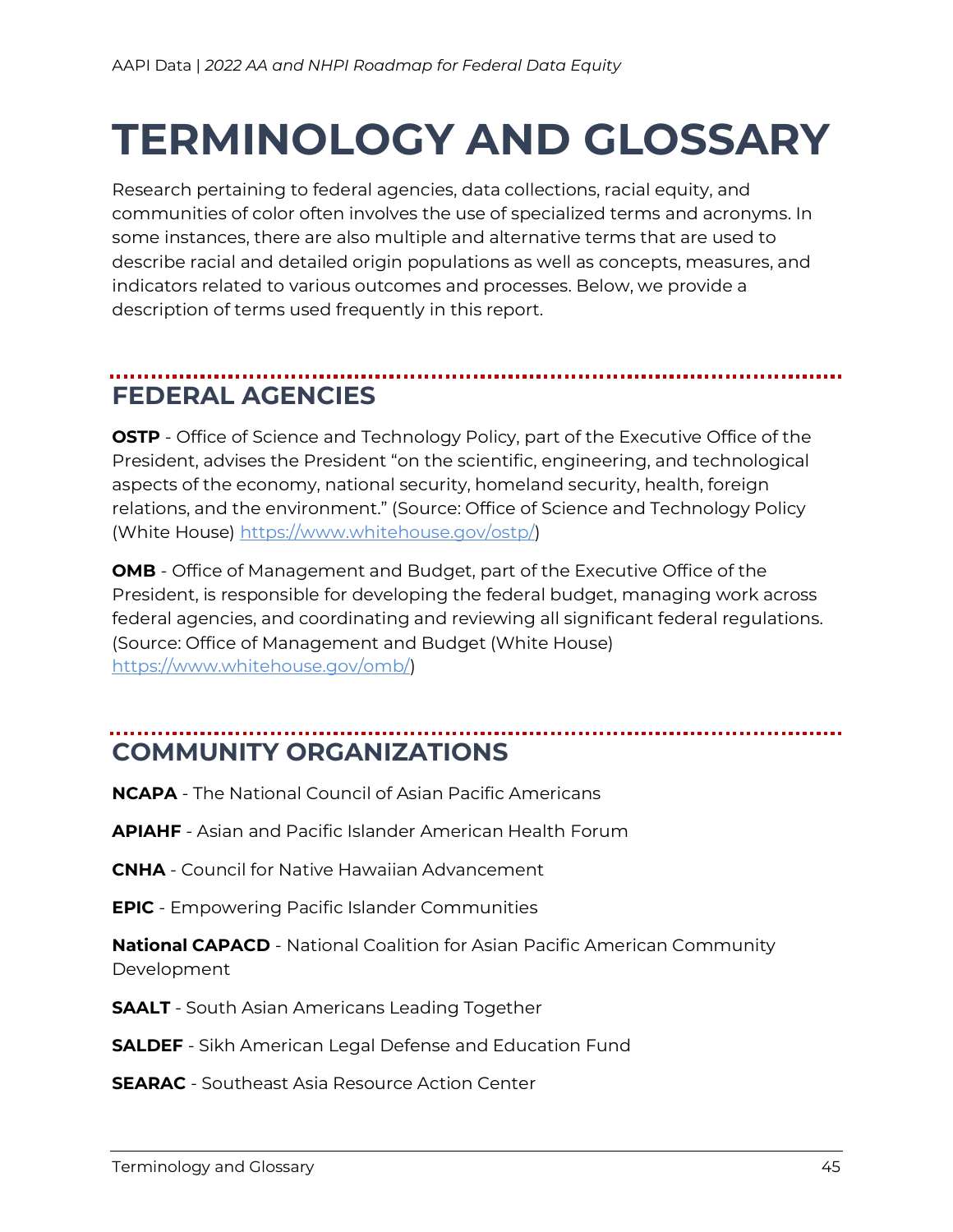## <span id="page-45-0"></span>**RACE AND ETHNICITY CATEGORIES<sup>87</sup>**

**American Indian or Alaska Native** – A person having origins in any of the original peoples of North and South America (including Central America) and who maintains tribal affiliation or community attachment.

**Asian** – A person having origins in any of the original peoples of the Far East, Southeast Asia, or the Indian subcontinent including, for example, Cambodia, China, India, Japan, Korea, Malaysia, Pakistan, the Philippine Islands, Thailand, and Vietnam.

**Black or African American** – A person having origins in any of the Black racial groups of Africa.

**Hispanic or Latino** – A person of Cuban, Mexican, Puerto Rican, Cuban, South or Central American, or other Spanish culture or origin, regardless of race.

**Native Hawaiian or Other Pacific Islander** – A person having origins in any of the original peoples of Hawaii, Guam, Samoa, or other Pacific Islands.

**White** – A person having origins in any of the original peoples of Europe, the Middle East, or North Africa.

**Asian American** - Term used by community organizations, researchers, journalists, and public agencies to refer to residents of the United States who self-identify as Asian with respect to race or as one of the detailed Asian racial categories. Asian American should not be hyphenated.

**Native Hawaiian or Pacific Islander or NHPI** - Alternative term for the racial category of Native Hawaiian or Other Pacific Islander as currently maintained by the 1997 OMB standards.

**AA and NHPI** - Acronym that recognizes the fact that Asian American and NHPI are separate racial categories per the 1997 OMB standards.

**AAPI** - Asian American and Pacific Islander. Term has less common usage today, given that it does not explicitly mention Native Hawaiian as part of the NHPI racial category.

**API** - Asian Pacific Islander. Term in infrequent use today, given that Asian American is the preferred term to refer to residents of the United States who self-identify as Asian or as one of the detailed Asian racial categories.

**APA** - Asian Pacific American. Legacy term that is used by several organizations founded prior to the 1997 OMB standards on race and ethnicity.

**APIA** - Asian and Pacific Islander American. Legacy term that is used by several organizations founded prior to the 1997 OMB standards on race and ethnicity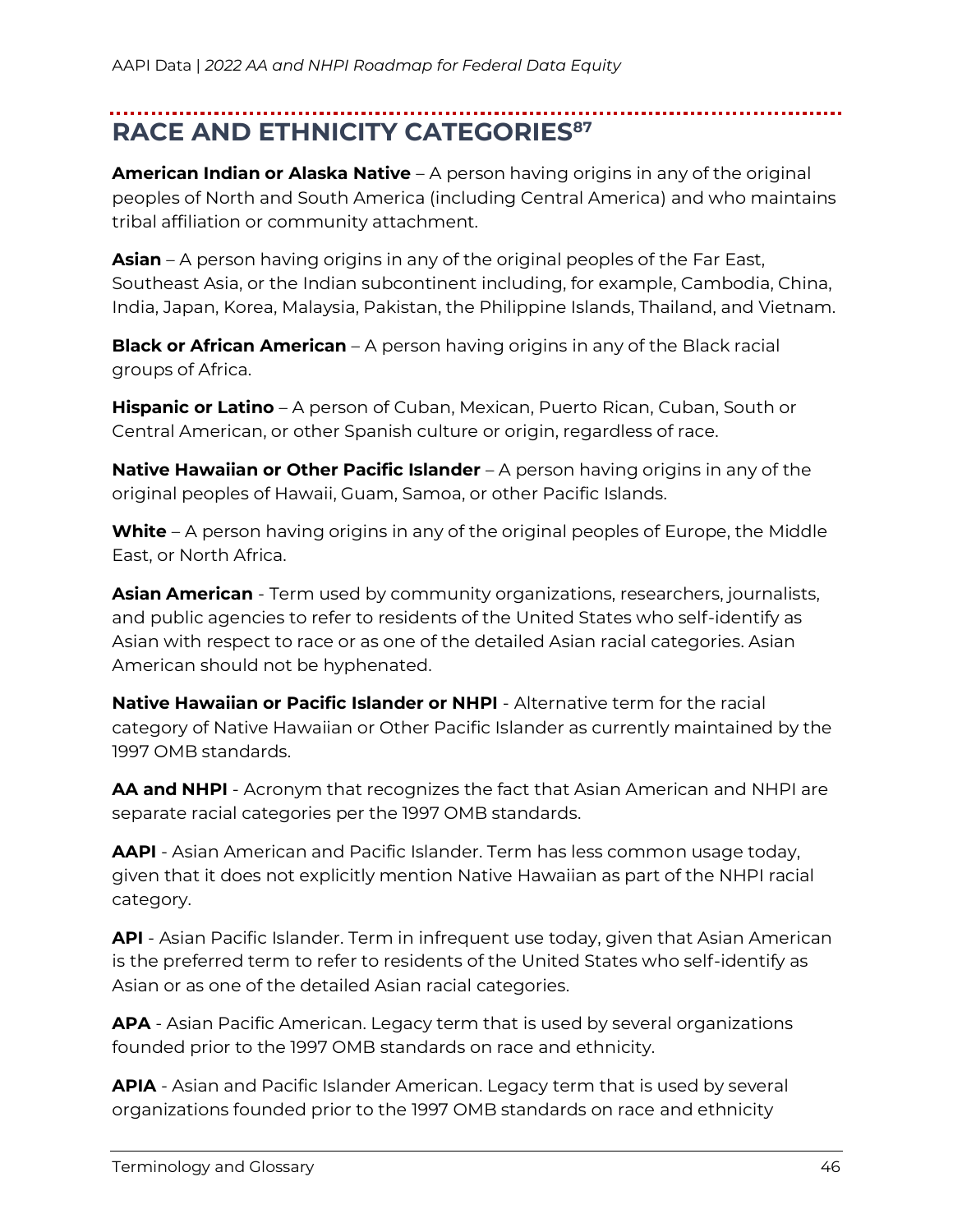# <span id="page-46-0"></span>**ENDNOTES**

<sup>1</sup> Neil G. Ruiz, "Key Facts about the U.S. H-1B Visa Program," *Pew Research Center* (blog), April 27, 2017, [https://www.pewresearch.org/fact-tank/2017/04/27/key-facts-about-the-u-s-h-](https://www.pewresearch.org/fact-tank/2017/04/27/key-facts-about-the-u-s-h-1b-visa-program/)[1b-visa-program/](https://www.pewresearch.org/fact-tank/2017/04/27/key-facts-about-the-u-s-h-1b-visa-program/)

<sup>2</sup> We are grateful to Empowering Pacific Islander Communities (EPIC) for their thorough explanation of the web of relationships involving the United States and Pacific Islander communities<https://www.empoweredpi.org/our-community>

<sup>3</sup> The White House. "The Release of the Equitable Data Working Group Report," April 22, 2022. [https://www.whitehouse.gov/ostp/news-updates/2022/04/22/the-release-of-the-equitable](https://www.whitehouse.gov/ostp/news-updates/2022/04/22/the-release-of-the-equitable-data-working-group-report/)[data-working-group-report/.](https://www.whitehouse.gov/ostp/news-updates/2022/04/22/the-release-of-the-equitable-data-working-group-report/) 

<sup>4</sup> Equitable Data Working Group (White House). 2022. *A Vision for Equitable Data Recommendations from the Equitable Data Working Group,* p. 3.

<sup>5</sup> See Margo J. Anderson, *The American Census: A Social History* (New Haven: Yale University Press, 1988), and C. Matthew Snipp, "Racial Measurement in the American Census: Past Practices and Implications for the Future," Annual Review of Sociology 29, no. 1 (August 1, 2003): 563–88,<https://doi.org/10.1146/annurev.soc.29.010202.100006>

<sup>6</sup> Correspondence between National Council of Asian Pacific Americans and Domestic Policy Council (White House), September 9, 2021.

 $7$  For more details on the work of the Office of Management and Budget, visit the agency's website:<https://www.whitehouse.gov/omb/>

<sup>8</sup> U.S. Census Bureau. (2022). Measuring Race and Ethnicity Across the Decades: 1790-2010. Retrieved from [https://www.census.gov/data-tools/demo/race/MREAD\\_1790\\_2010.html](https://www.census.gov/data-tools/demo/race/MREAD_1790_2010.html)

<sup>9</sup> Standards for the Classification of Federal Data on Race and Ethnicity. 60 Fed. Reg. 44674 (Aug. 28, 1995).<https://www.federalregister.gov/d/95-20787>

<sup>10</sup> Revisions to the Standards for the Classification of Federal Data on Race and Ethnicity. 62 Fed. Reg. 58782 (Oct. 30, 1997).<https://www.federalregister.gov/d/97-28653>

<sup>11</sup> Report of the Secretary's Task Force on Black & Minority Health. (1985). U.S. Dept. of Health and Human Services.<https://collections.nlm.nih.gov/catalog/nlm:nlmuid-8602912-mvset>

<sup>12</sup> Wallman, K.K., Evinger, S., & Schechter, S. (2000). Measuring our nation's diversity: developing a common language for data on race/ethnicity. *American journal of public health*, 90(11), 1704–1708.<https://doi.org/10.2105/ajph.90.11.1704>

13 King, R.C. (2000). Racialization, Recognition, and Rights: Lumping and Splitting Multiracial Asian Americans in the 2000 Census. Journal of Asian American Studies 3(2), 191-217. [https://doi:10.1353/jaas.2000.0017](about:blank)

<sup>14</sup> King, R.C. (2000). Racialization, Recognition, and Rights: Lumping and Splitting Multiracial Asian Americans in the 2000 Census. Journal of Asian American Studies 3(2), 191-217. [https://doi:10.1353/jaas.2000.0017](about:blank)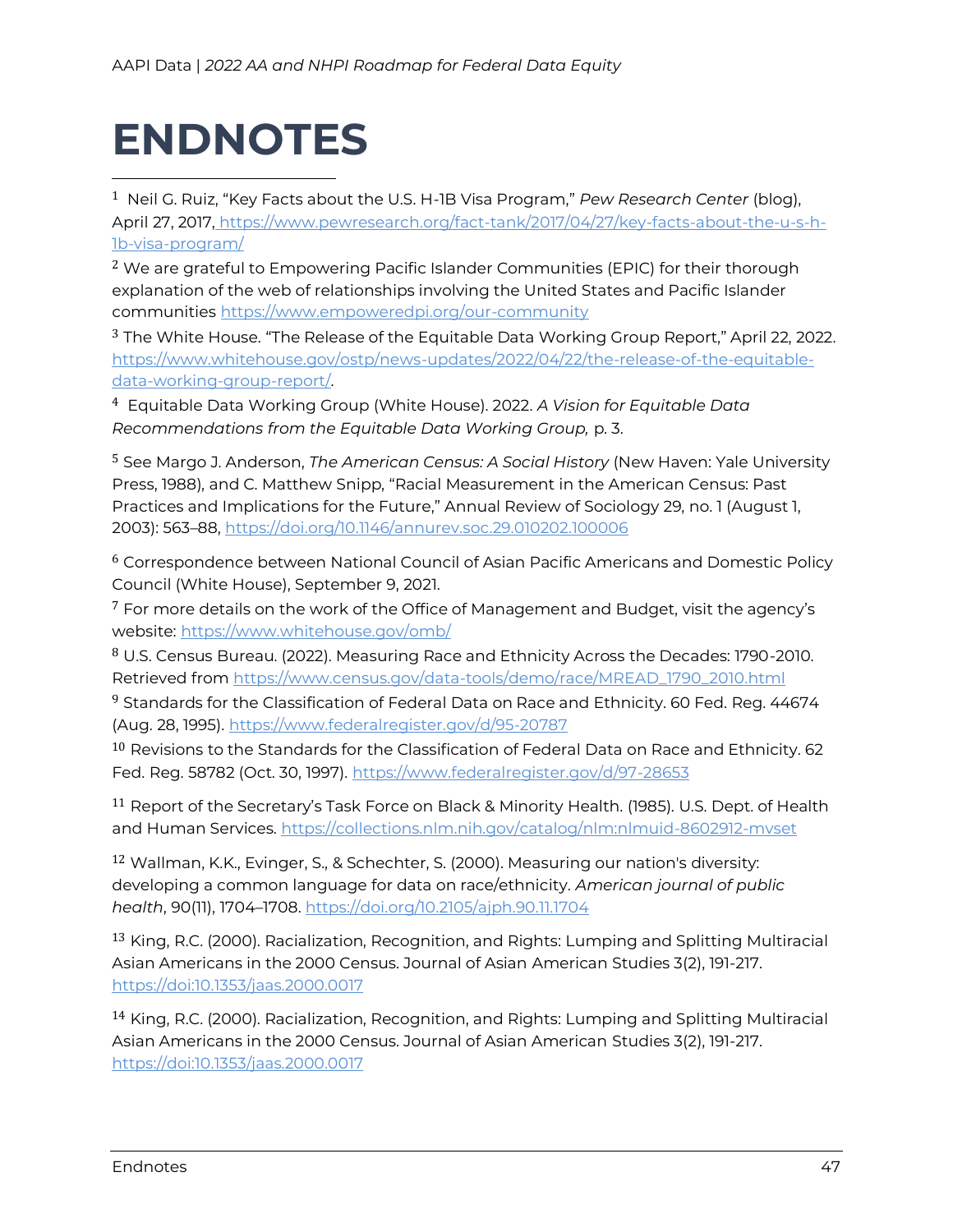<sup>15</sup> Hirschman, D. Alba, R., & Farley, R. (2000). The Meaning and Measurement of Race in the U.S. Census: Glimpses into the Future. *Demography*, 37(3), 381-393. https://www.jstor.org/stable/2648049

<sup>16</sup> Snipp, C. (2003). Racial Measurement in the American Census: Past Practices and Implications for the Future. Annu. Rev. Sociol., 29:563-88 [https://doi:10.1146/annurev.soc.29.010202.100006](about:blank)

<sup>17</sup> U.S. Census Bureau. (2022). National Advisory Committee (NAC). Retrieved from <https://www.census.gov/about/cac/nac.html>

18 U.S. Census Bureau. Procedural History of the 1980 Census. Retrieved from [https://www2.census.gov/prod2/decennial/documents/1980/proceduralHistory/Chapter\\_02.p](https://www2.census.gov/prod2/decennial/documents/1980/proceduralHistory/Chapter_02.pdf) [df](https://www2.census.gov/prod2/decennial/documents/1980/proceduralHistory/Chapter_02.pdf)

<sup>19</sup> Asian Americans Advancing Justice | AAJC. (2021). "Preliminary Report: Impact of Differential Privacy & the 2020 Census on Latinos, Asian Americans and Redistricting," April 5, 2021, [Retrieved from https://www.advancingjustice-aajc.org/report/preliminary-report](https://www.advancingjustice-aajc.org/report/preliminary-report-impact-differential-privacy-2020-census-latinos-asian-americans)[impact-differential-privacy-2020-census-latinos-asian-americans](https://www.advancingjustice-aajc.org/report/preliminary-report-impact-differential-privacy-2020-census-latinos-asian-americans)

<sup>20</sup> AAPI Data. (2021). Call to Action: 2020 Census and Data Equity for AAPIs. December 15. Retrieved from<https://aapidata.com/blog/data-equity-2020census/>

<sup>21</sup> Rachel Marks (2022). "Plans for Producing Detailed Racial, Ethnic and Tribal Data from the 2020 Census." April 27. Retrieved from [https://www.census.gov/newsroom/blogs/random](https://www.census.gov/newsroom/blogs/random-samplings/2022/04/2020-census-detailed-race-ethnic-tribal-data.html)[samplings/2022/04/2020-census-detailed-race-ethnic-tribal-data.html](https://www.census.gov/newsroom/blogs/random-samplings/2022/04/2020-census-detailed-race-ethnic-tribal-data.html)

<sup>22</sup> National Commission on Asian American and Pacific Islander Research in Education (CARE). (2022). iCount Project. Retrieved from<http://care.gseis.ucla.edu/icount-project/>

<sup>23</sup> CARE and APIASF. (2011). The Relevance of Asian Americans & Pacific Islanders in the College Completion Agenda. Retrieved from [https://apiascholars.org/wp](https://apiascholars.org/wp-content/uploads/2019/04/2011_CARE_Report.pdf)[content/uploads/2019/04/2011\\_CARE\\_Report.pdf](https://apiascholars.org/wp-content/uploads/2019/04/2011_CARE_Report.pdf)

<sup>24</sup> Teranishi, R. & Alcantar, C. (2019). Exploring the Impact of AANAPISI GrantFunded Programs on Student Experiences and Outcomes: A Report on UNLV. APIA Scholars. Retrieved from [https://apiascholars.org/wp-content/uploads/2019/10/UNLV\\_Report.pdf](https://apiascholars.org/wp-content/uploads/2019/10/UNLV_Report.pdf)

<sup>25</sup> Pech, C., De-La Cruz Viesca, M., Calderon, C. & Ong, P. (2021). Crisis to Impact: Reflecting on a Decade of Housing Counseling Services in Asian American and Pacific Islander Communities. Retrieved from [https://www.nationalcapacd.org/wp](https://www.nationalcapacd.org/wp-content/uploads/2021/03/NationalCAPACD_HousingCounselingReport_final_031221.pdf)[content/uploads/2021/03/NationalCAPACD\\_HousingCounselingReport\\_final\\_031221.pdf](https://www.nationalcapacd.org/wp-content/uploads/2021/03/NationalCAPACD_HousingCounselingReport_final_031221.pdf)

<sup>26</sup> Department of Justice. (2016). Combating Religious Discrimination Today: Final Report. Retrieved from<https://www.justice.gov/crt/file/877936/download>

<sup>27</sup> SAALT. (2001). American Backlash: Terrorists Bring War Home in More Ways Than One. Retrieved from [http://saalt.org/wp-content/uploads/2012/09/American-Backlash-Terrorist-](http://saalt.org/wp-content/uploads/2012/09/American-Backlash-Terrorist-Bring-War-Home-in-More-Ways-Than-One.pdf)[Bring-War-Home-in-More-Ways-Than-One.pdf](http://saalt.org/wp-content/uploads/2012/09/American-Backlash-Terrorist-Bring-War-Home-in-More-Ways-Than-One.pdf)

<sup>28</sup> SALDEF. (2020). 2020 National Sikh American Survey. Retrieved from <https://saldef.org/national-sikh-survey-results/>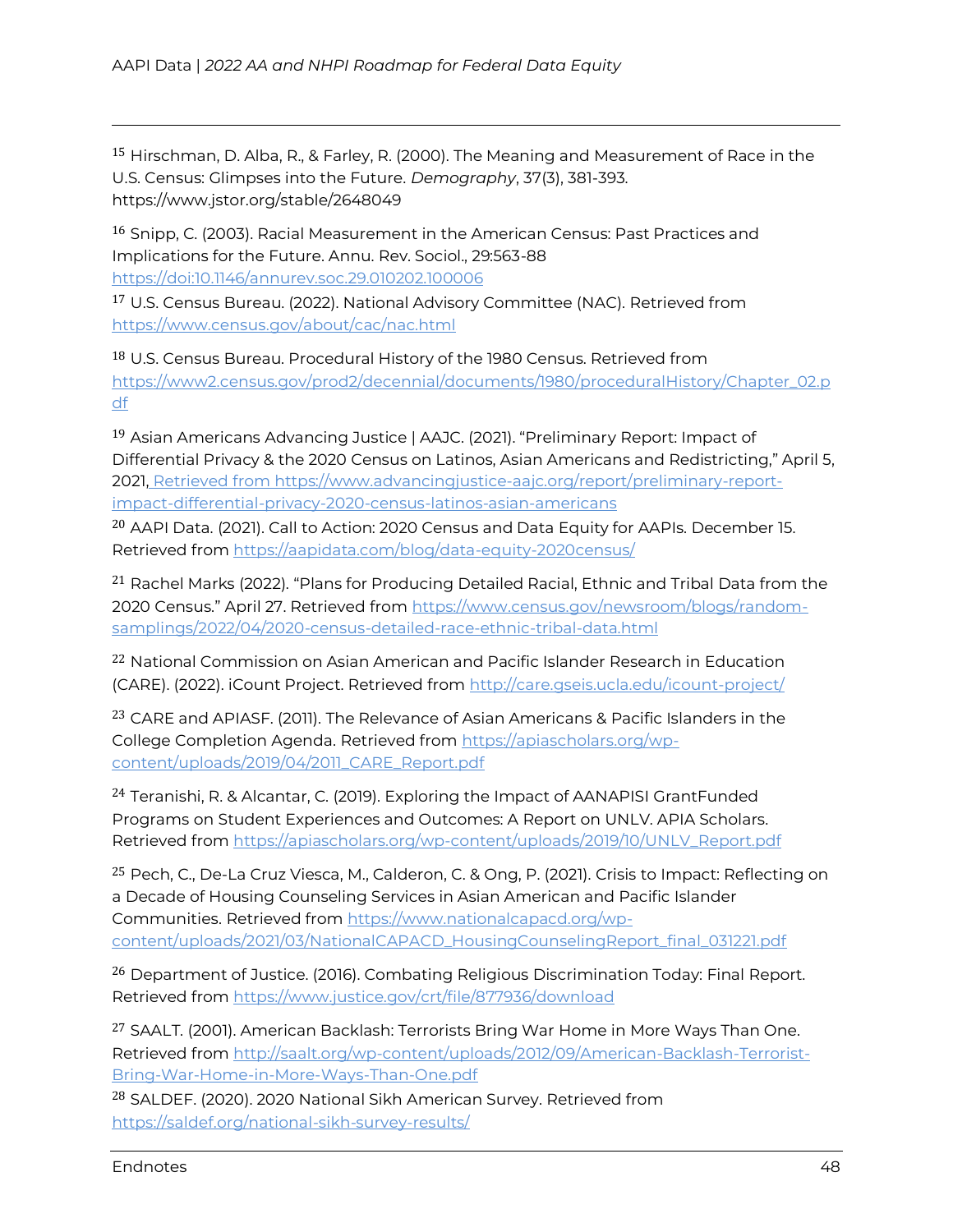29 Stop AAPI Hate. Retrieved from<https://stopaapihate.org/>

<sup>30</sup> Ascend Foundation. (2016). Lost in Aggregation: The Asian Reflection in the Glass Ceiling. Retrieved from<https://www.ascendleadershipfoundation.org/research/lost-in-aggregation>

<sup>31</sup> Ascend Foundation. (2020).Race, Gender & The Double Glass Ceiling: An Analysis of EEOC National Workforce Data. Retrieved from

<https://www.ascendleadershipfoundation.org/research/race-gender-double-glass-ceiling>

<sup>32</sup> Advancing Justice-Asian Law Caucus. (2016). Why Asian-Pacific Islanders Care About Incarceration. Retrieved from [https://medium.com/@anoop\\_alc/why-asian-pacific-islanders](https://medium.com/@anoop_alc/why-asian-pacific-islanders-care-about-incarceration-8d298fa4324c)[care-about-incarceration-8d298fa4324c](https://medium.com/@anoop_alc/why-asian-pacific-islanders-care-about-incarceration-8d298fa4324c)

33 SEARAC. (2015). Retrieved fro[m https://www.searac.org/wp-content/uploads/2018/04/18877-](https://www.searac.org/wp-content/uploads/2018/04/18877-AAPIs-Behind-Bars_web.pdf) [AAPIs-Behind-Bars\\_web.pdf](https://www.searac.org/wp-content/uploads/2018/04/18877-AAPIs-Behind-Bars_web.pdf)

<sup>34</sup> Press Release: Thousands in AA and NHPI Community Urge MB to Support re Detailed Data. Retrieved fro[m https://www.apiahf.org/press-release/thousands-in-aa-and-nhpi](https://www.apiahf.org/press-release/thousands-in-aa-and-nhpi-community-urge-omb-to-support-more-detailed-data/)[community-urge-omb-to-support-more-detailed-data/](https://www.apiahf.org/press-release/thousands-in-aa-and-nhpi-community-urge-omb-to-support-more-detailed-data/)

<sup>35</sup> EPIC. (2014). Policy Platform for Native Hawaiians and Pacific Islanders in the United States. Retrieved from

[https://drive.google.com/file/d/16UmcINx1P5tz3N2WFOErwGevwXJc\\_qi9/view?usp=sharing](https://drive.google.com/file/d/16UmcINx1P5tz3N2WFOErwGevwXJc_qi9/view?usp=sharing)

<sup>36</sup> EPIC & Advancing Justice-Los Angeles. (2014). A Community of Contrasts: Native Hawaiians and Pacific Islanders in the United States.

[https://static1.squarespace.com/static/5ef63030d9999309b65e3c91/t/6115277a7e4218049cc9d](https://static1.squarespace.com/static/5ef63030d9999309b65e3c91/t/6115277a7e4218049cc9d8b6/1628776334313/NHPI+Demogrpahic+Profile+%28National%29.pdf) [8b6/1628776334313/NHPI+Demogrpahic+Profile+%28National%29.pdf](https://static1.squarespace.com/static/5ef63030d9999309b65e3c91/t/6115277a7e4218049cc9d8b6/1628776334313/NHPI+Demogrpahic+Profile+%28National%29.pdf)

<sup>37</sup> President's Advisory Commission on Asian Americans and Pacific Islanders. (2001). Asian Americans and Pacific Islanders: A People Looking Forward: Action for Access and Partnerships in the 21st Century: Interim Report to the President and the Nation. <sup>38</sup> Exec. Order No. 13339, 69 Fed. Reg. 28035 (May 17, 2004).

<sup>39</sup> White House Initiative on Asian Americans and Pacific Islanders. (2011). *Winning the Future: A Road Map for the Asian American and Pacific Islander Community*. U.S. Dept. of Education.

 $40$  Ibid

<sup>41</sup> Harris-Kojetin, B. (2012). *Federal Agency Approaches to Providing Statistical Information on Detailed Asian and Native Hawaiian and Other Pacific Islander Groups*. Office of Management and Budget.

[https://obamawhitehouse.archives.gov/sites/default/files/docs/omb\\_spwp\\_on\\_detailed\\_race\\_](https://obamawhitehouse.archives.gov/sites/default/files/docs/omb_spwp_on_detailed_race_groups_final_8-7-12.pdf) [groups\\_final\\_8-7-12.pdf](https://obamawhitehouse.archives.gov/sites/default/files/docs/omb_spwp_on_detailed_race_groups_final_8-7-12.pdf)

42 White House Initiative on Asian Americans and Pacific Islanders. (2014). Building the American Mosaic: A Report from the President's Advisory Commission on Asian Americans and Pacific Islanders. U.S. Department of Education.

<sup>43</sup> White House Initiative on Asian Americans and Pacific Islanders. (2020). Advancing Economic Empowerment for Asian Americans and Pacific Islanders: A Call to Action. Report of the President's Advisory Commission on Asian Americans and Pacific Islanders. U.S. Department of Commerce.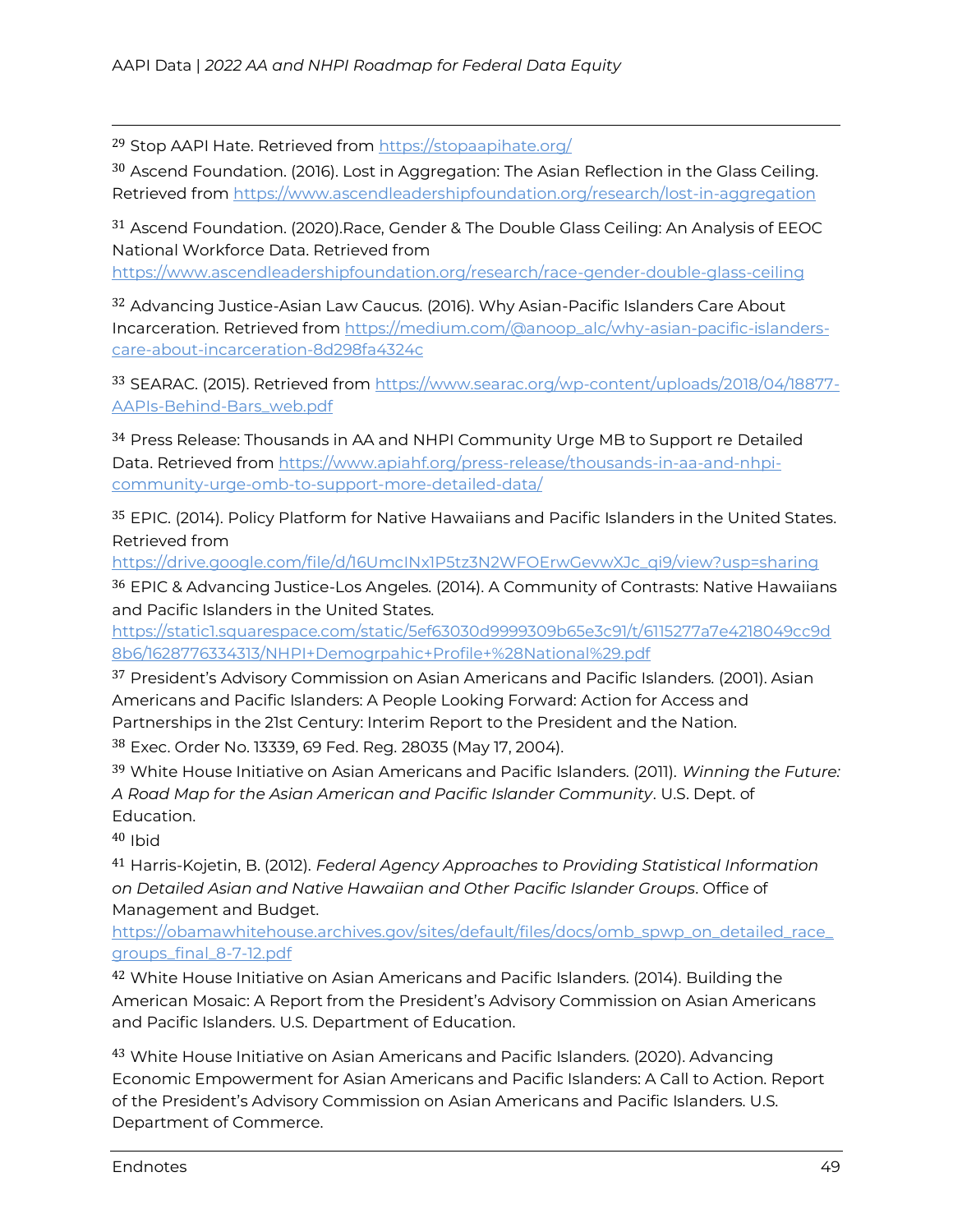<sup>44</sup> Advancing Racial Equity and Support for Underserved Communities Through the Federal Government. 86 Fed. Reg. 7009 (Jan. 20, 2021).<https://www.federalregister.gov/d/2021-01753> <sup>45</sup> Advancing Equity, Justice, and Opportunity for Asian Americans, Native Hawaiians, and

Pacific Islanders. 86 Fed. Reg. 29675 (May 28, 2021). [https://www.federalregister.gov/d/2021-](https://www.federalregister.gov/d/2021-11792) [11792](https://www.federalregister.gov/d/2021-11792)

<sup>46</sup> Presidential COVID-19 Health Equity Task Force: Final Report and Recommendations. (2021).<https://www.minorityhealth.hhs.gov/HETFReport>

<sup>47</sup> Office of Management and Budget. (2021) Study to Identify Methods to Assess Equity: Report to the President[. https://www.whitehouse.gov/wp-content/uploads/2021/08/OMB-](https://www.whitehouse.gov/wp-content/uploads/2021/08/OMB-Report-on-E013985-Implementation_508-Compliant-Secure-v1.1.pdf)[Report-on-E013985-Implementation\\_508-Compliant-Secure-v1.1.pdf](https://www.whitehouse.gov/wp-content/uploads/2021/08/OMB-Report-on-E013985-Implementation_508-Compliant-Secure-v1.1.pdf)

48 A Vision for Equitable Data: Recommendations from the Equitable Data Working Group. (2022). [https://www.whitehouse.gov/wp-content/uploads/2022/04/eo13985-vision-for](https://www.whitehouse.gov/wp-content/uploads/2022/04/eo13985-vision-for-equitable-data.pdf)[equitable-data.pdf](https://www.whitehouse.gov/wp-content/uploads/2022/04/eo13985-vision-for-equitable-data.pdf)

<sup>49</sup> Standards for Maintaining, Collecting, and Presenting Federal Data on Race and Ethnicity. 81 Fed. Reg. 67398. (Sep. 30, 2016).<https://www.federalregister.gov/d/2016-23672>

50 Federal Interagency Working Group for Research on Race and Ethnicity. (2017). Interim Report to the Office of Management and Budget: Review of Standards for Maintaining, Collecting, and Presenting Federal Data on Race and Ethnicity. OMB-2017-0003- 0055. <https://www.regulations.gov/document/OMB-2017-0003-0055>

<sup>51</sup> League of Women Voters (2022). Census Sign-on letter to OMB re revision of race and ethnicity data standards. Retrieved from [https://www.lwv.org/sites/default/files/2022-](https://www.lwv.org/sites/default/files/2022-03/census%20Sign-on%20letter%20to%20OMB%20re%20revision%20of%20race%20and%20ethnicity%20data%20standards.pdf) [03/census%20Sign-](https://www.lwv.org/sites/default/files/2022-03/census%20Sign-on%20letter%20to%20OMB%20re%20revision%20of%20race%20and%20ethnicity%20data%20standards.pdf)

[on%20letter%20to%20OMB%20re%20revision%20of%20race%20and%20ethnicity%20data%2](https://www.lwv.org/sites/default/files/2022-03/census%20Sign-on%20letter%20to%20OMB%20re%20revision%20of%20race%20and%20ethnicity%20data%20standards.pdf) [0standards.pdf](https://www.lwv.org/sites/default/files/2022-03/census%20Sign-on%20letter%20to%20OMB%20re%20revision%20of%20race%20and%20ethnicity%20data%20standards.pdf)

<sup>52</sup> U.S. Census Bureau. (2019) 2020 Census Partnership Plan. Retrieved from

[https://www2.census.gov/programs-surveys/decennial/2020/partners/2020-partnership](https://www2.census.gov/programs-surveys/decennial/2020/partners/2020-partnership-plan.pdf)[plan.pdf](https://www2.census.gov/programs-surveys/decennial/2020/partners/2020-partnership-plan.pdf)

<sup>53</sup> See the Census Bureau's response to Recommendation 27 here:

[https://www2.census.gov/about/partners/cac/nac/meetings/2021-05/nac-spring-2021](https://www2.census.gov/about/partners/cac/nac/meetings/2021-05/nac-spring-2021-recommendations.pdf) [recommendations.pdf](https://www2.census.gov/about/partners/cac/nac/meetings/2021-05/nac-spring-2021-recommendations.pdf)

<sup>54</sup> U.S. Census Bureau. (2022) Census Partners. Retrieved from <https://www.census.gov/partners.html>

<sup>55</sup> U.S. Census Bureau. (2022) Census Scientific Advisory Committee. Retrieved from <https://www.census.gov/about/cac/sac.html>

<sup>56</sup> U.S. Census Bureau. (2022) National Advisory Committee. Retrieved from <https://www.census.gov/about/cac/nac.html>

<sup>57</sup> Santos, R. (2022, May, 5). Census Bureau Transformation and Modernization Activities, U.S. Census Bureau. [https://www2.census.gov/about/partners/cac/nac/meetings/2022-](https://www2.census.gov/about/partners/cac/nac/meetings/2022-05/presentation-census-bureau-transformation-and-modernization.pdf) [05/presentation-census-bureau-transformation-and-modernization.pdf](https://www2.census.gov/about/partners/cac/nac/meetings/2022-05/presentation-census-bureau-transformation-and-modernization.pdf)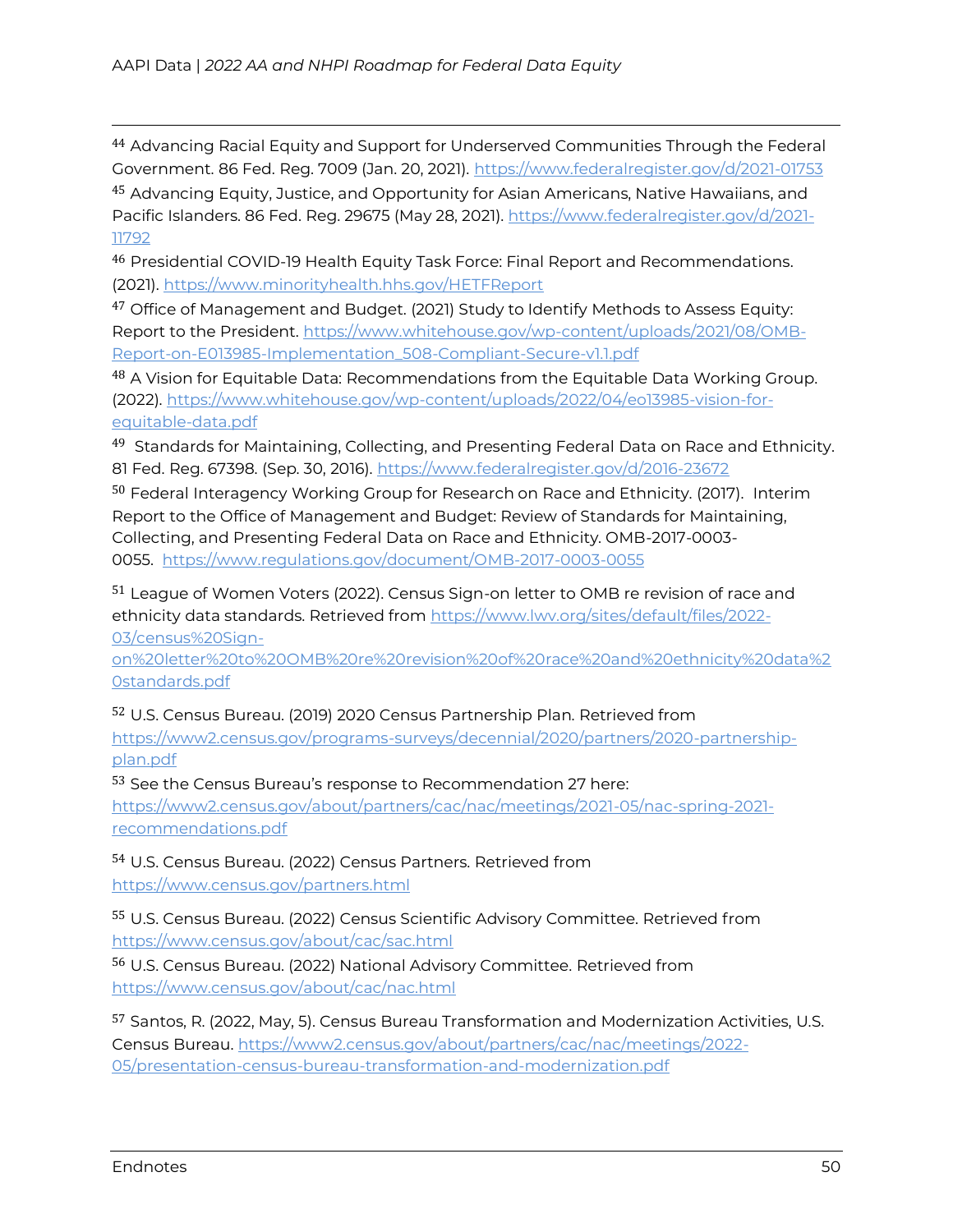<sup>58</sup> National Advisory Committee for Census Bureau. NAC Recommendations March 7, 2022 Special Meeting on Differential Privacy. [https://thecensusproject.org/2022/03/21/latest](https://thecensusproject.org/2022/03/21/latest-national-advisory-committee-recommendations-on-differential-privacy/)[national-advisory-committee-recommendations-on-differential-privacy/](https://thecensusproject.org/2022/03/21/latest-national-advisory-committee-recommendations-on-differential-privacy/)

<sup>59</sup> U.S. Census Bureau. (2022) Census Academy. Retrieved from <https://www.census.gov/data/academy.html>

<sup>60</sup> U.S. Census Bureau. (2022) My Community Explorer. Retrieved from

<https://experience.arcgis.com/experience/13a111e06ad242fba0fb62f25199c7dd/page/Page-1/>

<sup>61</sup> U.S. Census Bureau. (2022). Census Information Center (CIC). Retrieved from <https://www.census.gov/about/partners/cic.html>

<sup>62</sup> Ponce, N.A., Bautista, R., Sondik, E.J., Rice, D., Bau, I., Ro, M.J., & Tseng, W. (2015). Championing Partnerships for Data Equity. *Journal of Health Care for the Poor and Underserved*, 26(2), 6-15.<https://doi.org/10.1353/hpu.2015.0058>

63 National Center for Health Statistics. (2022). Native Hawaiian and Pacific Islander (NHPI) National Health Interview Survey (NHIS). Retrieved from

<https://www.cdc.gov/nchs/nhis/nhpi.html>

<sup>64</sup> Interdepartmental Health Equity Collaborative (IHEC). (2019). Compendium Of Federal Datasets Addressing Health Disparities. Office of Minority Health, Dept. of Health and Human Services.

[https://www.minorityhealth.hhs.gov/assets/pdf/2019%20IHEC%20Data%20Compendium\\_Full](https://www.minorityhealth.hhs.gov/assets/pdf/2019%20IHEC%20Data%20Compendium_FullDocument_RegularFormat%20-%207-20-20.pdf) [Document\\_RegularFormat%20-%207-20-20.pdf](https://www.minorityhealth.hhs.gov/assets/pdf/2019%20IHEC%20Data%20Compendium_FullDocument_RegularFormat%20-%207-20-20.pdf)

<sup>65</sup> Dept. of Labor. (2022). Department of Labor Equity Action Plan.

<https://www.dol.gov/general/equity-action-plan/plan#1>

<sup>66</sup> White House. (2021) FACT SHEET: President Biden Announces Additional Actions to Respond to Anti-Asian Violence, Xenophobia and Bias. [https://www.whitehouse.gov/briefing](https://www.whitehouse.gov/briefing-room/statements-releases/2021/03/30/fact-sheet-president-biden-announces-additional-actions-to-respond-to-anti-asian-violence-xenophobia-and-bias/)[room/statements-releases/2021/03/30/fact-sheet-president-biden-announces-additional](https://www.whitehouse.gov/briefing-room/statements-releases/2021/03/30/fact-sheet-president-biden-announces-additional-actions-to-respond-to-anti-asian-violence-xenophobia-and-bias/)[actions-to-respond-to-anti-asian-violence-xenophobia-and-bias/](https://www.whitehouse.gov/briefing-room/statements-releases/2021/03/30/fact-sheet-president-biden-announces-additional-actions-to-respond-to-anti-asian-violence-xenophobia-and-bias/)

<sup>67</sup> Department of Justice. (2022). Raising Awareness of Hate Crimes and Hate Incidents During the COVID-19 Pandemic. Retrieved from

<https://www.justice.gov/hatecrimes/addressing-hate-crimes-against-AAPI>

<sup>68</sup> Magsaysay, Raymond, Asian Americans and Pacific Islanders and the Prison Industrial Complex (February 24, 2021). 26 Michigan Journal of Race & Law 443, Available at SSRN: <https://ssrn.com/abstract=3792596>

<sup>69</sup> Department of Justice Equity Action Plan. (2022). Retrieved from <https://www.justice.gov/doj/page/file/1494516/download>

 $70$  Request for Information To Gather Technical Expertise Pertaining to the Disaggregation of Asian and Native Hawaiian and Other Pacific Islander Student Data and the Use of Those Data in Planning and Programmatic Endeavors. 77 Fed. Reg. 26531 (May 04, 2012). <https://www.federalregister.gov/d/2012-10835>

<sup>71</sup> National Forum on Education Statistics. (2016) Forum Guide to Collecting and Using Disaggregated Data on Racial/Ethnic Subgroups.

<https://nces.ed.gov/pubsearch/pubsinfo.asp?pubid=NFES2017017>

<sup>72</sup> Dept. of Education. (2022). Civil Rights Data. <https://www2.ed.gov/about/offices/list/ocr/data.html>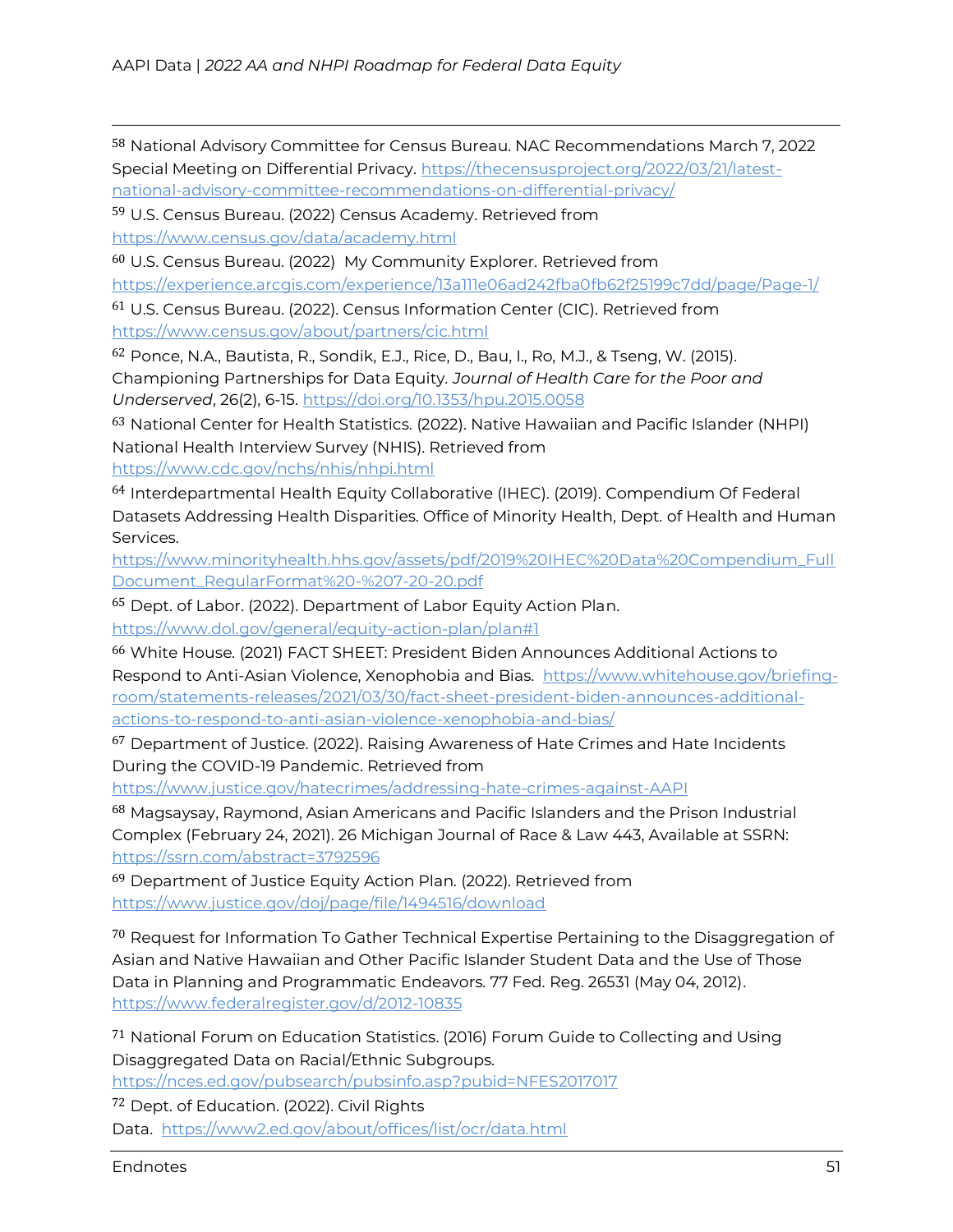<sup>73</sup> National Academies of Sciences, Engineering, and Medicine. 2019. Monitoring Educational Equity. Washington, DC: The National Academies Press.<https://doi.org/10.17226/25389>

<sup>74</sup> Corey, K. (2017). Housing needs of Native Hawaiians : a report from the Assessment of American Indian, Alaska Native, and Native Hawaiian Housing Needs. U.S. Department of Housing and Urban Development, Office of Policy Development and Research.

<sup>75</sup> <https://www.hudexchange.info/resource/5787/coc-analysis-tool-race-and-ethnicity/>

<sup>76</sup> HUD (2020, July)[. https://files.hudexchange.info/resources/documents/Data-and-Equity-](https://files.hudexchange.info/resources/documents/Data-and-Equity-Using-the-Data-You-Have.pdf)[Using-the-Data-You-Have.pdf](https://files.hudexchange.info/resources/documents/Data-and-Equity-Using-the-Data-You-Have.pdf)

<sup>77</sup> For more information, see <https://www.ssa.gov/policy/docs/rsnotes/rsn2016-01.html>

<sup>78</sup> Equal Employment Opportunity Commission (EEOC). Job Patterns For Minorities And Women In Private Industry (EEO-1). Retrieved from

<https://www.eeoc.gov/statistics/employment/jobpatterns/eeo1>

<sup>79</sup> Equal Employment Opportunity Commission (EEOC). (2022). Federal Sector Reports. Retrieved from [https://www.eeoc.gov/federal-sector/reports.](https://www.eeoc.gov/federal-sector/reports)

80 The Continuing Impact of Pay Discrimination in the United States. Office of Enterprise Data and Analytics (OEDA) Data Highlight No. 1. U.S. Equal Employment Opportunity Commission (EEOC), Washington, DC, March 2022. Retrieved from

[https://www.eeoc.gov/continuing-impact-pay-discrimination-united-states.](https://www.eeoc.gov/continuing-impact-pay-discrimination-united-states) 

81 Sexual Harassment in Our Nation's Workplaces. Office of Enterprise Data and Analytics (OEDA) Data Highlight No. 2. U.S. Equal Employment Opportunity Commission (EEOC), Washington, DC, April 2022. Retrieved from [https://www.eeoc.gov/sexual-harassment-our](https://www.eeoc.gov/sexual-harassment-our-nations-workplaces)[nations-workplaces.](https://www.eeoc.gov/sexual-harassment-our-nations-workplaces)

<sup>82</sup> Equal Employment Opportunity Commission (EEOC). (2022). Selected Case Lists. Retrieved from [https://www.eeoc.gov/selected-case-lists.](https://www.eeoc.gov/selected-case-lists)

83 The DNA: Data, Narrative, Action framework was initially developed in Summer 2018 by the Center for Social Innovation at University of California, Riverside under the direction of Karthick Ramakrishnan, and the framework has since been adopted by AAPI Data in its outreach and capacity building work.

<sup>84</sup> Equitable Data Working Group (White House). 2022. *A Vision for Equitable Data Recommendations from the Equitable Data Working Group,* p. 12.

85 These include the need for studies on the disproportionately high rates of COVID-19 deaths among Filipino nurses and among Southeast Asian and Pacific Islander communities in particular geographies

<sup>86</sup> AAPI Data. (2021). Call to Action: 2020 Census and Data Equity for AAPIs. December 15. Retrieved from<https://aapidata.com/blog/data-equity-2020census/>

87 Race categories are based on the 1997 OMB standards on race and ethnicity, see <https://www.govinfo.gov/app/details/FR-1997-10-30/97-28653>